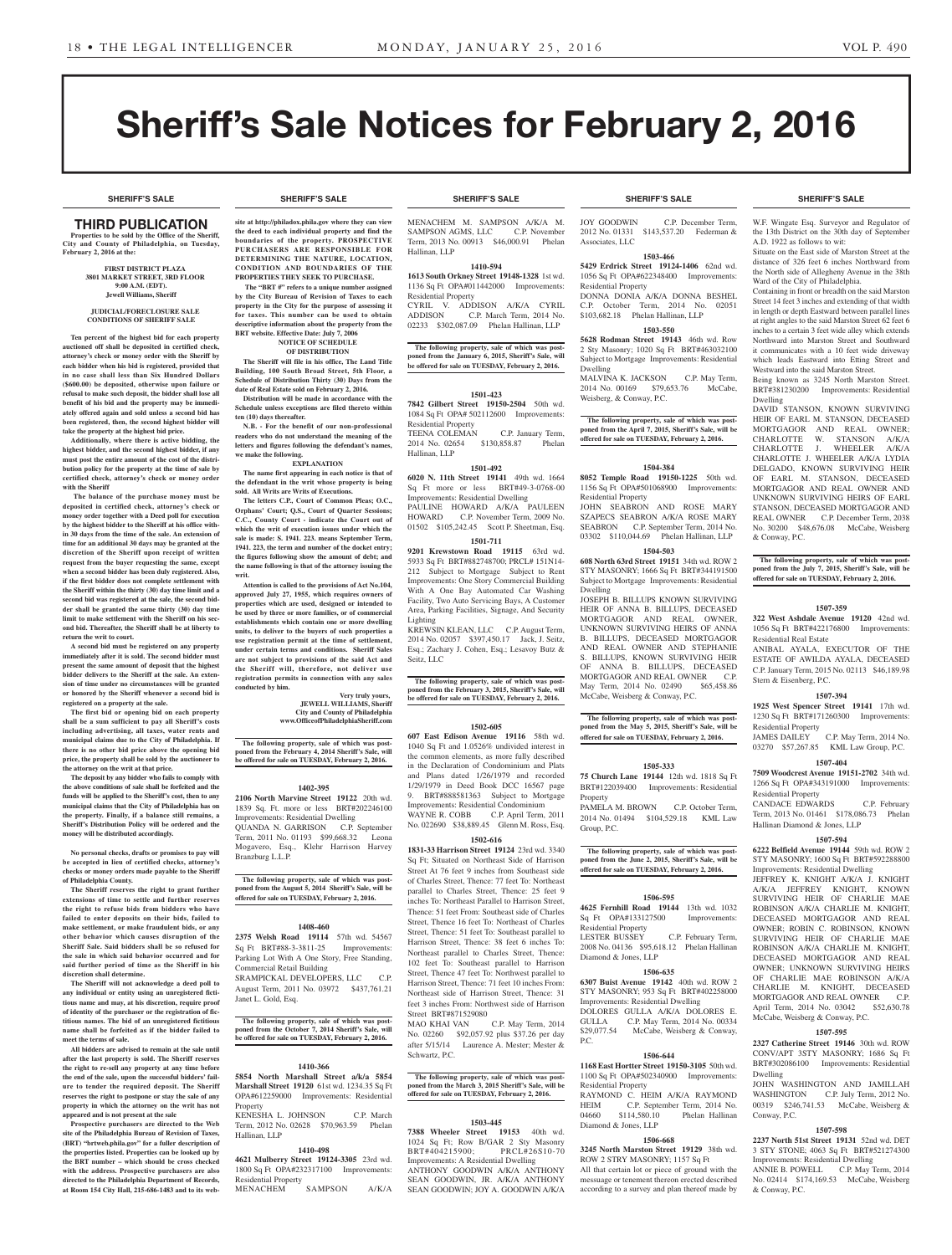#### **1507-606**

**220 South Cecil Street 19139** 60th wd. ROW 2 STY MASONRY;990 Sq Ft BRT#604278200 Improvements: Residential Dwelling LORRAINE WEAVER TAWWAD

January Term, 2015 No. 00454 \$58,346.59 McCabe, Weisberg & Conway, P.C. **1507-697**

#### **1861 Sanford Street 19116** 58th wd. 1696 Sq Ft; DET W/B GAR 2STY MAS+OTHER OPA#58-2-0721-00 Improvements: Residential Dwelling

AWILDA CASTRO A/K/A AWILDA T. CASTRO, UNITED STATES OF AMERICA C/O U.S. ATTORNEY FOR THE EASTERN DISTRICT OF PENNSYLVANIA C.P. October Term, 2014 No. 002910 \$275,641.92 Federman & Associates, LLC

### **1507-698**

**879 North Brooklyn Street 19104** 6th wd. 1182 Sq Ft BRT#062299400 Improvements: Residential Dwelling

MICKEY R. DAVIS A/K/A MICKEY DAVIS C.P. April Term, 2013 No. 05159 \$85,213.48 Federman & Associates, LLC

#### **1507-700**

**1031 South 55th Street 19143** 51st wd. 1316 Sq Ft; ROW 2 STY MASONRY

BRT#513130400; PRCL#26-S-13-292 Improvements: Residential Dwelling KAREEM T. LAWRENCE A/K/A KAREM

#### T. LAWRENCE C.P. November Term, 2014 No. 01302 \$69,878.32 Federman & Associates, LLC

# **1507-702**

**2082 East Victoria Street 19134** 45th wd. 961 Sq Ft; ROW 2 STY MASONRY OPA#452158600 Improvements: Residential Dwelling

MARY OSENDOWSKI C.P. November Term, 2014 No. 01213 \$99,594.95 Federman & Associates, LLC

**The following property, sale of which was postponed from the August 4, 2015, Sheriff's Sale, will be offered for sale on TUESDAY, February 2, 2016.**

#### **1508-352**

#### **Unit 8-A, a/k/a Unit 801, Rittenhouse Plaza Cooperative, 1901-05 Walnut Street 19103**  8th wd. 279109 Sq Ft BRT#88-1-0255-00 (Covers Entire Cooperative) Improvements: Condominium Unit

SLAVKO S. BRKICH AND VICTORIA Z. BRKICH C.P. April Term, 2015 No. 001546 \$501,089.64 Steven J. Adams, Esq.; Stevens & Lee

#### **1508-358**

#### **6337 Morton Street 19144** 59th wd. 1760 Sq Ft BRT#592213037 Improvements: Residential Dwelling

ALONZO PICKRON C.P. November Term, 2013 No. 00474 \$94,993.54 Martha E. Von Rosenstiel, Esq.; Heather Riloff, Esq.; Jeniece D. Davis, Esq.

#### **1508-387**

**3923 Brown Street 19104** 24th wd. 1864 Sq Ft BRT#243122500 Improvements: Row 3 Sty Masonry RICHARD WILSON C.P. June Term,

2014 No. 00246 \$46,750.00 Milstead & Associates, LLC

## **1508-431**

**12127 Ranier Road 19154-1826** 66th wd. 1360 Sq Ft OPA#663268300 Improvements: Residential Property JOHN MCCAMLEY C.P. March Term, 2015

# No. 00195 \$199,792.16 Phelan Hallinan Diamond & Jones, LLP

#### **1508-434**

**1930 Wilder Street 19146-4641** 36th wd. 980 Sq Ft OPA#363035500 Improvements: Residential Property

DOROTHY R. FERGUSON C.P. January Term, 2015 No. 00349 \$57,105.54 Phelan Hallinan Diamond & Jones, LLP

#### **1508-474**

**30 West Chestnut Hill Avenue 19118- 3744** 9th wd. 3138 Sq Ft OPA#092224100 Improvements: Residential Property DAVID BUTEN AND JUDITH E. BUTEN C.P. February Term, 2012 No. 00027 Phelan Hallinan Diamond & Jones, LLP

#### **1508-489**

#### **4446 Salmon St 19137** 45th wd. 1095 Sq Ft BRT#453270300 Subject to Mortgage Improvements: Residential Dwelling ZENIA BENT C.P. May Term, 2012 No. 02410 \$139,839.20 Udren Law Offices, P.C.

#### **1508-525**

**6206 Tabor Avenue 19111-5715** 35th wd. 1212 Sq Ft OPA#353284600 Improvements: Residential Property ANDRE R. CARR A/K/A ANDRE CARR;

#### QUEENETTA BIRCH C.P. November Term, 2013 No. 00922 \$106,993.82 Phelan Hallinan Diamond & Jones, LLP

**1508-542**

**3878 Kipling Place 19154-4204** 66th wd. 1332 Sq Ft BRT#662288000 Improvements: Residential Dwelling DAVID CLEARY AND PATRICIA CLEARY C.P. October Term, 2007 No. 03220 \$152,759.31 Law Offices of Gregory

#### **1508-547**

Javardian

**1320 Harrison Street 19124-2602** 23rd wd. ROW 3STY MASONRY; 2062 Sq Ft BRT#234130500 Improvements: Residential Dwelling

UNKNOWN SURVIVING HEIRS OF MARIA GREEN, DECEASED MORTGAGOR AND REAL OWNER; CARLOS R. DIAZ, KNOWN SURVIVING HEIR OF MARIA GREEN, DECEASED MORTGAGOR AND REAL OWNER; FELISHIA J. GREEN, KNOWN SURVIVING HEIR OF MARIA GREEN, DECEASED MORTGAGOR AND REAL OWNER; GLADYS E. GARCIA, KNOWN SURVIVING HEIR OF MARIA GREEN, DECEASED REAL OWNER AND MORTGAGOR; CRYSTAL J. TEXTER, KNOWN SURVIVING HEIR OF MARIA GREEN, DECEASED MORTGAGOR AND REAL OWNER; CASSANDRA MARIA DIAZ, KNOWN SURVIVING HEIR OF MARIA GREEN, DECEASED MORTGAGOR AND REAL OWNER; BOBBY A. GREEN, KNOWN SURVIVING HEIR OF MARIA GREEN, DECEASED MORTGAGOR AND REAL OWNER C.P. September Term, 2014 No. 03029 \$43,412.53 McCabe, Weisberg & Conway, P.C.

#### **1508-551**

**6558 Lansdowne Avenue 19151** 34th wd. ROW B/GAR 2STY MASONRY; 1110 Sq Ft BRT#344020800 Improvements: Residential Dwelling ALL UNKNOWN SURVIVING HEIRS OF WILLIAM G. BEDWARD, DECEASED MORTGAGOR AND REAL OWNER C.P. August Term, 2013 No. 01110 \$85,499.98 McCabe, Weisberg & Conway, P.C.

**1508-554**

**5125 Valley Street 19124** 62nd wd. ROW B/GAR 1STY MASONRY; 732 Sq Ft BRT#622331700 Improvements: Residential Dwelling

DORIS ANN DUNN, INDIVIDUALLY AND AS EXECUTRIX OF THE ESTATE OF JOHN A. DUNN C.P. August Term, 2013 No. 50469 \$24,596.69 McCabe, Weisberg & Conway, P.C.

#### **1508-651**

**2912 North Taney Street 19132-1209** 38th wd. 900 Sq Ft OPA#38-1-1962-00 Improvements: Residential Property MAMIE PERKINS AND CATHERINE

GREEN C.P. March Term, 2015 No. 04111<br>\$90,511.32 Phelan Hallinan Diamond & Phelan Hallinan Diamond & Jones, LLP

**The following property, sale of which was postponed from the September 1, 2015, Sheriff's Sale, will be offered for sale on TUESDAY, February 2, 2016.**

## **1509-314A-U**

**1319 Bainbridge Street – Premises A – 19147- 1826** 2nd wd. 2589 Sq Ft OPA#023196105 Improvements: Commercial Real Estate **1321 Bainbridge Street – Premises B – 19147- 1826** 2nd wd. 1974 Sq Ft OPA#023196205 Improvements: Commercial Real Estate **1323 Bainbridge Street – Premises C – 19147- 1826** 2nd wd. 1155 Sq Ft OPA#023196305 Improvements: Commercial Real Estate **1325 Bainbridge Street – Premises D – 19147- 1826** 2nd wd. 1155 Sq Ft OPA#023196405

Improvements: Commercial Real Estate **1327 Bainbridge Street – Premises E – 19147- 1826** 2nd wd. 1155 Sq Ft OPA#023196505 Improvements: Commercial Real Estate

**1329 Bainbridge Street – Premises F – 19147- 1826** 2nd wd. 1155 Sq Ft OPA#023196605 Improvements: Commercial Real Estate **1331 Bainbridge Street – Premises G – 19147- 1826** 2nd wd. 1155 Sq Ft OPA#023196705 Improvements: Commercial Real Estat

**1333 Bainbridge Street – Premises H – 19147- 1826** 2nd wd. 1155 Sq Ft OPA#023196805 Improvements: Commercial Real Estate

**1337 Bainbridge Street – Premises I – 19147- 1826** 2nd wd. 1155 Sq Ft OPA#023197005 Improvements: Commercial Real Estate

**1318 Kater Street – Premises J – 19147- 1826** 2nd wd. 1155 Sq Ft OPA#023184605 Improvements: Commercial Real Estate

**1320 Kater Street – Premises K – 19147- 1826** 2nd wd. 1155 Sq Ft OPA#023184705 Improvements: Commercial Real Estate

**1322 Kater Street – Premises L – 19147- 1826** 2nd wd. 1155 Sq Ft OPA#023184805

### **SHERIFF'S SALE SHERIFF'S SALE SHERIFF'S SALE SHERIFF'S SALE SHERIFF'S SALE**

Improvements: Commercial Real Estate **1324 Kater Street – Premises M – 19147- 1826** 2nd wd. 1155 Sq Ft OPA#023184905 Improvements: Commercial Real Estate **1326 Kater Street – Premises N – 19147- 1826** 2nd wd. 1155 Sq Ft OPA#023185005 Improvements: Commercial Real Estate **1328 Kater Street – Premises O – 19147- 1826** 2nd wd. 1155 Sq Ft OPA#023185105 Improvements: Commercial Real Estate **1330 Kater Street – Premises P – 19147- 1826** 2nd wd. 1155 Sq Ft OPA#023185205 Improvements: Commercial Real Estate **1332 Kater Street – Premises Q – 19147- 1826** 2nd wd. 1155 Sq Ft OPA#023185305 Improvements: Commercial Real Estate **1334 Kater Street – Premises R – 19147- 1826** 2nd wd. 1155 Sq Ft OPA#023185405 Improvements: Commercial Real Estate

**1336 Kater Street – Premises S – 19147- 1826** 2nd wd. 1155 Sq Ft OPA#023185505 Improvements: Commercial Real Estate **1338 Kater Street – Premises T – 19147-**

**1826** 2nd wd. 1930 Sq Ft OPA#023185605 Improvements: Commercial Real Estate **618 South Clarion Street – Premises U –** 

**19147-1826** 2nd wd. 565 Sq Ft OPA#023291100 Improvements: Commercial Real Estate CLARKE REAL ESTATE DEVELOPMENT, LLC AND DONOVAN W. CLARKE C.P. March Term, 2015 No. 02259 \$10,104,809.06 Bruce S. Luckman, Esq.

# **1509-338**

**3331 Bleigh Avenue 19136** 64th wd. Land Area: 1188 Sq Ft BRT#642146900 Improvements: Row B/gar 2 Story Masonry JAMES EWING A/K/A JAMES E. EWING

AND PAMELA LLOYD A/K/A PAMELA T. LLOYD C.P. January Term, 2015 No. 02198 \$69,000.00 Milstead & Associates, LLC **1509-342**

**7532 Woodcrest Avenue 19151** 34th wd. Land Area: 1266 Sq Ft BRT#34-3-1851-00 Improvements: Row B/garage 2 Story Masonry TAJINDER SINGH, KNOWN HEIR OF TRACEY SMITH, DECEASED MORTGAGOR AND REAL OWNER; BRITTNEY SMITH, KNOWN HEIR OF TRACEY SMITH, DECEASED MORTGAGOR AND REAL OWNER; UNKNOWN HEIRS, SUCCESSORS, ASSIGNS, AND ALL PERSONS, FIRMS, OR ASSOCIATIONS CLAIMING RIGHT, TITLE, OR INTEREST FROM OR UNDER TRACEY SMITH C.P. July Term, 2014 No. 00806 \$72,250.00 Milstead & Associates, LLC

#### **1509-345**

**848 North Bambrey Street 19130** 15th wd. 820 Sq Ft BRT#151275800 Subject to Rent Improvements: Residential Property WENDY DECOU A/K/A WENDY S. DECOU; ROLF F. DECOU C.P. June Term, 2012 No. 3295 \$195,656.67 Scott A. Dietterick, Esq.; Kimberly A. Bonner, Esq.; Joel A. Ackerman, Esq.; Ashleigh L. Marin, Esq.; Jaime R. Ackerman, Esq.; Jana Fridfinnsdottir, Esq.; Brian Nicholas, Esq.; Denise Carlon, Esq.; Roger Fay, Esq.; Zucker, Goldberg & Ackerman, LLC

#### **1509-471**

**2244 South 9th Street 19148** 39th wd. 965.56 Sq Ft BRT#393430500 Improvements: Residential Dwelling ALLEN E. WINDRIM, III C.P. April Term, 2013 No. 0633 \$182,429.46 Martha E. Von Rosenstiel, Esq.; Heather Riloff, Esq; Jeniece D. Davis, Esq

#### **1509-481**

**2528 Cedar Street 19125** 31st wd. ROW 3 STY MASONRY; 868 Sq Ft BRT#312035600 Improvements: Residential Dwelling JAMES BIDWELL C.P. October Term, 2013 No. 01819 \$214,496.37 McCabe, Weisberg, & Conway, P.C.

#### **1509-506**

**7707 Jason Place 19153** 40th wd. ROW B/GAR 2STY MASONRY; 1800 Sq Ft BRT#405852000 Improvements: Residential Dwelling

SAMUEL LEE VAUGHAN, KNOWN SURVIVING HEIR OF CELESTINE DOWNES, DECEASED MORTGAGOR AND REAL OWNER; CHRISTINE A. CHAMBLISS, KNOWN SURVIVING HEIR OF CELESTINE DOWNES, DECEASED MORTGAGOR AND REAL OWNER; UNKNOWN SURVIVING<br>HEIRS OF CELESTINE DOWNES. OF CELESTINE DOWNES, DECEASED MORTGAGOR AND REAL OWNER; CYNTHIA V. RUSSELL, KNOWN SURVIVING HEIR OF CELESTINE DOWNES, DECEASED MORTGAGOR AND REAL OWNER C.P. November Term, 2014 No. 02714 \$48,348.36 McCabe, Weisberg, & Conway, P.C.

#### **1509-517**

**125 West Mount Pleasant Avenue 19119**  9th wd. 3904.7 Sq Ft BRT#092001900 PH Wu, 2204.7 Sq TV DAYS SESSENTING<br>Improvements: Residential Property<br>ZUBAIR ABDUSSHAHEED C.P. June ZUBAIR ABDUSSHAHEED Term, 2009 No. 04383 \$575,309.59 Zucker, Goldberg & Ackerman, LLC

**1509-526**

**6336 North 8th Street 19126-3703** 49th wd. 3895 Sq Ft; on the Northwesterly side of 8th St at a distance of 176 feet Northeastwardly from the Northeasterly side of Chelten Ave; Front: Irregular x Depth: Irregular OPA#49213500 Subject to Mortgage Improvements: Single Family Residence CASSANDRA PHILLIPS C.P. September Term, 2014 03547 \$209,828.19 Stephen M.

50th wd. 2981 Sq Ft OPA#502458200 Improvements: Residential Property HELEN JOHNSON A/K/A HELEN L. JOHNSON AND SHAWN GARDINER C.P. June Term, 2013 No. 01585 \$241,150.43 Phelan Hallinan Diamond & Jones, LLP **1510-377 6112 Hasbrook Avenue 19111-5904** 35th wd. 1562 Sq Ft OPA#352256400 Improvements:

GALAN EMILIANO A. RAMIREZ; GLORIA DELEON C.P. March Term, 2015 No. 00742 \$116,218.12 Phelan Hallinan Diamond &

**1510-381 7156 Montague Street 19135-1109** 41st wd. 1372 Sq Ft OPA#412256800 Improvements:

DOROTHY E. GRAZIOSO C.P. February Term, 2015 No. 02800 \$45,056.62 Phelan

**1510-384 1238 Patrick Henry Place 19122-4011**  14th wd. 1602 Sq Ft OPA#141177100 Improvements: Residential Property STANLEY INGRAM C.P. June Term, 2012 No. 01655 \$121,054.45 Phelan Hallinan

**1510-385 7128 Tulip Street 19135-1428** 65th wd. 3520 Sq Ft OPA#651295500 Improvements:

CHRISTOPHER J. NUGENT C.P. July Term, 2013 No. 03646 \$70,957.24 Phelan

**1510-387 1918 East Willard Street 19134** 45th wd. ROW CONV/APT 2STY MASONRY; 821 Sq Ft BRT#45-2022000 Improvements:

MICHAEL KUDERS C.P. March Term, 2015 No. 01071 \$53,712.77 Alicia M.

**1510-392 3900 Brown Street 19104** 24th wd. 1466.08 Sq Ft BRT#243067200 Improvements:

LEAH M. LEATHERBURY C.P. March Term, 2012 No. 02750 \$144,271.45 Stern

**1510-393 53 West Seymour Street 19144** 12th wd. 2500 Sq Ft BRT#123054800 Improvements:

MAXIM VOVK C.P. August Term, 2014 No. 02378 \$105,894.87 Stern & Eisenberg P.C. **1510-394 6726 Large Street 19149** 54th wd. 2565 Sq Ft BRT#542222800 Improvements: Residential

JACK BARMASH AND MINA BARMASH C.P. August Term, 2013 No. 00924 \$95,664.96

**1510-397 3322 North Uber Street 19140-4810** 11th wd. 1448 Sq Ft OPA#112277400 Improvements:

ESTHER SANDY MICKEALS C.P. May Term, 2013 No. 02596 \$93,800.14 Phelan

**1510-406 224 Levick Street 19111** 35th wd. 2465 Sq Ft BRT#353033200 Improvements: Residential

DOUGLAS MCLAURIN C.P. March Term, 2013 No. 03907 \$179,407.31 KML Law

**1510-412 4215 Palmetto Street 19124** 33rd wd. 1188 Sq Ft BRT#33-2-1998-00 Improvements:

MARTIN DEPAULA AND DINGA M. DELOS SANTOS C.P. March Term, 2015 No. 003441 \$105,592.58 Shapiro & DeNardo,

**1510-413 3166 Reach Street 19134** 33rd wd. 708 Sq Ft BRT#331313700 Improvements: Residential

DAWN WILLIAMS C.P. June Term, 2013 No. 003253 \$32,719.61 Shapiro &

**1510-419 1029 Camas Drive 19115-4507** 63rd wd. 6666 Sq Ft OPA#632087600 Improvements:

DARRELL W. TINDALL C.P. September Term, 2013 No. 00172 \$232,959.46 Phelan

**1510-421 3212 H Street 19134** 33rd wd. 900 Sq Ft BRT#331343600 Improvements: Residential

RAYMOND CARMONA, SR. C.P. March Term, 2015 No. 01053 \$69,931.17 Stern &

**1510-435 138 West Fisher Avenue 19120-3241** 42nd wd.

Hallinan Diamond & Jones, LLP

Hallinan Diamond & Jones, LLP

Residential Property

Residential Property

Diamond & Jones, LLP

Residential Property

Residential Property

Commercial Real Estate

Residential Real Estate

Stern & Eisenberg P.C.

Residential Property

Property

LLC

Property

DeNardo, LLC

Real Estate

Eisenberg P.C.

Residential Property

Hallinan Diamond & Jones, LLP

Group, P.C.

Residential Property

Sandoval, Esq.

& Eisenberg P.C.

Real Estate

Hallinan Diamond & Jones, LLP

Jones, LLP

Hladik, Esq. **The following property, sale of which was postponed from the October 6, 2015, Sheriff's Sale, will** 

**be offered for sale on TUESDAY, February 2, 2016.**

### **1510-301**

**5826 Vine Street 19139** 4th wd. 1152 Sq Ft BRT#042160100 Improvements: Residential Dwelling DARIUS GERALD C.P. March Term, 2015 No. 01894 \$41,249.52 Martha E. Von Rosenstiel, Esq.; Heather Riloff, Esq.; Jeniece D. Davis, Esq.

#### **1510-311**

**3035 North Lawerence Street 19133** 19th wd. 711 Sq Ft OPA#193105901; BRT#37N18-115 Improvements: Residential Dwelling ANGEL PEREZ AND ANASTACIO GOMEZ C.P. September Term, 2014 No. 02495 \$45,499.23 Powers, Kirn & Associates, LLC **1510-312**

**6924 Greenway Avenue 19142** 40th wd. 7684 Sq Ft BRT#40-3-2726-00; BRT#30 S 3-3 Improvements: Residential Dwelling LISTERVELT RITTER, ADMINISTRATOR

OF THE ESTATE OF CLARA R. HELM A/K/A CLARA HELM C.P. March Term, 2015 No. 02431 \$123,469.34 Powers, Kirn & Associates, LLC **1510-325**

**6129 North 6th Street 19120** 61st wd. 1904 Sq Ft BRT#611125100 Improvements: Row B/gar 2sty Masonry THOMAS BRYANT, JR. A/K/A THOMAS BRYANT AND KATHRYN BRYANT C.P. August Term, 2014 No. 00358 \$79,959.00 Milstead & Associates, LLC

#### **1510-334**

**2439 South Lawrence Street 19148** 39th wd. 750 Sq Ft BRT#392264500 Improvements: Residential Property CHRISTOPHER GOTTSHALK, JR. C.P. March Term, 2013 No. 01657 \$121,848.09

### KML Law Group, P.C. **1510-339**

Residential Property

Residential Property

Residential Property

Law Group, P.C.

Residential Property

Residential Property

Residential Property

Diamond & Jones, LLP

Diamond & Jones, LLP

Hallinan Diamond & Jones, LLP

Diamond & Jones, LLP

**6626 Lansdowne Avenue 19151** 34th wd. 1134 Sq Ft BRT#344022900 Improvements: Residential Property CHARITA N. HENRY C.P. February Term, 2015 No. 0024 \$63,217.05 Shapiro & DeNardo, LLC

**1510-344 2704 Cambridge Street 19130-1207** 29th wd. 615 Sq Ft OPA#292009400 Improvements:

TAIRI PROFIT C.P. March Term, 2015 No. 01134 \$217,489.17 Phelan Hallinan

**1510-347 3517 Rand Street 19134-1304** 33rd wd. 792 Sq Ft OPA#331363500 Improvements:

EDNA LEON ROSARIO C.P. September Term, 2014 No. 00251 \$23,033.58 Phelan

**1510-350 1113 West Wyoming Avenue 19140** 49th wd. 1520 Sq Ft BRT#491068700 Improvements:

ERICKSON T. MIRANDA C.P. January Term, 2015 No. 00330 \$94,256.86 KML

**1510-351 6813 Jackson Street 19135-2211** 41st wd. 1346 Sq Ft OPA#412316800 Improvements:

NICHOLAS RYZIW C.P. March Term, 2015 No. 04315 \$86,718.36 Phelan Hallinan

**1510-359 3620 Richmond Street 19134-6218** 45th wd. 1552 Sq Ft OPA#451154200 Improvements:

JAMES RISPO A/K/A JAMES R. RISPO, SR. C.P. June Term, 2013 No. 02378 \$70,178.82 Phelan Hallinan Diamond & Jones, LLP **1510-373 2519 Cedar Street 19125-3122** 31st wd. 840 Sq Ft OPA#312046200 Improvements:

HERMAN ROZIER A/K/A H. ROZIER, IR. AND H. ROZIER, JR., TRUSTEE FOR OMAR C. ROZIER C.P. February Term, 2015 No. 00080 \$123,655.23 Phelan Hallinan

**1510-374 1015 East Durham Street 19150-3418**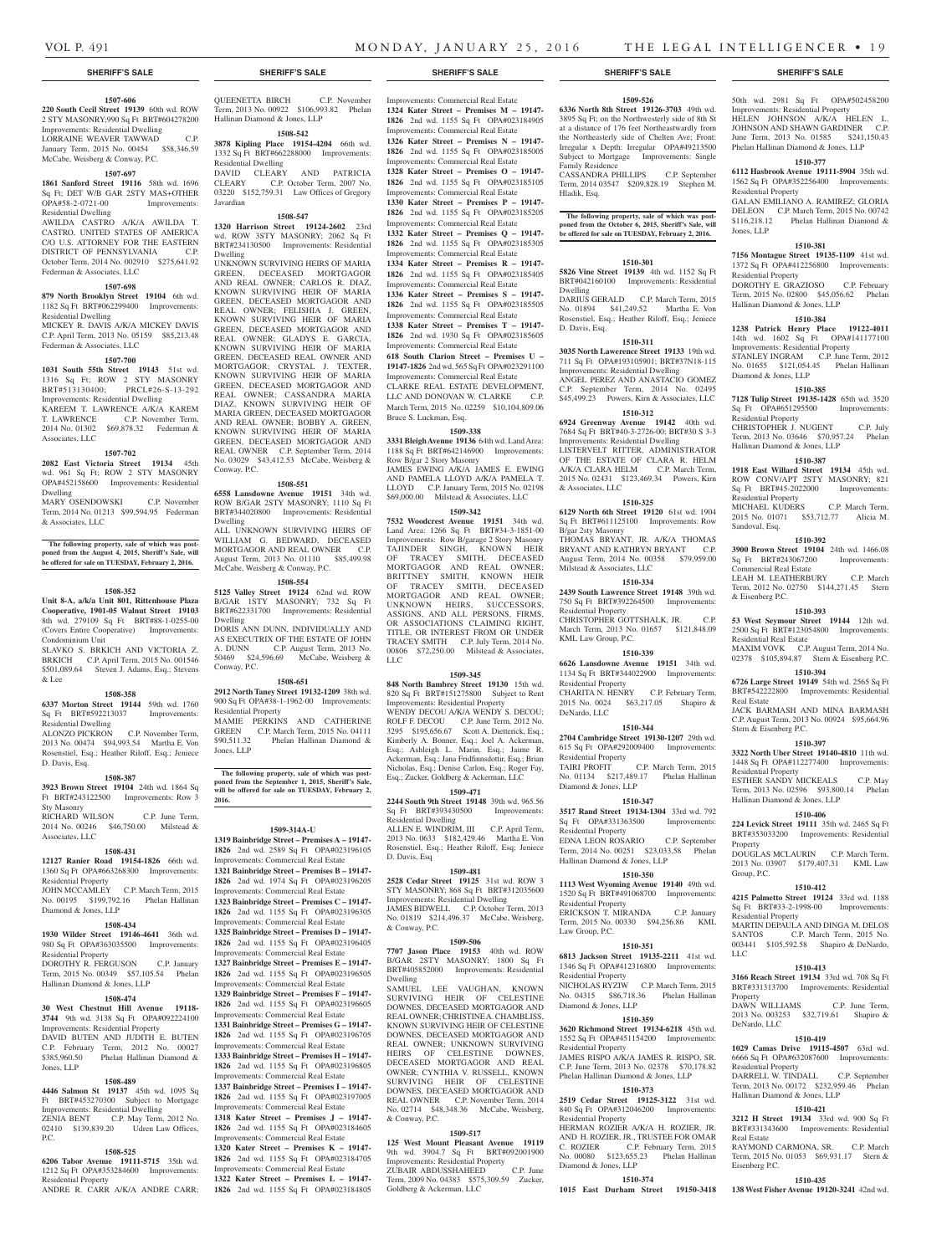#### 1020 Sq Ft OPA#422242000 Improvements: Residential Property

ROBERT K. GALLASHAW A/K/A ABDUL JABBAR IBN GALLASHAW C.P. April Term, 2013 No. 00865 \$127,145.64 Phelan Hallinan Diamond & Jones, LLP

## **1510-436**

**2070 East Allegheny Avenue 19134-3824**  25th wd. 1263 Sq Ft OPA#25-2308200 Improvements: Residential Property ANNAMARIA FOGLIA C.P. March Term, 2015 No. 03451 \$54,868.89 Phelan Hallinan Diamond & Jones, LLP

# **1510-455**

**2925 South 67th Street 19142-2613** 40th wd. 1789 Sq Ft PRCL#406616300 Improvements: Residential Property

CIRE DIANE AND MUSTAPHA SACCOH C.P. April Term, 2012 No. 00031 \$159,649.13 Phelan Hallinan Diamond & Jones, LLP

# **1510-456**

**8528 Tolbut Street 19152-1211** 56th wd. 4528 Sq Ft OPA#562417700 Improvements: Residential Property IMRE KIRALY; MAGDA KIRALY AND RICHARD T. KIRALY A/K/A RICHARD THOMAS KIRALY C.P. February Term, 2012 No. 01250 \$185,330.08 Phelan Hallinan Diamond & Jones, LLP

#### **1510-468**

**1921 Tasker Street 19145** 36th wd. 917 Sq Ft BRT#363061900 Improvements: Residential **Property** NICHOLLA ANDERSON C.P. May Term,

# 2014 No. 03511 \$57,479.29 KML Law Group, P.C.

### **1510-478**

**6130 Palmetto Street 19111-5730** 35th wd. 1028 Sq Ft OPA#352292000 Improvements: Residential Property

DIANE GODETTE-HYMAN, IN HER CAPACITY AS HEIR OF SHARON GODETTE, DECEASED; UNKNOWN HEIRS, SUCCESSORS, ASSIGNS, AND ALL PERSONS, FIRMS, OR ASSOCIATIONS CLAIMING RIGHT, TITLE, OR INTEREST FROM OR UNDER SHARON GODETTE. DECEASED C.P. March Term, 2015 No. 00771 \$52,412.43 Phelan Hallinan Diamond & Jones, LLP

#### **1510-490**

**1116 Custis Place 19122** 14th wd. 1800 Sq Ft BRT#141445700 Improvements: Residential Real Estate UNKNOWN HEIRS, EXECUTORS AND

DEVISEES OF THE ESTATE OF VIRGINIA STUART C.P. January Term, 2015 No. 03194 \$74,379.97 Stern & Eisenberg P.C.

#### **1510-496**

**6405 North Camac Street a/k/a, 6421 North Camac Street 19126-3644** 49th wd. 3192 Sq Ft OPA#493172200 Improvements: Residential Property

ANTHONY HUGHES C.P. October Term, 2013 No. 02679 \$254,913.90 Phelan Hallinan Diamond & Jones, LLP

#### **1510-500**

**2923 South Juniper Street 19148-4950**  39th wd. 1327 Sq Ft OPA#395354000 Improvements: Residential Property ARTHUR P. JULIANO, III AND RENEE<br>JULIANO C.P. February Term, 2013 C.P. February Term, 2013 No. 01079 \$139,763.23 Phelan Hallinan Diamond & Jones, LLP

# **1510-503**

**1507 East Duval Street 19138** 10th wd. 2250 Sq Ft OPA#102290900 Improvements:

Residential Property KATHLEEN BARNES, PERSONAL REPRESENTATIVE OF THE ESTATE OF ANDRE L. BARNES; ADRIANNE ALEDINSEWO, IN CAPACITY AS HEIR OF ANDRE L. BARNES, DECEASED; STEPHANIE HARRIS, IN CAPACITY AS HEIR OF ANDRE L. BARNES, DECEASED; WESTLEY BARNES, IN CAPACITY AS HEIR OF ANDRE L. BARNES, DECEASED; JAMES BARNES, IN CAPACITY AS HEIR OF ANDRE L. BARNES, DECEASED; ROCHELLE LUCUS, IN CAPACITY AS HEIR OF ANDRE L. BARNES, DECEASED; ESTATE OF ANDRE L. BARNES; UNKNOWN HEIRS, SUCCESSORS, ASSIGNS, AND ALL PERSONS, FIRMS, OR ASSOCIATIONS CLAIMING RIGHT, TITLE, OR INTEREST FROM OR UNDER ANDRE L. BARNES C.P. June Term, 2014 No. 01280 \$161,404.15 Phelan Hallinan Diamond & Jones, LLP

#### **1510-510**

# **11821 Colman Terrace 19154** 66th wd. 2094 Sq Ft BRT#66-2-011600 Improvements: Row

B/gar 2sty Masonry DENNIS R. BALDWIN C.P. March Term, 2015 No. 00270 \$197,342.00 Milstead & Associates, LLC

#### **1510-518**

**4822 North Hope Street 19120** 42nd wd. 874.44 Sq Ft BRT#42-2325600 Improvements: Residential Property

JUANITA VASQUEZ C.P. March Term, 2015 No. 003209 \$58,600.12 Shapiro & DeNardo, LLC

#### **1510-524 148 West Fisher Avenue 19120-3241** 42nd wd. 1020 Sq Ft OPA#422242500 Improvements: Residential Property SEREYVORN SOK C.P. May Term, 2015

No. 02237 \$32,277.12 Phelan Hallinan Diamond & Jones, LLP **1510-527**

#### **2634 Parma Road 19131-2709** 52nd wd. 1152 Sq Ft OPA#521241800 Improvements: Residential Property SEAN VLIET A/K/A SEAN M. VLIET AND KELLY VLIET C.P. January Term, 2015 No. 03420 \$128,880.84 Phelan Hallinan Diamond & Jones, LLP

#### **1510-532**

**3539 Old York Road 19140-4227** 43rd wd. 1699 Sq Ft OPA#432156800 Improvements: Residential Property

LENWOOD COOPER, JR., IN HIS CAPACITY AS ADMINISTRATOR AND HEIR OF THE ESTATE OF ESTHER COOPER; JEANENE COOPER, IN HER CAPACITY AS HEIR OF THE ESTATE OF ESTHER COOPER; NICOLE COOPER, IN HER CAPACITY AS HEIR OF THE ESTATE OF ESTHER COOPER; UNKNOWN SUCCESSOR ADMINISTRATOR OF THE ESTATE OF LILLIE BURNET A/K/A LILLE BURNETT A/K/A LILLIE M. MAITHE, DECEASED; UNKNOWN HEIRS, SUCCESSORS, ASSIGNS, AND ALL PERSONS, FIRMS, OR ASSOCIATIONS CLAIMING RIGHT, TITLE, OR INTEREST FROM OR UNDER ESTHER COOPER; UNKNOWN HEIRS, SUCCESSORS, ASSIGNS, AND ALL PERSONS, FIRMS, OR ASSOCIATIONS CLAIMING RIGHT, TITLE, OR INTEREST FROM OR UNDER LILLIE BURNET A/K/A LILLE BURNETT A/K/A LILLIE M. MAITHE, DECEASED C.P. May Term, 2014 No. 03125 \$22,443.26 Phelan Hallinan Diamond & Jones, LLP

#### **1510-534**

**3226 North Hurley Street, a/k/a 3226 Hurley Street 19134-1719** 7th wd. 660 Sq Ft OPA#073135300 Improvements: Residential Property TILISA BROOKS C.P. March Term, 2015

No. 01929 \$16,184.39 Phelan Hallinan Diamond & Jones, LLP **1510-546**

**1235 South 21st Street 19146-4348** 36th wd. 900 Sq Ft OPA#361209300 Improvements: Residential Dwelling GLORIA S. TROWER C.P. February Term,

2015 No. 2482 \$41,957.18 Weber Gallagher Simpson Stapleton Fires & Newby, LLP; Sarah A. Elia, Esq.

#### **1510-552**

**6021 Clifford Terrace 19151-3505** 34th wd. 1280 Sq Ft OPA#342121300 Improvements: Residential Property SHADIA JOHNSON C.P. January Term,

2014 No. 02658 \$107,411.75 Phelan Hallinan Diamond & Jones, LLP

**1510-553 2947 Weikel Street 19134-4106** 25th wd. 866.96 Sq Ft OPA#252381800 Improvements: Residential Property<br>MARIA V. RAMOS C.P. September Term,

2007 No. 03648 \$45,636.99 Phelan Hallinan Diamond & Jones, LLP

# **1510-555**

**214 East Shedaker Street, a/k/a 214 Shedaker Street 19144-1811** 12th wd. 1376 Sq Ft OPA#121011900 Improvements: Residential Property JULIA FARLOW A/K/A JULIA ANN A/K/A

JULIA ANN FARLOW C.P. April Term, 2014 No. 00058 \$27,434.81 Phelan Hallinan Diamond & Jones, LLP

#### **1510-562**

**9035 Lykens Lane, a/k/a 9037 Lykens Lane 19128-1015** 21st wd. 7564 Sq Ft OPA#214263140 Improvements: Residential Property

NICHOLAS CLEMENTE, IN HIS CAPACITY AS EXECTUOR AND DEVISEE OF THE ESTATE OF CHRISTIAN H. CLEMENTE A/K/A CHRISTIAN CLEMENTE; CAROL ANNE CLEMENTE, IN HER CAPACITY AS DEVISEE OF THE ESTATE OF CHRISTIAN H. CLEMENTE A/K/A CHRISTIAN<br>CLEMENTE C.P. January Term, 2015 C.P. January Term, 2015 No. 01471 \$304,140.00 Phelan Hallinan Diamond & Jones, LLP

#### **1510-563**

**1415 South Franklin Street 19147** 1st wd. 616 Sq Ft BRT#012085000 Improvements: Residential Property NINA CINTRON A/K/A NINA IANNELLA

C.P. December Term, 2011 No. 001316 \$113,424.28 Shapiro & DeNardo, LLC **1510-565**

**4779 Tampa Street 19120-4621** 42nd wd.

2630 Sq Ft OPA#421586800 Improvements: Residential Property

AISHA R. MCCLAIN AND LORETTA<br>MCCLAIN C.P. August Term, 2010 No. C.P. August Term, 2010 No. 02554 \$61,325.34 Phelan Hallinan Diamond & Jones, LLP

#### **1510-570**

**5038 Whitaker Avenue 19124-3515** 23rd wd. 1440 Sq Ft OPA#233073000 Improvements: Residential Property

ELVIE R. ALEXANDER NOW BY NAME ELVIE R. HOUCK AND DEAN W. HOUCK C.P. April Term, 2015 No. 03411 \$18,003.41 Phelan Hallinan Diamond & Jones, LLP

# **1510-580**

**126 North Paxon Street 19139-2705** 44th wd. 1616 Sq Ft OPA#441116600 Improvements: Residential Property

CYNTHIA T. BAPTISTE, IN HER CAPACITY AS EXECUTRIX AND TRUSTEE OF THE ESTATE OF ANNETTE C. MCINTOSH A/K/A ANNETTE MCINTOSH; NEIL GREGORY PELI, IN HIS CAPACITY AS DEVISEE AND BENEFICIARY OF THE ESTATE OF ANNETTE C. MCINTOSH A/K/A ANNETTE MCINTOSH; ABIEL MCINTOSH, IN HIS CAPACITY AS DEVISEE AND BENEFICIARY OF THE ESTATE OF ANNETTE C. MCINTOSH A/K/A ANNETTE MCINTOSH; STEPHANIE MCINTOSH, IN HER CAPACITY AS DEVISEE AND BENEFICIARY OF THE ESTATE OF ANNETTE C. MCINTOSH A/K/A ANNETTE MCINTOSH; AKILAH MCINTOSH, IN HER CAPACITY AS DEVISEE AND BENEFICIARY OF THE ESTATE OF ANNETTE C. MCINTOSH A/K/A ANNETTE MCINTOSH; ZAKIYA BAPTISTE, IN HER CAPACITY AS DEVISEE AND BENEFICIARY OF THE ESTATE OF ANNETTE C. MCINTOSH A/K/A ANNETTE MCINTOSH; MWANZA BAPTISTE, IN HER CAPACITY AS DEVISEE AND BENEFICIARY OF THE ESTATE OF ANNETTE C. MCINTOSH A/K/A ANNETTE MCINTOSH; MICHAEL MCINTOSH, IN HIS CAPACITY AS DEVISEE AND BENEFICIARY OF THE ESTATE OF ANNETTE C. MCINTOSH A/K/A ANNETTE MCINTOSH; ISSAC MCINTOSH, IN HIS CAPACITY AS DEVISEE AND BENEFICIARY OF THE ESTATE OF ANNETTE C. MCINTOSH A/K/A ANNETTE MCINTOSH; JEDIDIAH BAPTISTE, IN HIS CAPACITY AS DEVISEE AND BENEFICIARY OF THE ESTATE OF ANNETTE C. MCINTOSH A/K/A ANNETTE MCINTOSCH C.P. April Term, 2013 No. 04715 \$62,755.23 Phelan Hallinan Diamond & Jones, LLP

#### **1510-581**

**3226 West Oxford Street 19121** 29th wd. ROW CONV/APT 3STY MASONRY; 1326 Sq Ft BRT#292227500 Improvements: Residential Dwelling SANDRA HORSEY ADMINSITRATRIX OF THE ESTATE OF GERALDINE E. HORSEY, DECEASED MORTGAGOR AND REAL OWNER C.P. March Term, 2014 No. 01463 \$132,028.22 McCabe, Weisberg &

Conway P.C. **1510-589**

**5307 North 12th Street 19141** 49th wd. S/D CONV. APT 3STY MASONRY; 2105 Sq Ft BRT#493115500 Improvements: Residential Dwelling

FLOYD WILLIAMS C.P. December Term, 2010 No. 00442 \$83,886.84 McCabe, Weisberg & Conway P.C.

### **1510-601**

**6348 Calvert Street 19149** 62nd wd. ROW B/GAR 2STY MASONRY; 1694 Sq Ft BRT#621523500 Improvements: Residential Dwelling ANTHONY TADEO C.P. March Term, 2015 No. 02809 \$134,290.84 McCabe, Weisberg & Conway P.C.

#### **1510-605**

**2804 Fuller Street 19152-3103** 64th wd. 2891 Sq Ft BRT#64-1-2282-00 Improvements: Residential Dwelling JOHN SULLICK A/K/A JOHN S. SULLICK C.P. June Term, 2014 No. 04320 \$133,031.95

### Udren Law Offices, P.C. **1510-607**

**37 North Hobart Street 19139** 4th wd. 967<br>Sq Ft BRT#04-2099300 Improvements: Sq Ft BRT#04-2099300 Residential Dwelling WENDELL C. CHEEK C.P. October Term, 2014 No. 00171 \$52,061.43 Powers, Kirn

### & Associates, LLC **1510-609**

**3 North Christopher Columbus Boulevard , Unit 249 a/k/a 3 North Columbus Boulevard #249 19106** 5th wd. 0 Sq Ft BRT#88-8-0612- 62 Improvements: Residential Dwelling BRIAN HECKER AND KARA HECKER C.P. April Term, 2014 No. 04379 \$311,200.61 Powers, Kirn & Associates, LLC

#### **1510-612**

**2535 South Clarion Street 19148** 39th wd. Situate on the east side of Clarion Street at the distance of 246 feet southward from the south side of Porter St OPA#394448400 Improvements: Row 2 Sty Masonry GIULIO APADULA C.P. October Term,

**1510-651 7033-7049 Frankford Avenue 19135-1605**  55th wd. 21813 Sq Ft OPA#88-2064475 Subject to Mortgage Improvements: Unknown 7049 FRANKFORD AVE LP AND TRENDY STAR REALTY, INC. C.P. January Term, 2015 No. 002210 \$692,514.03 + \$16,829.56 (interest until 7/10/15 - continuing to accrue at \$182.93 per diem) Michael J. Shavel, Esq.,

**The following property, sale of which was post-poned from the November 10, 2015, Sheriff's Sale, will be offered for sale on TUESDAY, February 2,** 

**1511-302 2012 South 23rd Street 19145-2602** 48th wd. 798 Sq Ft; Situate on the Westerly side of Twenty-third Street at a distance of eightysix feet Southwardly from the Southerly side of McKean Street BRT#482260400 Improvements: ROW 2STY MASONRY THOMAS N. COOPER, JR., F/K/A THOMAS N. COOPER, SR. C.P. December Term, 2010 No. 00277 \$111,082.56 Richard J.

**1511-320 222 East Price Street 19144** 59th wd. 6262 Sq Ft BRT#591057500 Improvements:

INEZ LOVE C.P. December Term, 2012 No. 02671 \$267,623.53 KML Law

**1511-326 6511 North 3rd Street 19126-3913** 61st wd. 5250 Sq Ft OPA#611054800 Improvements:

GARY MASON C.P. December Term, 2011 No. 01319 \$370,788.94 Phelan

**1511-329 3023 Disston Street 19149-1902** 55th wd. 1800 Sq Ft OPA#55-1-3084-00 Improvements: Residential Property BADR ALAMERI C.P. April Term, 2015 No. 01168 \$137,112.77 Phelan Hallinan

**1511-338 12004 Tyrone Road 19154-1829** 66th wd. 2098 Sq Ft OPA#663269300 Improvements:

VICTOR S. KORNICKI A/K/A VICTOR KORNICKI C.P. August Term, 2014 No. 00072 \$106,608.06 Phelan Hallinan

**1511-372 1306 South Carlisle Street 19146-4811**  36th wd. 1184 Sq Ft OPA#365028500 Improvements: Residential Property ANDRE MURRAY; DELORES MURRAY; UNKNOWN HEIRS, SUCCESSORS, ASSIGNS, AND ALL PERSONS, FIRMS, OR ASSOCIATIONS CLAIMING RIGHT, TITLE, OR INTEREST FROM OR UNDER LILLIE BROWN, DECEASED C.P. October Term, 2007 No. 02516 \$43,468.69 Phelan Hallinan

**1511-382 2920 North 24th Street 19132** 38th wd. 1140 Sq Ft BRT#381003700 Improvements:

SHEMIKA S. ROBERTS C.P. July Term, 2014 No. 03568 \$39,409.51 KML Law

**1511-387 332 West Berkley Street 19144** 13th wd. .0294AC; 1280 Sq Ft BRT#13-3011000 Improvements: Row B/Gar 2 Sty Masonry J&F FAMILY INVESTING, LLC C.P. February Term, 2015 No. 001269 \$64,854.73

**1511-389 2514 North Chadwick Street 19132**  16th wd. 720 Sq Ft BRT#16-1141100 Improvements: Row 2 Sty Masonry JC FRI, LLC C.P. February Term, 2015<br>No. 001139 \$50,140.01 Jenifer G. \$50,140.01

**1511-391 5520 Matthews Street 19138** 12th wd. 800 Sq Ft BRT#12-2287600 Improvements:

No. 001140 \$57,313.83 Jenifer G.

**1511-392 153 East 64th Avenue 19120-1022** 61st wd. 2464 Sq Ft OPA#611337900 Improvements:

STACEY DOWLING C.P. June Term, 2014 No. 01813 \$137,372.05 Phelan

**1511-395 7368 Wheeler Street 19153-1421** 40th wd. 1056 Sq Ft OPA#404214900 Improvements:

VERNINA LESLIE JOHNSON C.P.

Hallinan Diamond & Jones, LLP

Hill Wallack LLP

Nalbandian, III

Residential Property

Residential Property

Diamond & Jones, LLP

Residential Property

Diamond & Jones, LLP

Diamond & Jones, LLP

Residential Property

Jenifer G. Fowler, Esq.

Group, P.C.

Fowler, Esq.

Fowler, Esq.

Row 2 Sty Masonry  $IC$  FRI,  $IC$ 

Residential Property

Residential Property

Hallinan Diamond & Jones, LLP

Group, P.C.

**2016.**

2014 No. 01854 \$165,570.67 Richard J. Nalbandian, III, Esq. **1510-617**

# **2639 South Lloyd Street 19153** 40th

wd. ROW 2 STY MASONRY; 1155 Sq Ft BRT#404014800 Improvements: Residential Dwelling NAKIA A. CALICAT C.P. June Term, 2014

No. 04573 \$93,920.78 McCabe, Weisberg & Conway P.C.

### **1510-623**

**5893 Woodcrest Avenue 19131-2214** 52nd wd. 1651.36 Sq Ft BRT#52-2-1617-00 Improvements: Residential Dwelling JESTINE JOHNSON C.P. July Term, 2013

# No. 04450 \$79,011.58 Barbara A. Fein, Esq. **1510-625**

**2040 Tyson Avenue 19149-1809** 54th wd. 3698.20 Sq Ft

Improvements: Residential Dwelling YOUNG HAE PARK AND STONE PARK C.P. April Term, 2012 No. 01128 \$143,441.55 Barbara A. Fein, Esq.

#### **1510-629**

**3042 Gilham Street 19149** 55th wd. ROW B/GAR 2STY MASONRY; 1898 Sq Ft BRT#551062200 Improvements: Residential Dwelling MARK W. PEIFFER AND MARIE F. PEIFFER A/K/A MARIE T. PEIFFER C.P. January Term, 2015 No. 02631 \$144,327.63 McCabe,

# Weisberg & Conway P.C. **1510-636**

**828 North Preston Street 19104-4839** 6th wd. ROW 3STY MASONRY; 1479 Sq Ft BRT#062240600 Improvements: Residential Dwelling DARIUS K. GERALD C.P. December Term,

2014 No. 01298 \$108,408.23 McCabe, Weisberg & Conway P.C.

# **1510-639**

Group, P.C.

Conway P.C.

Dwelling

2sty Masonry

Esq.

Weisberg & Conway P.C.

**2020 South Frazier Street 19143** 51st wd. 930 Sq Ft BRT#514236700 Improvements: Residential Property RONYA WILSON C.P. November Term,

2014 No. 00130 \$29,665.36 KML Law

**1510-642 1205 Stirling Street 19111** 53rd wd. (formerly part of the 35th wd.) ROW B/GAR 2STY MASONRY; 1744 Sq Ft BRT#531054300 Improvements: Residential Dwelling DAUNOUN DUBUISSON A/K/A DAUDOUIN DUBUISSON; NATIVITA DUBUISSON AND GERALDINE BERNADIN C.P. February Term, 2015 No. 02366 \$161,958.16 McCabe, Weisberg & Conway P.C.

**1510-645 2113-2115 West Hunting Park 19140- 2815** 13th wd. APT. BOARDING HOME MASONRY; 5040 Sq Ft BRT#881425600 Improvements: Residential Dwelling STANLEY H. TAYLOR, CO-EXECUTOR OF THE ESTATE OF MARY TAYLOR, DECEASED MORTGAGOR AND REAL OWNER AND TRACY Y. TAYLOR, CO-EXECUTOR OF THE ESTATE OF MARY TAYLOR, DECEASED MORTGAGOR AND REAL OWNER C.P. June Term, 2014 No. 00128 \$160,459.75 McCabe, Weisberg &

**1510-647 609 East Wishart Street 19134-2309** 33rd wd. ROW 2STY MASONRY; 700 Sq Ft BRT#331027900 Improvements: Residential

GREGORY STANISLAUS C.P. June Term, 2013 No. 01488 \$52,707.83 McCabe,

**1510-649A-C 40th wd. (2535 South Ashford Street – Premises A – 19153**) **1024 Sq Ft**; Northeast Side of Ashford St. 272-1/2 ft Southeast of Elmwood Ave; Front: 16 ft; Depth: 70 ft OPA#404136400 Improvements: Row B/gar

**44th wd. (716 North 48th Street – Premises B – 19139-2122)** . 1305 Sq Ft; West side of 48th St.; 15 feet South of Olive St.; Front 15 feet; Depth: 87 feet OPA#441324800 Improvements: Row Conv/apt 3sty Masonry **6th wd (752 North 43rd Street – Premises C – 19104-1464)** 1450 Sq Ft; West side of 43rd St.; 116 feet 7.5 inches South of Brown St.; Front 16 feet 1/2 inch; Depth: 90 feet OPA#061287800

EMMA KIMAHN NGUYEN A/K/A KIM ANH THI NGUYEN A/K/A KIM ANH NGUYEN A/K/A EMMA KIM NGUYEN A/K/A EMMA K. NGUYEN; THAO THI NGUYEN; TRUNG Q. NGUYEN; AN QUOC NGUYEN AND<br>NAM NGUYEN C.P. October Term. 2006 NAM NGUYEN C.P. October Term, 2006 No. 04892 \$77,734.46 Denise A. Kuestner,

Improvements: Row 2sty Masonry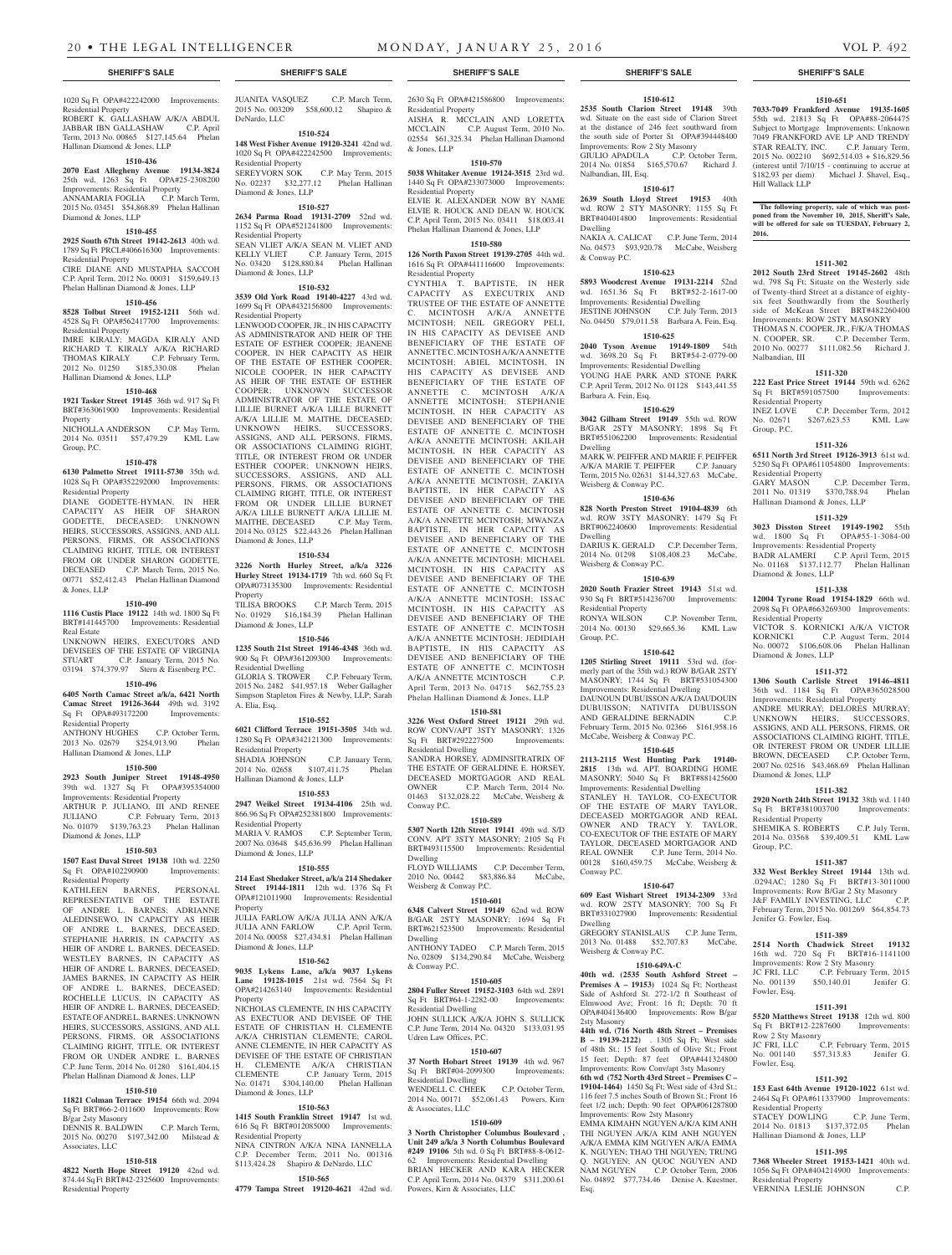MASONRY

Associates, LLC

Residential Dwelling

Residential Dwelling

Weisberg & Conway, P.C.

Residential Dwelling<br>ROXANE H. TAYLOR

Diamond & Jones, LLP

Residential Property

**1511-437 2715 North 16th Street 19132-2204** 11th wd. 924 Sq Ft OPA#111187925 Improvements:

BENNY THOMAS, IN HIS CAPACITY AS EXECUTOR AND DEVISEE OF THE ESTATE OF GLORIA THOMAS C.P. December Term, 2014 No. 03574 \$93,034.80 Phelan Hallinan Diamond & Jones, LLP **1511-445 256 West Zeralda Street 19144-4213**  13th wd. 1394 Sq Ft OPA#133020500 Improvements: Residential Property WALLACE E. TAYLOR C.P. April Term, 2015 No. 02337 \$66,938.51 Phelan

Hallinan Diamond & Jones, LLP

Residential Property

ROW 2STY MASONRY

Diamond & Jones, LLP

ROW 2STY MASONRY

April Term, 2015 No. 02189 Milstead & Associates, LLC

Law Group, P.C.

**1511-459 5902 Haverford Avenue 19151** 4th wd. 2169 Sq Ft BRT#042191100 Improvements:

JULINDA R. CAMPBELL C.P. January Term, 2015 No. 00161 \$60,164.36 KML

**1511-469 1349 Dyre Street 19124** 62nd wd. 1510.32 Sq Ft OPA#621007900 Improvements:

LASHAUNA ROSEBOROUGH C.P. March Term, 2015 No. 00539 \$124,292.04 Richard M. Squire & Associates, LLC **1511-474 5849 North Marshall Street 19120-1314**  wd. 1237 Sq Ft OPA#612267 Improvements: Residential Property TROY JONES C.P. February Term, 2013 No. 01447 \$108,778.38 Phelan Hallinan

**1511-475 4232 North 8th Street 19140** 43rd wd. 803 Sq Ft BRT#433364100 Improvements:

RENEE MARIA VARQUEZ C.P.<br>April Term. 2015 No. 02189 \$53.084.69

**1511-477 1264 Alcott Street 19149-3710** 35th wd. 1093 Sq Ft OPA#352069700 Improvements:

Phelan Hallinan Diamond & Jones, LLP **1511-404 4417 Shelmire Avenue 19136** 65th wd. 1283.42 Sq Ft BRT#65-1-0483- 00 Improvements: ROW B/GAR 2STY<br>MASONRY

LISA SODA C.P. January Term, 2015 No. 03188 \$150,926.88 Milstead &

**1511-423 3007 Longshore Avenue 19149** 55th wd. ROW B/GAR 2STY MASONRY; 1874 Sq Ft BRT#551274500 Improvements:

ELIZABETH M. CARR C.P. February Term, 2015 No. 01392 \$129,402.68 McCabe, Weisberg & Conway, P.C. **1511-426 2820 Guilford Street 19152** 64th wd. S/D W B/G 2S MASONRY; 2319 Sq Ft BRT#641169500 Improvements:

VIRGINIA FIORDIMONDO AND ANNETTE R. PLATI C.P. May Term, 2014 No. 01128 \$40,244.27 McCabe,

**1511-427 8663 Rugby Street 19150** 50th wd. ROW B/GAR 2STY MASONRY; 1440 Sq Ft BRT#502108200 Improvements:

ROXANE H. TAYLOR C.P. February Term, 2014 No. 02271 \$133,375.24 McCabe, Weisberg & Conway, P.C. **1511-428 406 North 58th Street 19131** 52nd wd. 1372.5 Sq Ft BRT#04-2-219200 Subject To Mortgage Reverse Mortgage Solutions, Inc. Improvements: Residential Dwelling DONALD W. TEAL, JR., KNOWN HEIR OF ALONZA MAE TEAL; JAMES E. TEAL, KNOWN HEIR OF ALONZA MAE TEAL; LINDA GREE, KNOWN HEIR OF ALONZA MAE TEAL; KAREN L. TEAL, KNOWN HEIR OF ALONZA MAE TEAL; TERRI T. TEAL, KNOWN HEIR OF ALONZA MAE TEAL; UNKNOWN HEIRS, SUCCESSORS, ASSIGNS, AND ALL PERSONS, FIRMS, OR ASSOCIATIONS CLAIMING RIGHT, TITLE, OR INTEREST FROM OR UNDER ALONZA MAE TEAL, LAST RECORD OWNER C.P. June Term, 2014 No. 01012 \$63,597.55 Udren Law Offices, P.C. **1511-436 2341 South Franklin Street 19148-3820**  39th wd. 679 Sq Ft OPA#393217100 Improvements: Residential Property ROSE BRETT C.P. February Term, 2013 No. 01256 \$33,949.66 Phelan Hallinan

#### **SHERIFF'S SALE SHERIFF'S SALE SHERIFF'S SALE SHERIFF'S SALE SHERIFF'S SALE**

#### May Term, 2014 No. 03413 \$114,355.85 Residential Property MAUVALYN O. TOMLIN A/K/A MAUVALYN TOMLIN C.P. December Term, 2012 No. 03784 \$54,336.16 Phelan Hallinan Diamond & Jones, LLP

#### **1511-481**

**4424 Saint Davids Street 19127** 21st wd. 1088 Sq Ft BRT#211230300 Improvements: Residential Dwelling SANDRA J. CANNON C.P. June Term, 2013 No. 01507 \$160,965.81 Law Offices of Gregory Javardian, LLC

#### **1511-501**

**1923 Benton Avenue 19152** 56th wd. (f/k/a 35th wd.) S/D W B/G 1STY MASONRY; 3500 Sq Ft BRT#562263500 Improvements: Residential Dwelling SCOTT L. ROONEY, EXECUTOR OF THE ESTATE OF JOHN J. ROONEY, DECEASED MORTGAGOR AND REAL OWNER C.P. September Term, 2014 No. 04166 \$302,023.27 McCabe, Weisberg & Conway, P.C.

#### **1511-509**

**5222 Schuyler Street 19144** 12th wd. APT 2-4 UNITS 2STY MASONRY; 2357 Sq Ft BRT#123242100 Improvements: Residential Dwelling LISA MARIE BARON, ADMINISTRATRIX OF THE ESTATE OF MICHAEL E. SHIELDS, DECEASED MORTGAGOR AND

REAL OWNER C.P. December Term, 2011 No. 03335 \$267,136.79 McCabe, Weisberg & Conway, P.C.

### **1511-511**

**3528 Nottingham Lane 19114** 66th wd. ROW B/GAR 2STY MAS + OTHER; 3353 Sq Ft BRT#661236400 Improvements: Residential Dwelling BRIAN KRAVITZ AND TAMARA KRAVITZ C.P. January Term, 2014 No. 01427 \$261,243.61 McCabe, Weisberg & Conway, P.C.

# **1511-519**

**1923 67th Avenue 19138** 50th wd. ROW B/GAR 2STY MASONRY; 1146 Sq Ft BRT#102432200 Improvements: Residential Dwelling

UNITED STATES OF AMERICA C/O UNITED STATES OF THE CONTROL ON THE EASTERN DISTRICT OF PENNSYLVANIA; KENNETH IRICK AND SYREETA S. SCOTT A/K/A SYREETA SCOTT C.P. September Term, 2013 No. 02380 \$48,639.92 McCabe, Weisberg & Conway, P.C.

#### **1511-528**

**2809 Shipley Road 19152-1616** 57th wd. 2933 Sq Ft OPA#571049900 Improvements: Residential Property CHRISTOPHER K. BOYER C.P. October Term, 2014 No. 03550 \$177,661.82 Phelan Hallinan Diamond & Jones, LLP

#### **1511-533**

**3839 Pearson a/k/a 3839 Pearson Avenue a/k/a 3839 Pearson Street 19114** 57th wd. 3850 Sq Ft BRT#57-2-154122 Improvements: Residential Dwelling LORI L. SINGMASTER; WILLIAM SINGMASTER A/K/A WILLIAM J. SINGMASTER C.P. December Term, 2014 No. 03923 \$142,419.77 Udren Law Offices, P.C.

#### **1511-536**

**146-150 West Queen Lane 19144** 12th wd. 3077 Sq Ft BRT#123117210 Improvements: Residential Property MICHAEL F. COATES C.P. April Term, 2015 No. 001265 \$218,963.88 Shapiro & DeNardo, LLC

#### **1511-541**

**1332 Saint Vincent Street 19111** 53rd wd. 2806 Sq Ft BRT#532321400 Improvements: Residential Property JEAN W. MERCERON C.P. July Term, **JEAN W. MERCERON** C.P. July Term,<br>2014 No. 00903 \$181,292.49 KML Law Group, P.C.

#### **1511-546**

**622 Elkins Avenue 19120** 61st wd. 2150 Sq Ft BRT#612026500 Improvements: Residential Property<br>BERNICE MCNEIL C.P. February Term, 2013 No. 01376 \$97,026.69 KML Law Group, P.C.

#### **1511-557**

**6827 Souder Street 19149-2226** 54th wd. 1242 Sq Ft OPA#542319000 Improvements: Residential Property BARRY CAPLAN C.P. August Term, 2013 No. 02484 \$64,097.22 Phelan Hallinan Diamond & Jones, LLP

#### **1511-561**

**1469 North Wannamaker Street 19131- 3825** 4th wd. 780 Sq Ft OPA#043148500 Improvements: Residential Property SYLVIA WATSON, IN HER CAPACITY AS ADMINISTRATRIX AND HEIR OF THE ESTATE OF IDA BLOODWORTH; BERNARD

TYLER, IN HIS CAPACITY AS HEIR OF THE ESTATE OF IDA BLOODWORTH; ODELL

TYLER, IN HIS CAPACITY AS HEIR OF THE ESTATE OF IDA BLOODWORTH; CYNTHIA TYLER, IN HER CAPACITY AS HEIR OF THE ESTATE OF IDA BLOODWORTH; JUANITA BLOODWORTH, IN HER CAPACITY AS HEIR OF THE ESTATE OF LOUIS BLOODWORTH;

A/K/A LEWIS BLOODWORTH; UNKNOWN SUCCESSOR ADMINISTRATOR OF THE ESTATE OF LOUIS BLOODWORTH A/K/A LEWIS BLOODWORTH; UNKNOWN HEIRS, SUCCESSORS, ASSIGNS, AND ALL PERSONS, FIRMS, OR ASSOCIATIONS CLAIMING RIGHT, TITLE, OR INTEREST FROM OR UNDER LOUIS BLOODWORTH, DECEASED; UNKNOWN HEIRS, SUCCESSORS, ASSIGNS, AND ALL PERSONS, FIRMS, OR ASSOCIATIONS CLAIMING RIGHT, TITLE, OR INTEREST FROM OR UNDER IDA BLOODWORTH, DECEASED; UNKNOWN HEIRS, SUCCESSORS, ASSIGNS, AND ALL PERSONS, FIRMS, OR ASSOCIATIONS CLAIMING RIGHT, TITLE, OR INTEREST FROM OR UNDER JUNIUS TYLER,<br>DECEASED C.P. May Term. 2009 No. C.P. May Term, 2009 No. 02683 \$74,932.62 Phelan Hallinan Diamond & Jones, LLP

#### **1511-597**

**436 East Phil Ellena Street 19119-1943**  22nd wd. 1849 Sq Ft OPA#221202100 Improvements: Residential Property ROSA M. MERCER A/K/A ROSA MERCER C.P. January Term, 2013 No. 03604 \$161,557.32 Phelan Hallinan Diamond & Jones, LLP

#### **1511-603**

**1943 West Spencer Street, a/k/a 1943 Spencer Street 19141-1305** 17th wd. 1320 Sq Ft OPA#171261200 Improvements: Residential Property DESMOND G. SPENCER C.P. September Term, 2014 No. 00936 \$51,928.86 Phelan Hallinan Diamond & Jones, LLP

**The following property, sale of which was post-poned from the December 1, 2015, Sheriff's Sale, will be offered for sale on TUESDAY, February 2,** 

**2016.**

**1512-303 1818 Dallas Street 19126** 10th wd. 1205 Sq Ft OPA#101283000 Improvements: Residential Property DANATAY JONES-GREEN AND KAREEM

GREEN C.P. October Term, 2010 No. 03257 \$166,919.02 Richard M. Squire & Associates, LLC

#### **1512-305**

**5541 Pine Street 19143** 60th wd. 1126 Sq Ft BRT#604090400 Improvements: Row 2 Sty Masonry ALGERNON NUTTER (DECEASED) AND YVONNE NUTTER (DECEASED) C.P.

YVONNE NUTTER (DECEASED) March Term, 2015 No. 03017 \$96,717.30 Michael F.J. Romano, Esq.

# **1512-310**

**5440 Hermit Terrace 19128** 21st wd. Beginning Point: at a point on the Southwesterly side of Hermit Terrace (100 feet wide) measured South 28 degrees 34 minutes 15 seconds East along the said southwesterly side of Hermit Terrace; 2002 Sq Ft OPA#213221840 Improvements: Apt 2-4 Units 2sty Masonry BRUCE IZZI C.P. November Term, 2014 No. 0095 \$264,320.70 Richard J. Nalbandian, III, Esq.

## **1512-311**

**945 Pratt Street 19124** 35th wd. 930 Sq Ft BRT#351120000 Improvements: Residential Property GARY S. THOMPSON C.P. June Term, 2013 No. 00114 \$38,680.25 KML Law Group, P.C.

#### **1512-320**

**419 West Earlham Terrace 19144** 12th wd. 995 Sq Ft BRT#124054200 Improvements: Residential Property ANGELA ANCRUM AND VERNON R. ANCRUM C.P. July Term, 2014 No. 02125 \$78,872.97 KML Law Group, P.C.

# **1512-322**

**2617 East Norris Street 19125** 31st wd. 1654.06 Sq Ft BRT#313011900 Improvements: Row 3 Story Masonry SIMONE CESARINI AND LIDIA CESARINI C.P. July Term, 2014 No. 01563 \$397,209.02

#### Milstead & Associates, LLC **1512-332**

**1163 Overington Street 19124** 23rd wd. 1620 Sq Ft BRT#234078800 Improvements: Residential Property ANDREA BULLOCK C.P. September Term, 2014 No. 03539 \$78,287.53 KML Law Group, P.C.

### **1512-336**

**2300 West Huntingdon Street 19132** 16th wd. 2070 Sq Ft BRT#871522460 Improvements: Residential Property CARL C. BEY A/K/A CARL BEY C.P.

KML Law Group, P.C. **1512-338 3131 North Marston Street 19132- 1237** 38th wd. 609 Sq Ft BRT#381226700 Improvements: Row 2 Story Masonry

DIANE JAMES C.P. March Term, 2015 No. 01923 \$21,469.00 Milstead & Associates, LLC **1512-341**

#### **1426 Van Kirk Street 19149** 62nd wd. 1331

Sq Ft BRT#621109100 Improvements: Residential Property MARIA M. ULLOA AND VICTOR M. ULLOA, JR. C.P. December Term, 2014 No. 02936 \$112,121.94 KML Law Group, P.C.

# **1512-346**

**4013 Claridge Street 19124** 33rd wd. 1040 Sq Ft BRT#33-2-3498-00 Subject to Mortgage Improvements: Residential Dwelling MARLON SMITH C.P. May Term, 2015 No. 01911 \$97,482.38 Udren Law Offices, P.C.

# **1512-347**

**2634 Almond Street 19125** 31st wd. 900 Sq Ft BRT#312081700 Improvements: Residential Property THE UNKNOWN HEIRS OF TIMOTHY

L. CARROLL, DECEASED; PATRICIA GREMMEL, SOLELY IN HER CAPACITY AS HEIR OF TIMOTHY L. CARROLL, DECEASED; SARAH CARROLL A/K/A SALLY CARROLL, SOLELY IN HER CAPACITY AS HEIR OF TIMOTHY L. CARROLL, DECEASED C.P. November Term, 2014 No. 01310 \$114,670.69 KML Law Group, P.C.

#### **1512-349**

**1821 North Gratz Street 19121** 32nd wd. 2017 Sq Ft BRT#321237701 Improvements: Residential Property

BELINDA LAWRENCE C.P. February Term, 2013 No. 03134 \$44,839.09 KML Law Group, P.C.

### **1512-353**

**5345 Irving Street 19139** 60th wd. 1200 Sq Ft BRT#603053800 Improvements: Residential Property THE UNKNOWN HEIRS OF OLLIE MCCOLLEY, DECEASED AND RUDOLPH MCCOLLEY, JR., SOLELY IN HIS CAPACITY AS HEIR OF OLLIE MCCOLLEY, DECEASED C.P. February

Term, 2014 No. 02028 \$97,556.74 KML Law Group, P.C. **1512-361 6713 Torresdale Avenue 19135** 41st wd. 2137 Sq Ft BRT#412410400 Improvements: Residential Property PAUL BERNARD AND ANDREA BRYAN

C.P. February Term, 2012 No. 02204 \$140,838.84 KML Law Group, P.C. **1512-363**

# **4810 Knox Street 19144-3616** 12th wd. 1687

Sq Ft OPA#123184000 Improvements: Residential Property ALESHIA PATE C.P. May Term, 2015 No. 00192 \$100,826.84 Phelan Hallinan Diamond & Jones, LLP

**1512-364 2140 Titan Street 19146-4319** 36th wd. 630

Sq Ft OPA#361105300 Improvements: Residential Property KIRSHNA A. HILLYARD A/K/A KIRSHNA HILLYARD C.P. April Term, 2014 No.

04238 \$92,670.47 Phelan Hallinan Diamond & Jones, LLP **1512-366**

**6733 North Broad Street 19126-2837** 61st wd. 2000 Sq Ft OPA#61-1-2074-00 Improvements: Residential Property MARTAY DAVIS AND SIDNEY DAVIS C.P. April Term, 2015 No. 03417 \$137,246.07 Phelan Hallinan Diamond & Jones, LLP

### **1512-369**

**4370 Richmond Street 19137** 45th wd. 2188 Sq Ft BRT#453302800 Improvements: Row 2 Sty Masonry ROBIN D. HAINES AND JUDITH HAINES C.P. November Term, 2014 No. 02450 \$83,442.54 Emmanuel J. Argentieri, Esq.

# **1512-370**

**1851 Roseberry Street 19145-3721** 26th wd. 714 Sq Ft OPA#262284800 Improvements: Residential Property

JAMES DREW DEMARCO A/K/A JAMES D. DEMARCO A/K/A JAMES DRU DEMARCO C.P. April Term, 2015 No. 01273 \$52,764.58 Phelan Hallinan Diamond & Jones, LLP

# **1512-371**

**1033 East Haines Street 19138** 59th wd. Beginning Point: At the intersection of the southwest line or Ardleigh Street (70' wide) with the northwest line of Haines Street (60 wide); 4183 Sq Ft BRT#592016300 Improvements: S/d W Det Gar 2 Sty Mason JAMES B. JOHNSON C.P. May Term,

2013 No. 00705 \$202,527.75 Richard J.

# January Term, 2015 No. 00160 \$63,301.53 Nalbandian, III, Esq.

**1512-372 1723 Dorrance Street 19145** 36th wd. Beginning Point: Situate on the east side of Dorrance Street at a distance of 158 feet southward from south side of Morris Street; 630 Sq Ft BRT#363191300 Improvements: Row 2 Sty Masonry

NOVELLA J. HARRIS AND ELIJAH HARRIS C.P. August Term, 2012 No. 3573 \$98,025.80 Richard J. Nalbandian, III, Esq.

#### **1512-373**

**1114 West Tioga Street 19140** 43rd wd. 1212 Sq Ft BRT#431104600 Improvements: Row 2 Sty Masonry

#### ROMELLA HOLMES (DECEASED) C.P. June Term, 2014 No. 04052 \$71,946.48

Michael F.J. Romano, Esq. **1512-381 1028 Herbert Street 19124** 23rd wd. 1725 Sq Ft BRT#234081000 Improvements: Residential Real Estate NAIDA J. QUIROS C.P. April Term, 2015 No. 03639 \$64,862.98 Stern &

#### Eisenberg P.C.

**1512-386 6017 Frontenac Street 19149-3238** 53rd wd. 1508 Sq Ft OPA#531270200 Improvements: Residential Property

ROBERT S. O'DONNELL AND KATHRYN J. O'DONNELL C.P. December Term, 2014 No. 01964 \$55,322.57 Phelan Hallinan Diamond & Jones, LLP **1512-388**

Residential Property

Residential Property

Residential Property

Diamond & Jones, LLP

Residential Property

Residential Property

Residential Property

Diamond & Jones, LLP

Diamond & Jones, LLP

Residential Property

Hallinan Diamond & Jones, LLP

Diamond & Jones, LLP

Hallinan Diamond & Jones, LLP

& Jones, LLP

Group, P.C.

**1614 West Godfrey Avenue 19141** 17th wd. 1480 Sq Ft BRT#171284000 Improvements: Residential Property CHAMELLE JEFFERSON C.P. December Term, 2012 No. 02211 \$134,501.94 KML Law Group, P.C.

**1512-390 2718 North Bonsall Street 19132** 11th wd. 652 Sq Ft BRT#111396300 Improvements:

NICKEYA JAMES C.P. September Term, 2014 No. 02919 \$44,108.21 KML Law

**1512-401 3426 Emerald Street 19134** 45th wd. 1106 Sq Ft OPA#452338000 Improvements:

DONNA M. DAEHLING AND DANIEL DAEHLING C.P. January Term, 2015 No. 03418 \$40,820.04 Phelan Hallinan Diamond

**1512-402 7227 Lindbergh Boulevard 19153-2705** 40th wd. 1651 Sq Ft OPA#406559414 Improvements: Residential Property PATRICIA M. COCLEA A/K/A PATRICIA COCLEA AND GHEORGHE COCLEA A/K/A COCLEA GHEORGHE CRISTIAN C.P. February Term, 2013 No. 00670 \$137,681.03 Phelan Hallinan Diamond & Jones, LLP **1512-406 6626 Woodland Avenue 19142-2223** 40th wd. 2400 Sq Ft OPA#403150700 Improvements:

HASSAN MUHAMMAD C.P. July Term, 2015 No. 00190 \$26,955.10 Phelan Hallinan

**1512-407 1017 Mollbore Terrace 19148-4922** 39th wd. 1035 Sq Ft OPA#395025300 Improvements:

LOUIS T. MENNA, IV C.P. March Term, 2015 No. 00241 \$210,847.35 Phelan

**1512-413 6712 Souder Street 19149-2208** 54th wd. 1383 Sq Ft OPA#542296100 Improvements:

YIN QUN LUN C.P. June Term, 2012 No. 01534 \$135,490.71 Phelan Hallinan

**1512-417 1722 West Norris Street 19121** 32nd wd. 1095 Sq Ft OPA#321148500 Improvements:

JASON COHEN C.P. May Term, 2015 No. 02253 \$257,134.61 Phelan Hallinan

**1512-421 2540 South Rosewood Street 19145- 4631** 26th wd. 720 Sq Ft OPA#261109500 Improvements: Residential Property RITA DEMARCO AND JAMES DREW DEMARCO C.P. October Term, 2014 No. 01688 \$157,925.95 Phelan Hallinan

**1512-430 6217 Homer Street 19144-1620** 59th wd. 1679 Sq Ft OPA#592261000 Improvements:

KRYSTINA BRAND-CHESTER A/K/A KRYSTINA BRAND CHESTER C.P. March Term, 2015 No. 03218 \$97,369.88 Phelan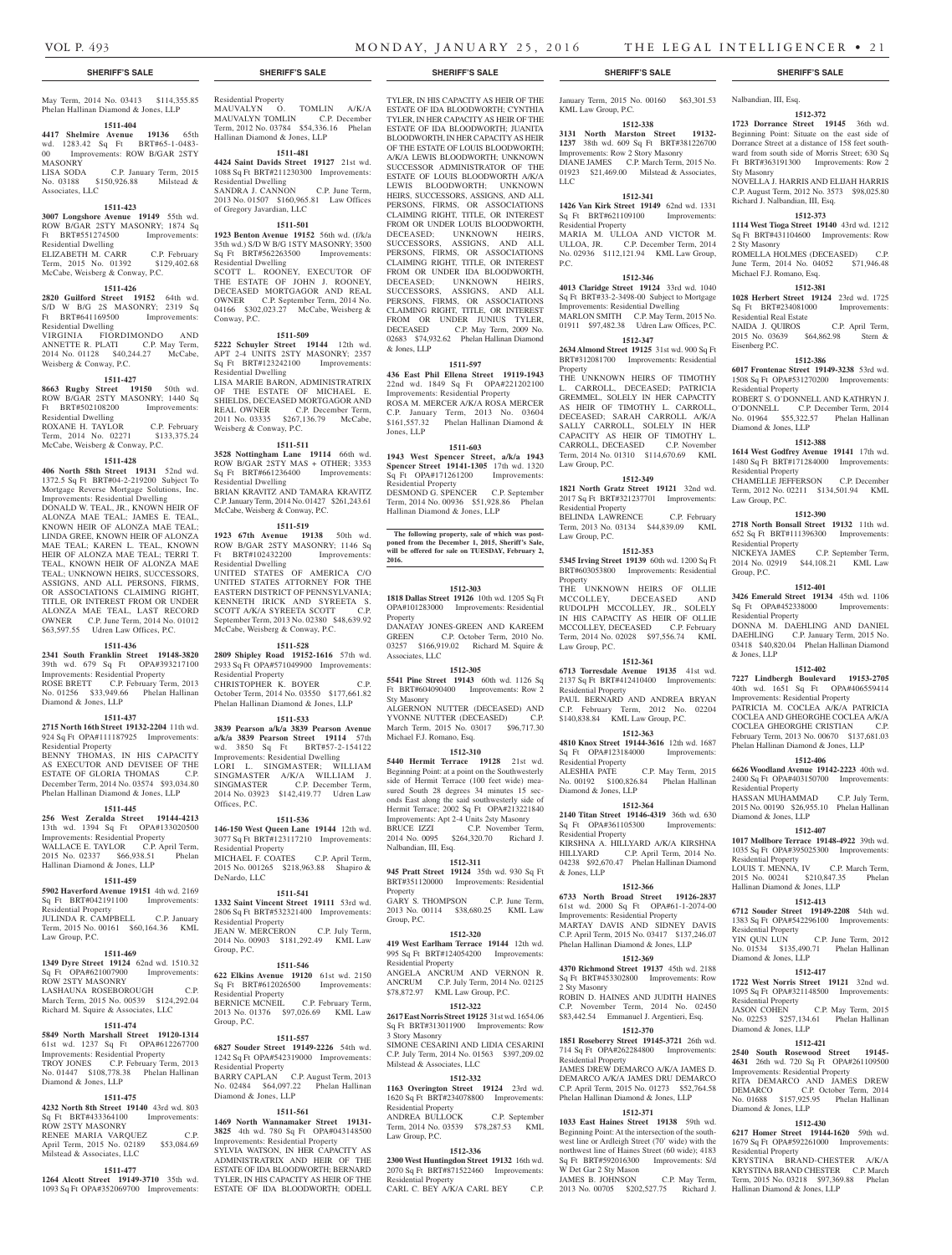**1512-435 1132 Rosalie Street 19149** 35th wd. 904 Sq Ft BRT#352034100 Improvements: Residential

P.A.C. RENTALS, LLC AND DAVID RODRIGUEZ C.P. April Term, 2015 No. 00297 \$28,673.92 KML Law Group,

**1512-436**

**1512-443 1739 South 13th Street 19148** 39th wd. 742 Sq Ft BRT#394619400 Improvements:

LUCKY CONSTRUCTION CO., INC.; MICHAEL MITTELMAN AND DOE, JOHN OR ANY UNKNOWN PERSONS HAVING OR CLAIMING AN INTEREST OR TITLE TO<br>THE SUBJECTED PREMISES C.P. May THE SUBJECTED PREMISES Term, 2014 No. 00111 \$251,515.19 KML

**1512-444 1211 Bridge Street 19124** 62nd wd. 1620 Sq Ft (land area); 1088 Sq Ft (improvement area) BRT#621030500 Subject to Mortgage Improvements: Row B/gar 2sty Masonry DONALD R. RINEAR C.P. January Term, 2015 No. 00863 \$84,928.45 Keri P. Ebeck,

**1512-448 530 Hart Lane 19134** 7th wd. 560 Sq Ft BRT#071230700 Improvements: Residential

DYEISHA COLBERT C.P. November Term, 2014 No. 02508 \$45,505.69 KML Law

**1512-449 2128 Pratt Street 19124** 62nd wd. 2193 Sq Ft BRT#622058400 Improvements: Residential

JUAN CARRION A/K/A JUAN O. CARRION C.P. August Term, 2014 No. 01079 \$87,496.49

**1512-450 6021 North Camac Street 19141** 49th wd. 1330 Sq Ft BRT#493168100 Improvements:

2012 No. 03474 \$91,614.14 KML Law

**1512-459 6750 Lindbergh Boulevard 19142** 40th wd.<br>32950 Sq Ft BRT#884348360 Improvements: 32950 Sq Ft BRT#884348360 Improvements:

VYREAK HENG C.P. July Term, 2015 No. 1435 \$459,425.24 Weber Gallagher Simpson Stapleton Fires & Newby, LLP, Sarah

**1512-460 1384 North 76th Street 19151-2823** 34th wd. 2240 Sq Ft OPA#343309000 Improvements:

TARA THERESA BLIGEN A/K/A TARA BLIGEN C.P. March Term, 2013 No. 01752 \$168,955.74 Phelan Hallinan Diamond &

**1512-461 1823 East Moyamensing Avenue 19148- 1944** 1st wd. 1242 Sq Ft OPA#011214200 Improvements: Residential Property JOHN E. MCNAMEE C.P. July Term, 2012 No. 03408 \$331,751.40 Phelan Hallinan

**1512-464 5540 North Lawrence Street 19120** 42nd wd. 2134 Sq Ft BRT#422491800 Improvements:

AMANDA J. BROWN C.P. September Term, 2014 No. 02864 \$147,913.41 Stern

**1512-467 3928 Haverford Avenue 19104-1808** 24th wd. 1584 Sq Ft OPA#242205800 Improvements:

GEORGE BLACK C.P. August Term, 2012 No. 00609 \$69,830.43 Phelan Hallinan

**1512-476 4535 Aldine Street 19136** 41st wd. 1052 Sq Ft BRT#412126500 Improvements: Residential

MEGAN BOYLE C.P. May Term, 2015 No. 01299 \$116,276.00 Shapiro & DeNardo,

**1512-479 275 West Wellens Avenue 19120** 42nd wd. 903 Sq Ft BRT#422236000 Improvements:

MICHELLE S. GRIFFIN C.P. September Term, 2013 No. 000239 \$38,171.98 Shapiro

**1512-482 3718 North 9th Street 19140-3121** 43rd wd. 816 Sq Ft OPA#432327300 Improvements:

C.P. September Term,

Property

P.C.

Residential Property

Residential Property

Law Group, P.C.

Esq.

Property

Property

KML Law Group, P.C.

Residential Property<br>ALAN JOHNSON

Commercial Use Building

Group, P.C.

A. Elia, Esq.

Jones, LLP

Residential Property

Diamond & Jones, LLP

Residential Real Estate

& Eisenberg P.C.

Residential Property

**Property** 

LLC

Diamond & Jones, LLP

Residential Property

& DeNardo, LLC

Residential Property

Group, P.C.

2015 No. 01928 \$114,874.44 Hallinan Diamond & Jones, LLP

# **1512-517**

**1365 Fanshawe Street 19111-4911** 53rd<br>wd. 1200.83 Sq Ft BRT#532050000 wd. 1200.83 Sq Ft Improvements: Residential Dwelling KAREN DEVITT-LIND C.P. July Term, 2014 No. 02104 \$109,702.37 Powers, Kirn & Associates, LLC

# **1512-518**

#### **1757 North 27th Street 19121-2824** 32nd wd. 937 Sq Ft BRT#32-4-1320-00 Improvements: Residential Dwelling

JUNE EZEKIEL, IN HER CAPACITY AS HEIR OF GEORGE E. EZEKIEL, DECEASED; VINEL COOPER, IN HER CAPACITY AS HEIR OF GEORGE E. EZEKIEL, DECEASED; ELVIN EZEKIEL, IN HIS CAPACITY AS HEIR OF GEORGE E. EZEKIEL, DECEASED; AND UNKNOWN HEIRS, SUCCESSORS, ASSIGNS, AND ALL PERSONS, FIRMS, OR ASSOCIATIONS CLAIMING RIGHT, TITLE, OR INTEREST FROM OR UNDER GEORGE E. EZEKIEL, DECEASED C.P. September Term, 2014 No. 00396 \$81,890.66 Powers, Kirn & Associates, LLC

#### **1512-519**

**8233 Pickering Street 19150** 50th wd. 5145 Sq Ft BRT#501239500 Improvements: Det W/b Gar 2sty Mas+other THOMAS STERLING A/K/A THOMAS E. STERLING, ORIGINAL MORTGAGOR; WANDA B. DESSES A/K/A WANDA DESSES, ORIGINAL MORTGAGOR AND REAL OWNER AND BETTY ANNE STERLING, ORIGINAL MORTGAGOR C.P. February Term, 2015 No. 00444 \$226,922.83 Milstead & Associates, LLC

### **1512-521**

**7419 Woodbine Avenue 19151** 34th wd. 1557 Sq Ft BRT#34-3-2074-00; PRCL#66N15-52 Improvements: Residential Dwelling ILYASHA MURPHY AND HASHIM A. MURPHY C.P. July Term, 2010 No. 01931 \$218,000.00 Jessica N. Manis; Powers, Kirn & Associates, LLC

# **1512-522**

**4525 Milnor Street 19124-4119** 23rd wd. 2183 Sq Ft BRT#231045700 Improvements: Residential Dwelling STEPHEN M. GAGAJEWSKI C.P. March Term, 2015 No. 01163 \$89,814.72 Law Offices of Gregory Javardian, LLC

# **1512-523**

**6544 Torresdale Avenue 19135** 41st wd. 1072 Sq Ft (land area); 1600 Sq Ft (improvement area) BRT#87-1-1918-00 Subject to Mortgage Subject to Rent Improvements: Str/off + Apt 2sty Masonry CUN YU WEI AND MEI YING LIN C.P. July Term, 2015 No. 0185 \$111,599.18 Jennifer

Hiller Nimeroff, Esq.; Weir & Partners LLP **1512-524**

#### **5902 North 7th Street 19120** 61st wd. 1402 Sq Ft BRT#612240600 Improvements: Residential Property

MAURICE BOWSER C.P. April Term, 2013 No. 03614 \$70,085.08 KML Law Group, P.C.

### **1512-525**

**2243 South Bonsall Street 19145** 48th wd. 708 Sq Ft BRT#482278700 Improvements: Residential Property TYESHA TILGHMAN C.P. August Term,<br>2013 No. 01964 \$35,648.69 KML Law 2013 No. 01964 \$35,648.69 Group, P.C.

#### **1512-535 2110-12 East Clementine Street 19134**  25th wd. 1475 Sq Ft BRT#252257300 Improvements: Residential Property JOSE N. PEREZ C.P. March Term, 2014 No. 005816 \$46,666.80 Shapiro & DeNardo, LLC

#### **1512-543**

**1741 North Gratz Street 19121** 47th wd. 900 Sq Ft BRT#47-1-3118-00 Improvements: Two Unit Residential Dwelling DOM PROPERTIES, LLC C.P. March

Term, 2015 No. 004103 \$300,565.29 Craig H. Fox, Esq **1512-544**

# **12712 Minden Road 19154** 66th wd. 2242.12

Sq Ft BRT#663332200 Improvements: Residential Dwelling<br>IAMES JANKIN C.P. September 2014 2014 No. 02953 \$115,075.48 Martha E. Von Rosenstiel, Esq.; Heather Riloff, Esq.; Jeniece D. Davis, Esq.

# **1512-545**

**1713 Dyre Street 19124** 62nd wd. 6100 Sq Ft BRT#622044500 Improvements: Residential Dwelling

VINCENT GRIMES AND MAUREEN<br>GRIMES C.P. November Term. 2014 GRIMES C.P. November Term, 2014<br>No. 01390 \$45 570 74 Martha E. Von  $\sqrt{45,570.74}$  Martha E. Von Rosenstiel, Esq.; Heather Riloff, Esq.; Jeniece D. Davis, Esq.

# **1512-548**

**325 Jackson Street 19148** 39th wd. 1007.5

Sq Ft BRT#392107800 Improvements:

Residential Dwelling WALTER COOK A/K/A WALTER T. COOK. SR., LAST RECORD OWNER; ROSEMARY COOK, INDIVIDUALLY AND AS KNOWN HEIR OF WALTER COOK A/K/A WALTER T. COOK, SR., LAST RECORD OWNER; WALTER T. COOK, JR., AS KNOWN HEIR OF WALTER COOK A/K/A WALTER T. COOK, SR., LAST RECORD OWNER; JOHN M. COOK, AS KNOWN HEIR OF WALTER COOK A/K/A WALTER T. COOK, SR., LAST RECORD OWNER; UNKNOWN HEIRS, SUCCESSORS, ASSIGNS, AND ALL PERSONS, FIRMS, OR ASSOCIATIONS CLAIMING RIGHT, TITLE, OR INTEREST FROM OR UNDER WALTER COOK A/K/A WALTER T. COOK, SR., LAST RECORD<br>OWNER C.P. December Term. 2010 No. C.P. December Term, 2010 No. 00179 \$133,584.11 Udren Law Offices, P.C. **1512-549**

**7119 Keystone Street 19135-1426** 65th wd. 2200 Sq Ft OPA#651306800 Improvements:

Residential Property JANETTE G. LOCKE C.P. February Term, 2015 No. 02796 \$54,537.53 Phelan Hallinan Diamond & Jones, LLP

#### **1512-551**

**2001 Hamilton Street, Unit 915 19130- 4220** 8th wd. 0 Sq Ft OPA#888091134 Improvements: Condominium Unit ERIC MAISTER C.P. August Term, 2014 No. 00701 \$236,453.70 Phelan Hallinan

Diamond & Jones, LLP **1512-561**

**1324 Locust Street Unit 312 19107** 5th wd. 342 Sq Ft OPA#888115264 Improvements: Residential Property<br>JOHN P. KEALEY C.P. October Term, 2011 No. 02057 \$152,912.19 Kimberly A. Bonner, Esq.; Scott A. Dietterick, Esq.; Jana Fridfinnsdottir, Esq.; Michael E. Carleton, Esq.

**1512-568 914 Clinton Street 19107** 5th wd. 1920 Sq Ft BRT#053011120 Improvements: Residential

Dwelling MICHAEL T. CONNOR C.P. February Term, 2013 No. 01666 \$959,607.68 Martha E. Von Rosenstiel, Esq.; Heather Riloff, Esq.; Jeniece D. Davis, Esq.

# **1512-570**

**920 Tyson Avenue 19111-4406** 53rd wd. 1596 Sq Ft BRT#53-2-2177-00 Improvements: Residential Dwelling MARINA WILLIAMS AND ANTON<br>ONOSOV C.P. September Term, 2014 C.P. September Term, 2014 No. 00391 \$122,271.60 Powers, Kirn & Associates, LLC

# **1512-572**

**1539 South Marston Street 19146** 36th wd. 744 Sq Ft BRT#364323800 Improvements: Residential Property MARKEY MILLS C.P. January Term, 2012 No. 02758 \$72,873.22 KML Law Group, P.C.

# **1512-577**

**7265 Pitville Avenue 19126** 10th wd. 1353 Sq Ft BRT#101058300 Improvements: Residential Property INGRID M. RANSOM C.P. February Term, 2015 No. 00347 \$354,320.39 KML Law Group, P.C.

# **1512-578**

**6323 Morton Street 19144** 59th wd. APT 2-4 UNTS 2STY MASONRY; 1317 Sq Ft BRT#592213023 Improvements: Residential Dwelling

UNKNOWN SURVIVING HEIRS OF FREDDIE L. FORD, DECEASED MORTGAGOR AND REAL OWNER C.P. January Term, 2015 No. 01729 \$116,077.38 McCabe, Weisberg, & Conway, P.C.

# **1512-581**

**1448 South Newkirk Street 19143-3737** 36th wd. Beginning Point: Situate on the North side of Titan Street, beginning at the distance of 75 feet Westward from the West side of 19th Street; 679 Sq Ft BRT#364367000 Improvements: Row 2sty Masonry

DONALD J. SIMMINS C.P. May Term, 2015 No. 01153 \$71,537.08 Richard J. Nalbandian, III, Esq.

#### **1512-582**

**4200 Orchard Street 19124** 23rd wd. 1766 BRT#232249300 Improvements Residential Property

MARIXA HERNANDEZ AND CARMELO HERNANDEZ C.P. February Term, 2012 No. 02532 \$62,476.51 Shapiro & DeNardo, LLC

#### **1512-589**

**3020 Robbins Avenue 19149** 55th wd. 1050<br>Sq Ft BRT#551002207 Improvements: Sq Ft BRT#551002207 Residential Property

DARNELL DICKERSON C.P. September Term, 2014 No. 002708 \$80,589.79 Shapiro & DeNardo, LLC

**1512-590 248-250 Market Street 19106-2817** 5th wd.

#### **SHERIFF'S SALE SHERIFF'S SALE SHERIFF'S SALE SHERIFF'S SALE SHERIFF'S SALE**

2602 Sq Ft OPA#881007027 Subject to Rent Improvements: Apts 5-50 Units; Masonry GIULIANO PROPERTIES, INC. C.P. June Term, 2013 No. 01502 \$1983955.15 together with interest accruing at the per annum rate of 6.00% after July 29, 2013. Total amount due as of December 1, 2015 is \$2264159.62 Duane Morris LLP c/o Louise Melchor, Esq.

#### **1512-593**

**4736 Benner Street 19135** 41st wd. 1230 Sq Ft BRT#411138000 Improvements: Residential Property IOSLAV STARIKOV AND SVETLANA

STARIKOVA C.P. May Term, 2015 No. 02124 \$78,464.46 Shapiro & DeNardo, LLC

#### **1512-597**

**1605 Faunce Street 19111** 56th wd. 2160 Sq Ft BRT#561406000 Improvements: Residential Property ANNA GALARZA C.P. January Term,

2015 No. 03502 \$67,164.37 KML Law Group, P.C.

# **1512-599**

**273 Nandina Place 19116** 58th wd. 3540 Sq Ft BRT#582158600 Improvements: Residential Property

YELENA KUSHEL C.P. September Term, 2014 No. 004568 \$362,309.41 Shapiro & DeNardo, LLC

#### **1512-600**

**2148 Magee Avenue 19149** 54th wd. ROW B/GAR 2STY MASONRY; 1308 Sq Ft BRT#541134700 Improvements: Residential Dwelling

ALOYSIUS BENJAMIN AND JAYTAY NUKAH C.P. July Term, 2014 No. 02394 \$109,040.46 McCabe, Weisberg, & Conway, P.C.

#### **1512-602**

**4101 Levick Street 19135** 55th wd. ROW B/GAR 2STY MASONRY; 2209 Sq Ft BRT#552077000 Improvements: Residential Dwelling

APRYL DENISE JONES C.P. January Term, 2015 No. 00531 \$157,189.04 McCabe, Weisberg, & Conway, P.C.

#### **1512-605**

**3737 North Bouvier Street 19140** 13th wd. ROW 3 STY MASONRY; 1273 Sq Ft BRT#131232800 Improvements: Residential Dwelling

HAKIM ABDUL ALI, KNOWN SURVIVING HEIR OF AUSTIN MITCHELL, DECEASED MORTGAGOR AND REAL OWNER AND UNKNOWN SURVIVING HEIRS OF AUSTIN MITCHELL, DECEASED MORTGAGOR AND REAL OWNER C.P. September Term, 2014 No. 04184 \$78,394.00 McCabe, Weisberg, & Conway, P.C.

#### **1512-606**

**1837 Sulis Street 19141-1020** 17th wd. 1067 Sq Ft OPA#171035700 Improvements: Residential Property MONICA L. MITCHELL C.P. November Term, 2010 No. 03832 \$58,443.65 Phelan Hallinan Diamond & Jones, LLP

# **1512-614**

**7000 Roosevelt Boulevard 19149** 54th wd. ROW B/GAR 2STY MASONRY; 2995 Sq Ft BRT#542517100 Improvements: Residential Dwelling CONSTANTINE AGOSTAROLA

April Term, 2015 No. 02199 \$142,064.25 McCabe, Weisberg, & Conway, P.C.

### **1512-623**

**5634 Girard Avenue 19131** 4th wd. 1290 Sq Ft BRT#043021900; BRT#61 N 20-96; PRCL#37040-05634 Improvements: Residential Dwelling ROSEMARIE MCNEIL C.P. May Term,

2009 No. 00538 \$157,631.17 Jessica N. Manis; Powers, Kirn & Associates, LLC

# **1512-627**

**506 Independence Avenue 19126** 61st wd. SEMI/DET 3STY STONE; 6061 Sq Ft BRT#611420000 Improvements: Residential Dwelling

BENJAMIN FOLK AND TANYA FOLK C.P. November Term, 2014 No. 01452 \$199,200.27 McCabe, Weisberg, & Conway, P.C.

#### **1512-628**

**5137 Spruce Street 19139-4122** 60th wd. APT 2-4 UNTS 2STY MASONRY; 1721 Sq F BRT#602104800 Improvements: Residential Dwelling

SABRINA THIGPEN AND JULIUS W. THIGPEN C.P. October Term, 2013 No. 03024 \$249,857.15 McCabe, Weisberg, & Conway, P.C.

#### **1512-636**

**1622 Benner Street 19149** 62nd wd. ROW B/GAR 2STY MASONRY; 1791 Sq Ft BRT#621146400 Improvements: Residential Dwelling

EMMANUEL CESAR C.P. September Term, 2014 No. 02946 \$132,232.28 McCabe, Weisberg, & Conway, P.C.

#### **7705 Overbrook Avenue 19151-2016** 34th wd. 1766 Sq Ft OPA#343260800 Improvements: MICHELLE RESPASS C.P. April Term,<br>2015 No. 01928 \$114,874.44 Phelan EMMA COX-WATSON AND RODERICK WATSON C.P. May Term, 2013 No. 002721 \$265,486.82 Shapiro & DeNardo, LLC **1512-488 60 West Manheim Street 19144** 12th wd. 1315

Sq Ft BRT#12-3-0688-00 Improvements:

PAULA JACKSON C.P. August Term, 2012 No. 03139 \$261,837.13 Powers, Kirn &

**1512-489 1015 West Rockland Street 19141** 49th wd. 1934.76 Sq Ft BRT#491125100 wd. 1934.76 Sq Ft BRT#4<br>Improvements: Residential Property JARRYEL BERRY C.P. May Term, 2015 No. 00060 \$107,537.73 Shapiro &

**1512-490 1500 South Taylor Street 19146** 36th wd. 705.05 Sq Ft BRT#36-4-1882-15 Improvements: Residential Dwelling SHAMINA S. UPSHUR C.P. August Term, 2007 No. 003767 \$79,906.91 Udren Law

**1512-493 6619 Malvern Avenue 19151-2346** 34th wd. 1309 Sq Ft OPA#344085800 Improvements:

KYSHA DAVIS AND MICHAEL DAVIS C.P. June Term, 2008 No. 04930 \$185,855.88 Phelan Hallinan Diamond &

**1512-499 1417 Devereaux Avenue 19149** 54th wd. 2131 Sq Ft BRT#541061500 Improvements:

PATRICK MICHAEL TYSON C.P. October Term, 2014 No. 03682 \$56,133.06 KML

**1512-501 606 Walnut Lane 19128** 21st wd. 4440 Sq Ft OPA#213085900 Improvements: Residential

JOHN J. KLINE AND TAISA R. KLINE C.P. January Term, 2015 No. 00944 \$314,261.15 Richard M. Squire & Associates, LLC **1512-502 6532 Marsden Street 19135** 41st wd. 1260 Sq Ft OPA#411257700 Improvements:

YISCHOR D. FRIEDMAN C.P. December Term, 2013 No. 01715 \$67,939.30 Richard

**1512-503 226 East Roosevelt Boulevard 19120-3935**  42nd wd. 2314 Sq Ft BRT#421128000 Subject To Mortgage No (Mortgage in favor of judgement holder) Improvements: Residential

NORMAN BEY C.P. November Term, 2010 No. 743 as conformed at C.P. March Term, 2011 No. 2003 \$66855.04, plus interest and costs Andrew L. Miller, Esq.; Andrew L. Miller &

**1512-509 3811 North 7th Street 19140** 43rd wd. 1360.35 Sq Ft BRT#43-2-278600 Improvements: Row

SAGRARIO JIMENEZ C.P. March Term, 2015 No. 00547 \$58,204.85 Milstead &

**1512-510 3607 Miller Street 19134** 45th wd. 898.12 Sq Ft BRT#451349000 Improvements: Row 2

ROBERT G. SHIRLEY C.P. August Term 2014 No. 02582 \$122,339.38 Milstead &

**1512-512 6822 Marsden Street 19135** 41st wd. 1282.5 Sq Ft BRT#41-2-3736-00 Improvements:

LEVONZA G. THOMPSON C.P. April Term, 2015 No. 01028 \$89,807.38 Milstead

**1512-515 5123 D Street 19120** 42nd wd. 1688.4 Sq Ft BRT#42-1-4812-00 Improvements: Row B/

LISA ANTOINETTE SUMMERS A/K/A LISA A. SUMMERS A/K/A LISA TAYLOR C.P. May Term, 2015 No. 02802 \$112,476.83

**1512-516 421 East Rittenhouse Street a/k/a 421-423 East Rittenhouse Street 19144-5743** 59th wd. 3112 Sq Ft BRT#59-1127000 Improvements:

TAMARA GUILMOUTDINOV AND ARTOUR GUILMOUTDINOV C.P. February Term, 2015 No. 02373 \$138,549.56

Sq Ft BRT#611167500 Residential Property

Residential Dwelling

Associates, LLC

DeNardo, LLC

Offices, P.C.

Jones, LLP

Residential Property

Residential Property

Residential Property

M. Squire & Associates, LLC

Law Group, P.C.

**Property** 

Property

Associate, P.C.

2sty Masonry

Associates, LLC

Sty Masonry

Associates, LLC

Row B/gar 2sty Masonry

& Associates, LLC

gar 2sty Masonry

Residential Dwelling

Milstead & Associates, LLC

Powers, Kirn & Associates, LLC

DALE E. CROY A/K/A DALE CROY C.P. June Term, 2015 No. 03794 \$54,662.08 Phelan Hallinan Diamond & Jones, LLP **1512-483 6623 North 8th Street 19126** 61st wd. 8731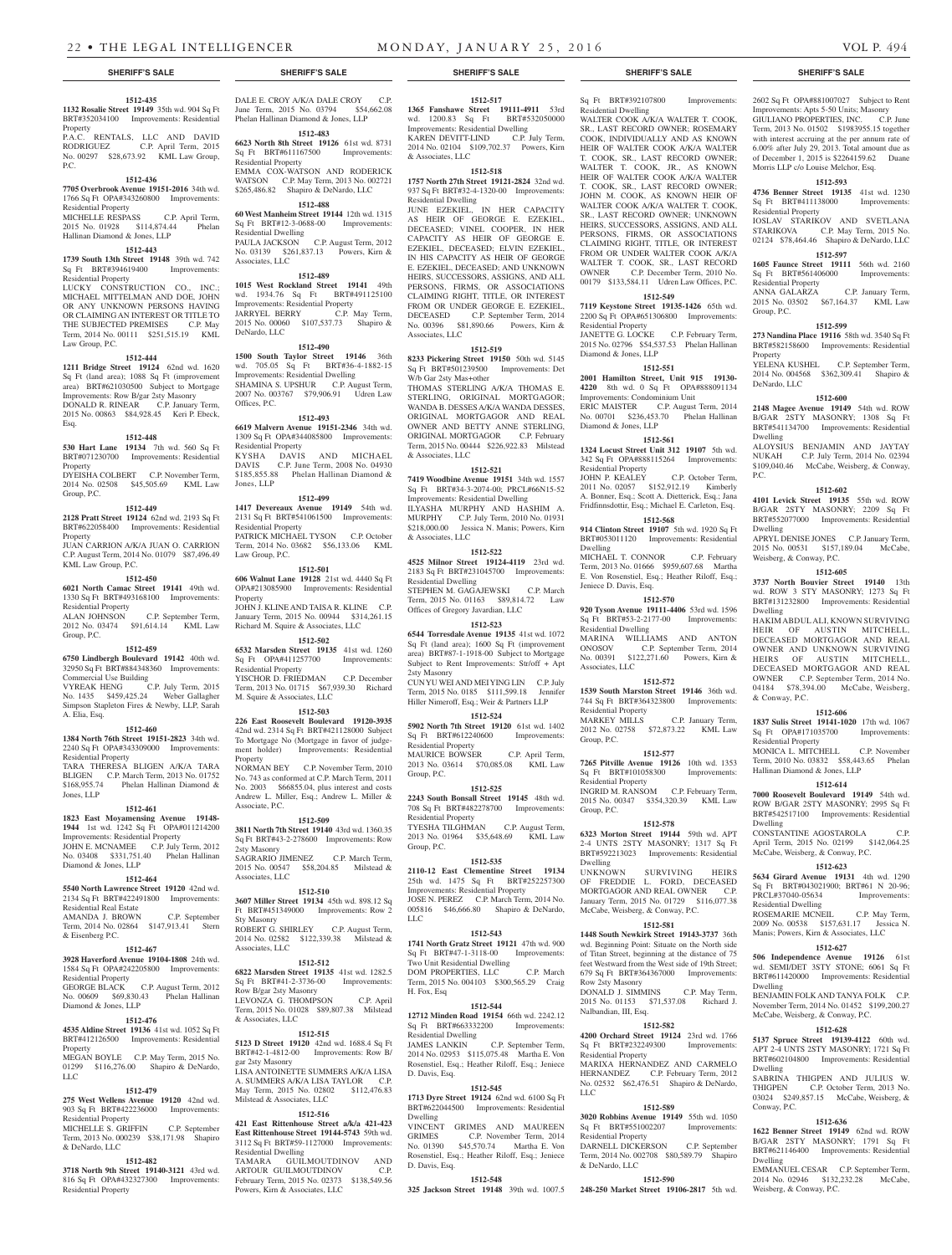### **1512-639**

**5373 Gainor Road 19131** 52nd wd. 9800<br>
Sq Ft OPA#521166900 Improvements: Sq Ft OPA#521166900 Residential Property

RAHEEM A. BEY AND NASHID ABDUL-RAHMAN A/K/A NASHID Q. ABDUL-RAHMAN C.P. May Term, 2014 No. 02361 \$298,998.18 Kimberly A. Bonner, Esq.; Scott A. Dietterick, Esq.; Jana Fridfinnsdottir, Esq.; Michael E. Carleton, Esq.

### **1512-641**

**824 South 60th Street 19143** 3rd wd. ROW 2 STY MASONRY; 1566 Sq Ft BRT#033209700

#### Improvements: Residential Dwelling JEAN J. GUILLAUME C.P. May Term,

2015 No. 02127 \$104,941.57 McCabe, Weisberg, & Conway, P.C.

### **1512-643**

**748 Charette Road 19115** 63rd wd. S/D W B/G 1STY MASONRY; 3788 Sq Ft BRT#632131700 Improvements: Residential Dwelling

KATIE KIPPLE, KNOWN SURVIVING HEIR OF FRANK C. KIPPLE, DECEASED MORTGAGOR AND REAL OWNER; ASHLEY N. KIPPLE, KNOWN SURVIVING HEIR OF FRANK C. KIPPLE, DECEASED MORTGAGOR AND REAL OWNER; AMANDA M. KIPPLE, KNOWN SURVIVING HEIR OF FRANK C. KIPPLE, DECEASED MORTGAGOR AND REAL OWNER; UNKNOWN SURVIVING HEIRS OF FRANK C. KIPPLE, DECEASED MORTGAGOR AND REAL OWNER C.P. March Term, 2015 No. 00272 \$206,037.96 McCabe, Weisberg, & Conway, P.C.

#### **1512-645**

**3226 F Street 19134** 33rd wd. ROW 2 STY MASONRY; 960 Sq Ft BRT#331284200 Improvements: Residential Dwelling ROBERTA C. HAYWARD C.P. February Term, 2015 No. 01533 \$29,886.67 McCabe, Weisberg, & Conway, P.C.

#### **1512-650**

**2217 West Berks Street 19121** 48th wd. ROW 3 STY MASONRY; 936 Sq Ft BRT#322231600 Improvements: Residential Dwelling ARIEL CHRISTINA PENNICK January Term, 2015 No. 01965 \$110,063.45 McCabe, Weisberg, & Conway, P.C.

#### **1512-652**

**8015 Gilbert Street 19150** 50th wd. S/D W B/G 2S MASONRY; 2457 Sq Ft BRT#502133700 Improvements: Residential Dwelling STANLEY A. MCDANIEL C.P. April Term, 2014 No. 0462 \$190,800.41 McCabe, Weisberg, & Conway, P.C.

#### **1512-656**

**1212 North Redfield Street 19151** 34th wd. SEMI DET 2STY MASONRY; 1800 Sq Ft BRT#342173100 Improvements: Residential Dwelling

LATASHA A. MARTIN, KNOWN SURVIVING HEIR OF GLADYS E. RAINNEY, DECEASED MORTGAGOR AND REAL OWNER; LATOYA D. MARTIN, KNOWN SURVIVING HEIR OF GLADYS E. RAINNEY, DECEASED MORTGAGOR AND REAL OWNER; CRYSTAL TANN SPELLER, KNOWN SURVIVING HEIR OF GLADYS E. RAINNEY, DECEASED MORTGAGOR AND REAL OWNER; WILLIAM L. SIMMS, KNOWN SURVIVING HEIR OF GLADYS E. RAINNEY, DECEASED MORTGAGOR AND REAL OWNER; UNKNOWN SURVIVING HEIRS OF GLADYS E. RAINNEY, DECEASED MORTGAGOR AND REAL OWNER; WILLIAM L. SIMMS, KNOWN SURVIVING HEIR OF GLADYS E. RAINNEY, DECEASED MORTGAGOR AND REAL OWNER C.P. July Term, 2014 No. 00010 \$74,674.24 McCabe, Weisberg, & Conway, P.C.

#### **1512-658**

**1745 South Avondale Street 19142** 40th wd. ROW 2STY MASONRY; 920 Sq Ft BRT#401180100 Improvements: Residential Dwelling MARLENE BROCKINGTON AND DARNELL BROCKINGTON C.P. November Term, 2012 No. 01039 \$44,191.60 McCabe, Weisberg, & Conway, P.C.

# **1512-663**

**5239 Westford Road 19120** 42nd wd. ROW B/GAR 2STY MASONRY; 1527 Sq Ft BRT#421408500 Improvements: Residential Dwelling JEAN J. RENARD C.P. January Term, 2012

No. 03411 \$132,014.68 McCabe, Weisberg, & Conway, P.C.

## **1512-666**

**2442 North Bouvier Street 19132- 4305** 16th wd. 675 Sq Ft OPA#161236300 Improvements: Residential Property MICHAEL D. KELLY AND RHINO INVESTMENT PROPERTIES, LLC C.P. May Term, 2014 No. 01291 \$50,500.07

#### Phelan Hallinan Diamond & Jones, LLP **1512-667**

**521 West Cambria Street 19133** 19th

wd. ROW 3 STY MASONRY; 928 Sq Ft BRT#192340600 Improvements: Residential Dwelling

NERAIDA ZAYAS A/K/A NEREIDA<br>7 AYAS C.P. November Term, 2014 No. C.P. November Term, 2014 No. 00604 \$47,034.07 McCabe, Weisberg, & Conway, P.C.

#### **1512-670**

**3918 North Delhi Street 19140-3113** 43rd wd. 723 Sq Ft OPA#433154400 Improvements: Residential Property EDRIS RAYMOND AND MARIE RAYMOND

C.P. April Term, 2014 No. 04087 \$48,118.18 Phelan Hallinan Diamond & Jones, LLP **1512-676**

**1436 South 28th Street 19146** 36th wd. ROW 2STY MASONRY; 800 Sq Ft BRT#364344600 Improvements: Residential Dwelling DONALD STURGIS C.P. November Term, 2014 No. 02451 \$60,449.72 McCabe, Weisberg, & Conway, P.C.

# **1512-678**

**266 Linton Street 19120** 61st wd. 1027 Sq Ft BRT#612129300 Improvements: Residential

Property THOMAS CARR AND DOREEN ANDREWS-

CARR C.P. December Term, 2014 No. 003402

#### \$55,944.36 Shapiro & DeNardo, LLC **1512-687 1223 Atwood Road 19151-3110** 34th wd. 1488 Sq Ft OPA#344329700 Improvements: Residential Property

SEBASTIAN R. REMBERT AND FRANCINE M. REMBERT C.P. August Term, 2012 No. 01882 \$57,550.63 Phelan Hallinan Diamond & Jones, LLP

# **1512-693**

**4844 North 15th Street 19141-2104** 13th wd. 1236 Sq Ft OPA#132066600 Improvements: Residential Property TROY W. DULA AND BRIDGET EDMONDS A/K/A BRIDGET DULA C.P. October Term, 2014 No. 00291 \$31,702.86 Phelan Hallinan Diamond & Jones, LLP

#### **1512-701**

**4028 Lansing Street 19136-3116** 65th 2623 sq ft OPA# 651168200 Improvements: Residential Property NICOLE WEBB C.P. August Term, 2014 No. 02137 \$90,613.07 Phelan Hallinan Diamond & Jones, LLP

# **1512-704**

**2039 Haworth Street 19124-2209** 62nd wd. 1078 Sq Ft OPA#622034500 Improvements: Residential Property BARBARA ASHLEY-SHAH A/K/A BARBARA ASHLEY SHAH C.P. June Term, 2014 No. 03192 \$70,299.49 Phelan

#### **1512-707**

Hallinan Diamond & Jones, LLP

**1640 South Newkirk Street 19145- 1208** 36th wd. 679 Sq Ft OPA#364372400 Improvements: Residential Property SAGE BUYERS, LLC C.P. April Term, 2015 No. 03100 \$19,702.24 Phelan Hallinan Diamond & Jones, LLP

#### **1512-708**

**13494 Proctor Road 19116-1724** 58th wd. 7800 sq ft OPA# 583130160 Improvements: Residential Property MARY HRUZA AND MARYANN KENNEDY C.P. May Term, 2014 No. 00937 \$693,020.60 Phelan Hallinan Diamond & Jones, LLP

#### **1512-713**

**1814 Farrington Road 19151-2011** 34th wd. 1530 Sq Ft OPA#343350800 Improvements: Residential Property RICARDO ROSA A/K/A RICARDO A.

ROSA C.P. October Term, 2012 No. 00218 \$165,380.60 Phelan Hallinan Diamond & Jones, LLP

#### **1512-719**

**3626 Essex Lane 19114** 66th wd. 3313 Sq Ft BRT#661274000 Improvements: Residential Property

THOMAS FITZMAURICE C.P. September Term, 2014 No. 04170 \$166,424.71 KML Law Group, P.C.

#### **1512-720**

**1145 North 63rd Street 19151** 34th wd. SEMI/DET 3STY MAS+OTHER; 7143 Sq Ft BRT#342365100 Improvements: Residential Dwelling ELIZABETH DOLAN C.P. August Term, 2014 No. 02437 \$154,118.44 McCabe, Weisberg, & Conway, P.C.

# **1512-721**

**6254 Crafton Street 19149-3509** 62nd wd. 2052 Sq Ft OPA#621538200 Improvements: Residential Property LUKE F. STAKELBECK, SR

December Term, 2011 No. 01906 \$85,362.34 Phelan Hallinan Diamond & Jones, LLP **1512-724**

**846 East Haines Street 19138** 59th wd. 5850 Sq Ft BRT#591161600; PRCL#85N23 70 Improvements: Residential Dwelling

ROBYN M. DAVIS-MCLAURIN, AS ADMINISTRATRIX OF THE ESTATE OF MELVIN F. MORAGNE, DECEASED C.P. October Term, 2014 No. 01065 \$137,616.80 Powers, Kirn & Associates, LLC

#### **1512-728**

**5454 Warrington Avenue 19143-4810** 51st wd. 1098 Sq Ft BRT#51-4-0582-00; PRCL#28 S 3-45 Improvements: Residential Dwelling CYNTHIA H. ROBINSON C.P. December Term, 2014 No. 01748 \$48,914.12 Jessica N. Manis; Powers, Kirn & Associates, LLC

#### **1512-729**

**1412 Wharton Street 19146-4824** 36th wd. 960 Sq Ft OPA#365340100 Improvements: Residential Property THELMA WRIGHT C.P. May Term, 2015 No. 02236 \$290,479.85 Phelan Hallinan

# Diamond & Jones, LLP

**1512-730 214 North Gross Street 19139** 34th wd. ROW 2 STY MASONRY; 840 Sq Ft BRT#343062100 Improvements: Residential Dwelling DELROSE IRVING C.P. July Term, 2015 No. 02890 \$57,064.86 McCabe, Weisberg, & Conway, P.C.

#### **1512-737**

**2112 South Lambert Street 19145** 48th wd. ROW W/GAR 2STY MASONRY; 892 Sq Ft BRT#481354400 Improvements: Residential Dwelling HOANG T. NGO A/K/A HOANG TU NGO

C.P. April Term, 2014 No. 02120 \$87,615.93 McCabe, Weisberg, & Conway, P.C. **1512-739**

#### **3333 Comly Road, Unit 30 19154-3306** 30th

wd. 0 Sq Ft BRT#88-8660659 Improvements: Residential Dwelling ANATOLI BEGOUN AND OLGA BARANNIK C.P. May Term, 2012 No. 02736 \$134,458.94 Powers, Kirn & Associates, LLC

### **1512-742**

**5010 North 4th Street 19120-3802** 42nd wd. 1200 Sq Ft OPA#422462500 Improvements: Residential Property GLORIA B. CARRILLO C.P. January Term, 2013 No. 03660 \$84,648.37 Phelan Hallinan Diamond & Jones, LLP

#### **1512-743**

**41 North Edgewood Street 19139- 2350** 34th wd. 937 Sq Ft OPA#341089300 Improvements: Residential Property<br>VERONICA REDWOOD C.P. January VERONICA REDWOOD Term, 2014 No. 02453 \$65,464.70 Phelan Hallinan Diamond & Jones, LLP

#### **1512-746A-H**

**1727 North 33rd Street – Premises A – 19121**  32nd wd. On the Northeast corner of 33rd Street and Clifford Street; Front: 16 ft, Depth: 86 ft; 1376 Sq Ft OPA#324208700 Improvements: Commercial Property

**1731 North 33rd Street – Premises B – 19121**  32nd wd. (formerly part of the 29th wd.) On the East side of 33rd Street, 32 ft North side of Clifford St; Front: 16 ft, Depth: 86 ft; 1376 Sq Ft OPA#324208900 Improvements: Commercial Property

**1733 North 33rd Street – Premises C – 19121**  32nd wd. On the East Side of 33rd Street, 48 ft North Side of Clifford Street; Front: 16 ft, Depth 86 ft; 1376 Sq Ft OPA#324209000 Improvements: Commercial Property **1741 North 33rd Street – Premises D – 19121**  32nd wd. On the East Side of 33rd Street, 110 ft North Side of Clifford Street; Front: 15 ft, Depth: 86 ft; 1290 Sq Ft OPA#324209400 Improvements: Commercial Property **1747 North 33rd Street – Premises E – 19121**  32nd wd. (formerly part of the 29th wd.) On the East Side of 33rd Street, 156 ft North side of Clifford Street; Front: 16 ft, Depth: 86 ft;

1376 Sq Ft OPA#324209700 Improvements: Commercial Property **1749 North 33rd Street – Premises F – 19121**  32nd wd. (formerly part of the 29th wd.) On

the East Side of 33rd Street, 172 ft North side of Clifford Street; Front: 16 ft, Depth: 88 ft; 1376 Sq Ft OPA#324209800 Improvements: Commercial Property

**1751 North 33rd Street – Premises G – 19121**  32nd wd. (formerly part of the 29th wd.) On the East Side of 33rd Street, 188 ft North side of Clifford Street; Front: 16 ft, Depth: 86 ft; 1376 Sq Ft OPA#324209900 Improvements: Commercial Property

### **1753 North 33rd Street – Premises H –**

**19121** 32nd wd. (formerly part of the 29th wd.) On the Southeast corner of 33rd Street and Montgomery Avenue 204 ft North side of Clifford Street; Front: 16 ft, Depth: 86 ft; 1376 Sq Ft OPA#324210000 Improvements: Commercial Property

INFINITY ONE, LP, A PENNSYLVANIA LIMITED PARTNERSHIP C.P. July Term, 2015 No. 00953 \$217,759.73 plus legal interest in the amount of \$4881.83 and costs to date of \$5446.35 for a subtotal of \$228087.91 Leona Mogavero, Esq.

### **1512-748**

**609 Laramie Place 19115-1810** 58th wd. 12752 Sq Ft OPA/BRT#581109100;

#### **SHERIFF'S SALE SHERIFF'S SALE SHERIFF'S SALE SHERIFF'S SALE SHERIFF'S SALE**

2014 No. 02591 \$188,084.38 Milstead &

**1601-375 2543 Tulip Street 19125** 31st wd. 784 Sq Ft BRT#311267200 Improvements: Residential

MODESTO VARGAS C.P. August Term, 2014 No. 01726 \$120,456.82 KML Law

**1601-383 1824 South 9th Street 19148** 1st wd. ROW 2 STY MASONRY; 1152 Sq Ft BRT#012388700 Improvements: Residential Dwelling JOSEPH M. FANELLI C.P. March Term, 2015 No. 04100 \$173,398.47 McCabe,

**1601-406 423 Regina Street 19116-2404** 58th wd. 1200 Sq Ft OPA#582309600 Improvements:

No. 01329 \$199,517.49 Phelan Hallinan

**1601-408 4839 Rorer Street 19120-4304** 42nd wd. 1200 Sq Ft OPA#421536800 Improvements:

JORGE FAGUNDES C.P. October Term, 2014 No. 02905 \$81,285.95 Phelan Hallinan

**1601-409 8661 Williams Avenue 19150** 50th wd. Of the Northeasterly corner of Williams Avenue and Ivy Hill Road; Width: 60 ft; Depth: 90'1/4" to a driveway OPA#502282200 Subject To Rent Tenant occupied Improvements: Residential Dwelling LYNNETTE MCMICHAEL AND MARK V. HAIRE C.P. October Term, 2015 No. 1400 \$70,000.00 James McGarrity, Esq. **1601-417 7905 Fox Run Lane 19111** 63rd wd. DET W/GAR 2STY FRAME PRCL#631179803 Improvements: Residential Dwelling JOE L. BARRETO AND BETSY D. DELGADO C.P. July Term, 2009 No. 03442 \$312,982.79

Hladik, Onorato & Federman, LLP **1601-419 1417 East Barringer Street 19150** 10th wd. S/D W B/G 2S MASONRY PRCL#102308300 Improvements: Residential Dwelling LATOYA WHITE A/K/A LATOYA M. WHITE C.P. June Term, 2011 No. 00058 \$154,324.51 Hladik, Onorato & Federman, LLP **1601-423 4845 North Howard Street 19120-4217**  42nd wd. 1200 Sq Ft OPA#422330600 Improvements: Residential Property MANUEL A. MARTE C.P. May Term, 2010 No. 03364 \$122,389.35 Phelan Hallinan

Diamond & Jones, LLP

Residential Property

Hallinan Diamond & Jones, LLP

2sty Masonry

Frank G. Murphy, Esq.

5-50 Units Masonry

Residential Dwelling<br>LOUIS DIAZ C

P.C.

2012 Frank G. Murphy, Esq.

**1601-434 177 East Street 19127** 21st wd. 2548.8 Sq Ft OPA#211030125 Improvements: Row

DOUGLAS FINANCIAL INDUSTRIES, INC C.P. February Term, 2012 No. 03314 \$191,707.47 together with interest at the per diem rate of \$41.08 accruing after May 14, 2012

**1601-436 105 Rochelle Avenue 19128** 21st wd. 9187 Sq Ft OPA#881083720 Improvements: Apts

RONALD KAISEN AND KAREN TAPPENDEN C.P. February Term, 2012 No. 03090 \$737,324.55 together with interest at the per diem rate of \$141.52 accruing after May 14,

**1601-437 5341 Reinhard Street 19143** 51st wd. 949.92 Sq Ft OPA#512027700 Improvements:

No. 01543 \$75,340.10 Udren Law Offices,

**1601-444 7601 Crittenden Street #B3 19118** 9th wd.

C.P. October Term, 2010

**1601-428 8300 Algon Avenue 19152-2224** 56th wd. 1301 Sq Ft OPA#562319000 Improvements:

WILLIAM J. PEPE, IN HIS CAPACITY AS DEVISEE OF THE ESTATE OF CARL SCHMITTINGER, JR. A/K/A CARL H. SCHMITTINGER; JAMES A. PEPE, IN HIS CAPACITY AS DEVISEE OF THE ESTATE OF CARL SCHMITTINGER, JR. A/K/A CARL H. SCHMITTINGER; UNKNOWN SUCCESSOR EXECUTOR OF THE ESTATE OF DOLORES SCHMITTINGER; UNKNOWN HEIRS, SUCCESSORS, ASSIGNS, AND ALL PERSONS, FIRMS, OR ASSOCIATIONS CLAIMING RIGHT, TITLE, OR INTEREST FROM OR UNDER CARL SCHMITTINGER, JR. A/K/A CARL H. SCHMITTINGER, DECEASED C.P. April Term, 2015 No. 01938 \$102,268.17 Phelan

C.P. June Term, 2015

Associates, LLC

Property

Group, P.C.

Weisberg & Conway, P.C.

Residential Property<br>DANIEL J. KELLY

Diamond & Jones, LLP

Residential Property

Diamond & Jones, LLP

OPA#151N21-0290 Improvements: Residential Property JAMES MCGURN AND PATRICIA MCGURN C.P. February Term, 2013 No. 02169 \$425,712.81 Phelan Hallinan Diamond & Jones, LLP

#### **1512-749A-B**

**4007 Lancaster Avenue – Premises A – 19104-1711** 6th wd. 1617.1 Sq Ft (4007) BRT#774211010 Improvements: Hse Worship All 1 Sty Mas

**4009-4011 Lancaster Avenue – Premises B – 19104-1711** 6th wd. 2288 Sq Ft (4009- 11) BRT#774212010 Improvements: Hse Worship All 1 Sty Mas RASHEED J. LEWIS AND GWENDOLYN

LEWIS C.P. October Term, 2014 No. 03042 \$319,177.03 Milstead & Associates, LLC **1512-752 3024 East Thompson Street 19134-5041** 25th wd. 918 Sq Ft BRT#251259800 Subject to Mortgage Improvements: Residential Dwelling JAMES GAWRONSKI AND JACQUELINE C. HALE C.P. April Term, 2014 No. 03656 \$153,227.23 Law Offices of Gregory

**The following property, sale of which was post-poned from the January 5, 2016, Sheriff's Sale, will be offered for sale on TUESDAY, February 2, 2016.**

**1601-307 4932 Gransback Street 19120** 42nd wd. 1149 Sq Ft BRT#421506700 Improvements:

JOSE RODRIGUEZ C.P. June Term, 2014 No. 02031 \$97,261.25 KML Law Group,

**1601-310 4941 North 7th Street 19120** 49th wd. 1218 Sq Ft BRT#491207500 Improvements:

DORIS E. HOGUE, INDIVIDUALLY AND IN HER CAPACITY AS HEIR OF GENEVA R. HOGUE, DECEASED; JERRY MARLIN, SOLELY IN HIS CAPACITY AS HEIR OF GENEVA R. HOGUE, DECEASED; LOIS MCFADDEN, SOLELY IN HER CAPACITY AS HEIR OF GENEVA R. HOGUE, DECEASED; MYRTLE HOGUE, SOLELY IN HER CAPACITY AS HEIR OF GENEVA R. HOGUE, DECEASED C.P. March Term, 2014 No. 03261 \$43,241.35 KML Law

**1601-312 4210 Comly Street 19135** 62nd wd. 2500 Sq Ft BRT#622182000 Improvements:

CHRISTIAN R. APELT C.P. September Term, 2014 No. 02649 \$163,376.49 KML

**1601-317 3309 Rhawn Street 19136** 64th wd. 4540 Sq Ft BRT#642298485 Improvements:

SAMUEL TROPIO, AS ADMINISTRATOR OF THE ESTATE OF STEPHEN TROPIO C.P. January Term, 2014 No. 02060 \$159,925.80

**1601-344 5618 Rosehill Street 19120** 61st wd. 1330 Sq Ft BRT#612518600 Improvements:

MARGALIE LOUIS AND BERNADIN LOUIS C.P. April Term, 2015 No. 000407 \$129,270.36

**1601-356 151 West Nedro Avenue 19120** 61st wd. 1037.4 Sq Ft BRT#61-2-1051-00 Improvements:

FREDERICK HALL, SHEILA T. VELAZQUEZ AND FREDERICK HALL C.P. July Term, 2014 No. 02785 \$117,889.62 Milstead &

**1601-366 1017 Harrison Street 19124** 23rd wd. 2556 Sq Ft BRT#234134900 Improvements:

UNKNOWN HEIRS AND/OR ADMINISTRATOR OF THE ESTATE OF TUCCI, PATRICIA R. C.P. December Term, 2014 No. 00190 \$168,116.15 KML Law

**1601-368 431 Rhawn Street 19111** 63rd wd. Located on Northeast Side of Rhawn Street 127 ft 1-7/8 in Northwest of Elberton Avenue; Front: 153'5- 5/8" Depth: 165' 4-7/8" OPA#631306900 Improvements: Det W/det Gar 3 Sty Frame DONALD HUDSON AND CHARLOTTE HUDSON C.P. July Term, 2015 No. 03471 \$235,649.47 Phillip D. Berger, Esq.; Berger

**1601-370 8339 Gilbert Street 19150-2804** 50th wd. 1532.72 Sq Ft BRT#502138100 Improvements: Row B/gar 2 Story Masonry<br>JONATHAN BROWN C.P. May Term,

Javardian, LLC

Residential Property

Residential Property

Group, P.C.

Residential Property

Residential Property

KML Law Group, P.C.

Residential Property

Row 2 Sty Masonry

Associates, LLC

Residential Property

Group, P.C.

Law Group, PC

JONATHAN BROWN

Shapiro & DeNardo, LLC

Law Group, P.C.

P.C.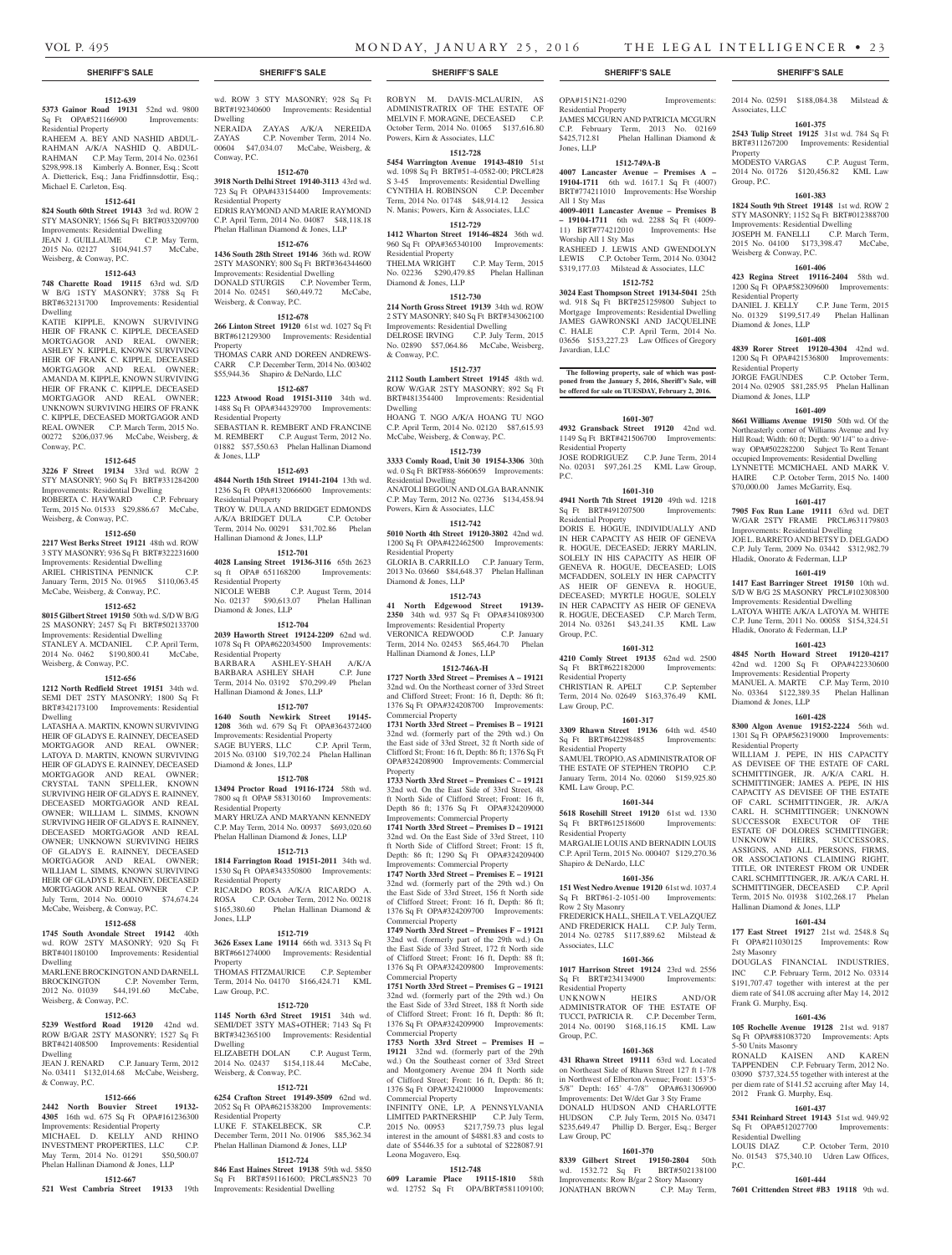Unit Property known named and identified in the Declaration referred to as "The Cobblestones at Chestnut Hill Condominium" BRT#888200514 Improvements: Condominium Unit DARIEN W. HOLLOMAN, SR C.P. July Term, 2014 No. 002469 \$282,119.64 Stephen M. Hladik, Esq.

#### **1601-452**

**1013 South 47th Street 19143-3601** 46th wd. 2733 Sq Ft OPA#461196900 Improvements: Residential Property NICOLE MCEWAN A/K/A NICOLE D. MCEWAN C.P. March Term, 2015 No. 02374 \$135,666.11 Phelan Hallinan Diamond & Jones, LLP

#### **1601-456**

**3215 Brookdale Road 19114** 57th wd. (formerly part of the 35th wd.) DET 1-1/2 STY FRAME; 1584 Sq Ft BRT#572111100 Improvements: Residential Dwelling CAROLE A. TUSTIN C.P. March Term, 2015 No. 02432 \$139,573.80 McCabe, Weisberg & Conway, P.C.

#### **1601-458**

**2730 North 46th Street 19131** 52nd wd. (formerly 34th wd.) ROW W/BAS.GAR 3STY STONE; 1354 Sq Ft BRT#521230900 Improvements: Residential Dwelling TAMARA L. WATKINS C.P. March Term, 2014 No. 00679 \$148,294.72 McCabe, Weisberg & Conway, P.C.

#### **1601-460**

**1821 North Leithgow Street 19122** 18th wd. ROW 3 STY MASONRY; 1464 Sq Ft BRT#183164500 Improvements: Residential Dwelling ISMAEL M. JABER C.P. April Term, 2014

No. 01928 \$73,025.71 McCabe, Weisberg & Conway, P.C. **1601-468**

**3238 Fuller Street 19136** 84th wd. 2504.25 Sq Ft BRT#642304400 Improvements: S/d W Det Gar 2 Sty Mason TERENCE W. GIBSON AND JOANNE L.

GIBSON C.P. September Term, 2014 No.  $0.02863$  \$220, 243.66 Milstead & Associates LLC

#### **1601-481**

**2016 East Venango Street 19134-2122** 45th wd. 1088 Sq Ft OPA#452145950 Improvements: Residential Property

JENNIFER HORAN, IN HER CAPACITY AS HEIR OF HENRY A. PELL, DECEASED; TRACY TLILI, IN CAPACITY AS HEIR OF HENRY A. PELL, DECEASED; UNKNOWN HEIRS, SUCCESSORS, ASSIGNS, AND ALL PERSONS, FIRMS, OR ASSOCIATIONS CLAIMING RIGHT, TITLE, OR INTEREST FROM OR UNDER HENRY A. PELL,<br>DECEASED C.P. April Term. 2013 No. C.P. April Term, 2013 No. 04164 \$81,639.08 Phelan Hallinan Diamond & Jones, LLP

#### **1601-496**

**927 Marcella Street 19124-1734** 35th wd. 1020 Sq Ft OPA#351128200 Improvements: Residential Property

CHERYL D. WATSON C.P. April Term, 2010 No. 00884 \$71,332.16 Phelan Hallinan Diamond & Jones, LLP

#### **1601-500**

**436 West Winona Street, a/k/a 436 Winona Street 19144-4508** 12th wd. 1650 Sq Ft OPA#124061100 Improvements: Residential **Property** CHAUNCEY HARLEE C.P. July Term, 2013

No. 00042 \$121,597.93 Phelan Hallinan Diamond & Jones, LLP **1601-510**

# **925 Granite Street 19124-1730** 35th wd.

1104 Sq Ft OPA#351141200 Improvements: Residential Property JEAN MARY GEORGES-MILORD

February Term, 2015 No. 00207 \$77,319.12 Phelan Hallinan Diamond & Jones, LLP

# **1601-516**

**7601 Crittenden Street, Unit C4 19118** 9th wd. condo OPA#888200528 Improvements: Res. Condo 2.5 Sty Masonry

#### ELLA M. HARRIS C.P. January Term, 2013 No. 02651 \$218,220.92 Louis P. Vitti, Esq.

**1601-529**

# 19,200 Sq Ft BRT#521363300 Improvements: Residential Dwelling<br>RAMONA DEREEF

C.P. February Term, 2015 No. 02185 \$326,388.58 Martha E. Von Rosenstiel, Esq.; Heather Riloff, Esq.; Jeniece D. Davis, Esq.

# **1601-533**

**5727 North 13th Street 19141-4119** 49th wd. 1360 Sq Ft OPA#493200300 Improvements: Residential Property Residential Property

NICOLE BROWN C.P. January Term, 2014 No. 01103 \$140,821.98 Phelan Hallinan Diamond & Jones, LLP

#### **1601-538**

**1939 South 22nd Street 19145** 48th wd. 937.87 Sq Ft BRT#48-2186400 Improvements: Residential Dwelling UNKNOWN HEIRS, SUCCESSORS, ASSIGNS, AND ALL PERSONS, FIRMS, OR ASSOCIATIONS CLAIMING RIGHT, TITLE, OR INTEREST FROM OR UNDER MARY A. DUPREE, DECEASED C.P. September Term, 2014 No. 01439 \$6,524.52 Powers, Kirn & Associates, LLC

# **1601-540**

**3369 Coral Street 19134-3212** 45th wd. 616 Sq Ft OPA#452248300 Improvements: Residential Property AIMEE M. CANDELET A/K/A AIMEE CANDELET C.P. March Term, 2015 No. 04317 \$26,218.28 Phelan Hallinan Diamond & Jones, LLP

# **1601-560**

**6702 Woodland Avenue 19142** 40th wd. 1600 Sq Ft OPA#403151300 Subject to Mortgage **Improvements: Row 2sty Masonry<br>JAMES WAH C.P. April** C.P. April Term, 2015 No. 01744 \$52,446.68 Christopher P. Coval, Esq.

#### **1601-561**

**1533 West Butler Street 19140** 13th wd. 1200 Sq Ft BRT#131084400 Improvements: Residential Property<br>KEITH A. KING  $C.P.$  June Term, 2013 No. 01874 \$23,304.41 KML Law Group, P.C.

#### **1601-565**

**558 East Clarkson Avenue 19120** 42nd wd. 2215 Sq Ft BRT#421236200 Improvements: Residential Property LINDA WILLIAMS C.P. June Term, 2015 No. 01624 \$54,443.57 KML Law Group, P.C.

#### **1601-573**

**422 Roxborough Avenue 19128** 21st wd. single family home - 1,760 Sq Ft PRCL#212072800<br>Subject to Mortgage Improvements: Single Subject to Mortgage Family Home ROBERT J. MADRAK C.P. August Term, 2015 No. 02473 \$213,816.71 Leo M. Gibbons, Esq. and Michael G. Louis, Esq.

# **1601-576**

**540 East Walnut Lane 19144** 59th wd. 1140 Sq Ft BRT#592067700 Improvements: Residential Property PRISCILLA PETTWAY C.P. June Term, 2015 No. 01043 \$83,325.33 KML Law Group, P.C.

#### **1601-577**

**534 Van Kirk Street 19120** 35th wd. 1140 Sq Ft BRT#352096600 Improvements: Residential Real Estate NANCY RAMIREZ C.P. June Term, 2015 No. 00455 \$134,283.83 Stern & Eisenberg, P.C. **1601-581**

**6020 Catherine Street 19143** 46th wd. 2145 Sq Ft OPA#033005900 Subject to Mortgage Improvements: Residential Property JERRY M. DAVIS C.P. March Term, 2015 No. 002557 \$38,108.14 Brett A. Solomon, Esq.; Michael C. Mazack, Esq.

#### **1601-586**

**3124 F Street 19134** 33rd wd. 929 Sq Ft BRT#331283200 Improvements: Residential Property MIA EBONY PARKS C.P. June Term, 2015 No. 00503 \$62,442.50 KML Law Group, P.C.

**1601-588 421 Van Kirk Street 19120** 35th wd. 1880 Sq Ft BRT#352110500 Improvements: Residential Property ATIYAH ALI C.P. June Term, 2015 No. 02310 \$133,813.56 KML Law Group, P.C.

**1601-591 1544 Womrath Street 19124** 23rd wd. 1,121 Sq Ft BRT#232008900 Improvements: Residential Property NELSON COLON AND ANTOINETTE ORTIZ C.P. February Term, 2015 No. 01115 \$56,675.31 KML Law Group, P.C.

#### **1601-593**

**6147 Lansdowne Avenue 19151** 34th wd. 1960 Sq Ft BRT#871154800 Improvements: Residential Property

LILLIE WOOD C.P. June Term, 2015 No. 02236 \$107,733.09 KML Law Group, P.C.

#### **1601-595**

**2227 North 54th Street 19131** 52nd wd. **1315 East Vernon Road a/k/a 1315 Vernon Road 19150** 50th wd. 1828 Sq Ft BRT#502411100 Improvements: Residential Property THOMAS WILSON C.P. March Term, 2015 No. 02556 \$52,252.01 KML Law Group, P.C.

**1601-598**

**175 East Walnut Park Dr 19120** 61st wd. 1600 Sq Ft BRT#611361400 Improvements: TORY HARRIS C.P. June Term, 2015 No. 01154 \$151,877.74 KML Law Group, P.C. Residential Property

Residential Property

# **2019 Wilmot Street 19124** 23rd wd. 1080

**12028 Covert Road 19154-2707** 58th wd. 1440 Sq Ft OPA#662156800 Improvements: Residential Property TERENCE F. DEVLIN C.P. February Term,

**1601-599**

2015 No. 02200 \$150,412.94 Phelan Hallinan Diamond & Jones, LLP

2013 No. 01055 \$74,430.23 Justin F. Kobeski, Esq.; Kimberly A. Bonner, Esq.; Scott A. Dietterick, Esq.; Jana Fridfinnsdottir, Esq.; JERRY P. GAMDUTON AND LAXAMEE D. GAMDUTON A/K/A LAXAME GAMDUTON C.P. May Term, 2015 No. 02070 \$144,295.05

**1602-313 4041 Castor Avenue 19124** 33rd wd. 1125 Sq Ft BRT#332515700 Improvements:

PEDRO CASTRO, JR. C.P. November Term, 2014 No. 01608 \$94,871.65 KML Law

**1602-314 2218 South 21st Street 19145** 48th wd. 1200 Sq Ft BRT#482142200 Improvements:

ENDANG RATNAWATI C.P. June Term, 2014 No. 03584 \$240,567.83 Law Offices

**1602-315 225 Catharine Street a/k/a Catharine Street 19147** 3rd wd. 1600 Sq Ft BRT#022032000; PRCL#5S16-68 Improvements: Residential

FRANK REYNOLDS AND JESSICA REYNOLDS A/K/A JESSICA LITTLE C.P. January Term, 2009 No. 01746 \$738,031.94

**1602-316 4812 D Street 19120** 42nd wd. 1628 Sq Ft BRT#421456500 Improvements: Residential

DERRICK MURPHY C.P. June Term, 2014 No. 02027 \$71,953.72 KML Law

**1602-317 5817 North 3rd Street 19120** 61st wd. 2741 Sq Ft BRT#612386300 Improvements:

THE UNKNOWN HEIRS OF RONALD B. CLARKE, DECEASED AND RONALD CLARKE, III, SOLELY IN HIS CAPACITY AS HEIR OF RONALD B. CLARKE, DECEASED C.P. September Term, 2014 No. 02956 \$67,957.88 KML Law Group, P.C. **1602-318 3149 West Thompson Street, Unit No. 24 19121** 29th wd. Condo BRT#888290048 Improvements: Residential Dwelling BRUCE A. PIERSON C.P. February Term, 2013 No. 00436 \$294,458.84 Law Offices

**1602-319 536 Parnell Place 19144** 12th wd. 1379 Sq Ft BRT#122015100 Improvements: Residential

ADRIENNE TABORN-STORY A/K/A ADRIENNE STORY C.P. May Term, 2015 No. 01738 \$78,666.80 KML Law Group,

**1602-320 4430 North 16th Street 19140** 13th wd. 976 Sq Ft BRT#132120300 Improvements:

UNKNOWN HEIRS AND/OR ADMINISTRATORS OF THE ESTATE OF<br>DOLORES RUTH TAGUE C.P. August

Term, 2014 No. 03369 \$51,388.48 KML

**1602-321 5805 Addison Street 19143** 60th wd. 1016 Sq Ft BRT#604187500 Improvements:

UNKNOWN HEIRS/ADMINISTRATORS OF THE ESTATE OF CHARLES MCLEMORE, SR. A/K/A CHARLES J. MCLEMORE AND WILLIE DELL MOSLEY, EXECUTOR OF THE ESTATE OF LENZA RAINEY C.P. April Term, 2015 No. 02119 \$41,655.10

**1602-322 4763 Bleigh Avenue 19136** 41st wd. 972.45 Sq Ft BRT#651024200 Improvements:

PEDRO GERENA, JR. C.P. May Term, 2014 No. 02432 \$96,453.24 Law Offices of

**1602-323 856 North 44th Street 19104** 6th wd. 1360 Sq Ft BRT#062329200 Improvements

MARJORIE J. CHURCH C.P. December Term, 2009 No. 03485 \$155,608.10 KML

**1602-324 2211 Wharton Street 19146** 36th wd. 7455 Sq Ft BRT#361296000 Improvements:

CHARLES A.J. HALPIN, III, ESQ, PERSONAL REPRESENTATIVE OF THE ESTATE OF JAMES HUTCHINSON. DECEASED C.P. August Term, 2015 No. 03550 \$28,459.18 Law Offices of Gregory

KML Law Group, P.C.

Residential Property

Residential Dwelling

of Gregory Javardian, LLC

Powers, Kirn & Associates, LLC

Group, P.C.

Dwelling

Property

Group, P.C.

Residential Property

of Gregory Javardian, LLC

Residential Property

Law Group, P.C.

Residential Property

KML Law Group, P.C.

Residential Dwelling

Gregory Javardian, LLC

Residential Property

Residential Dwelling

Javardian, LLC

Law Group, P.C.

DOLORES RUTH TAGUE

Property

P.C.

**SHERIFF'S SALE OF TUESDAY, FEBRUARY 2, 2016**

**1602-301 1626 Loney Street 19111** 56th wd. 3169 Sq Ft BRT#561550000 Improvements: Residential

LAWRENCE J. BISSINGER C.P. June Term, 2015 No. 01621 \$113,890.94 KML

**1602-302 3922 North Darien Street 19140** 43rd wd. 1120 Sq Ft OPA#43-3131000 Subject to Mortgage Improvements: Residential

ANGELIQUE HAWES RICHARDSON C.P. October Term, 2011 No. 03744 \$50,123.99 Kimberly A. Bonner, Esq.; Scott A. Dietterick, Esq.; Jana Fridfinnsdottir, Esq.; Michael E. Carleton, Esq.; Manley Deas Kochalski LLC **1602-303 5333 Arlington Street 19131** 52nd wd. 1680 Sq Ft BRT#521131000 Improvements:

No. 01734 \$122,176.31 KML Law Group,

**1602-304 1756 South Avondale Street 19142** 40th wd. 1741 Sq Ft BRT#401186300 Improvements:

No. 01888 \$84,198.96 KML Law Group,

**1602-305 6524 Saybrook Avenue 19142** 40th wd. 945 Sq Ft BRT#403156700 Improvements:

TYEISHA HARRIS C.P. November Term, 2014 No. 03065 \$27,305.05 KML Law

**1602-306 5818 Oxford Avenue 19149** 35th wd. 1138 Sq Ft BRT#352340200 Improvements:

CHEDDTA FLOWERS C.P. May Term, 2015 No. 00550 \$131,225.34 KML Law

**1602-307 1269 Stirling Street 19111** 53rd wd. (formerly of the 35th wd.) 1744 Sq Ft BRT#531057500 Improvements: Residential Property PIERRE R. ALEUS C.P. June Term, 2015 No. 01475 \$213,815.01 KML Law Group,

**1602-308 4952 Wellington Street 19135** 65th wd. 1128 Sq Ft BRT#651014300 Improvements:

ANTHONY BLACK C.P. March Term, 2015 No. 00236 \$51,001.66 KML Law

**1602-309 5829 North 7th Street 19120** 61st wd. 1320 Sq Ft BRT#612248900 Improvements:

DIANE S. JONES C.P. May Term, 2015 No. 01178 \$72,878.77 KML Law Group, P.C. **1602-310 3133 Tulip Street 19134** 25th wd. 798 Sq Ft BRT#252361600 Improvements: Residential

JOHN BOSWELL C.P. December Term, 2014 No. 02080 \$97,858.83 KML Law

**1602-311 7731 Langdon Street 19111** 56th wd. 3375 Sq Ft BRT#561139800 Improvements:

THE UNKNOWN HEIRS OF ANNA MARIE DANIELS, DECEASED; WALTER DANIELS, JR., SOLELY IN HIS CAPACITY AS HEIR OF ANNA MARIE DANIELS, DECEASED; FERNANDO GARRO-ROJAS, SOLELY IN HIS CAPACITY AS HEIR OF ANNA MARIE DANIELS, DECEASED; TABETHA MONTELEONE, SOLELY IN HER CAPACITY AS HEIR OF ANNA MARIE DANIELS, DECEASED C.P. November Term, 2013 No. 00101 \$234,012.92 KML Law Group, P.C. **1602-312 1816 Daly Street 19145** 26th wd. 700 Sq Ft BRT#262239000 Improvements: Residential

C.P. April Term, 2014

C.P. June Term, 2015

Michael E. Carleton, Esq.

Property

Property

P.C.

 $PC$ 

Law Group, P.C.

Residential Property<br>LAMAR T. FOUSE

Residential Property<br>ESAYAS T. HAILU

Residential Property

Residential Property

Residential Property

Residential Property

Group, P.C.

Property

Group, P.C.

Property

Residential Property

Group, P.C.

Group, P.C.

P.C.

**1601-601 614 West Bristol Street 19140** 43rd wd. 865 Sq Ft BRT#433205100 Improvements: Residential Property

KAMLA D. WILLIAMS C.P. January Term, 2015 No. 03202 \$25,427.66 KML Law Group, P.C.

**1601-603 3971 Constance Road 19114** 66th wd. 1,623 Sq Ft BRT#661288633 Improvements: Residential Property

NICHOLAS D. MATLAK C.P. November Term, 2014 No. 02123 \$197,565.50 KML Law Group, P.C.

#### **1601-604**

**1430 North 58th Street 19131-3810** 4th wd. 1152 Sq Ft OPA#043138300 Improvements:

Residential Property ALONZO REDDICK A/K/A ALONZO LAMONT REDDICK C.P. May Term, 2014 No. 02925 \$103,954.21 Phelan Hallinan Diamond & Jones, LLP

### **1601-605**

**51 North 63rd Street 19139** 34th wd. 1272 Sq Ft BRT#341264200 Improvements: Residential Property

NOEL G. WALKER C.P. February Term, 2015 No. 01952 \$86,502.45 KML Law Group, P.C.

## **1601-620**

**4920 Ormes Street 19120** 42nd wd. 1,056 Sq Ft BRT#421330700 Improvements: Residential Property CINDRIA MCKNIGHT AND TINISHA MCKNIGHT C.P. February Term, 2014

No. 03137 \$98,993.24 KML Law Group, P.C. **1601-623**

**7158 North Uber Street 19138** 10th wd. 1644 Sq Ft BRT#101149400 Improvements: Residential Property JAMAR LITTLE C.P. July Term, 2013 No.

03373 \$124,063.84 KML Law Group, P.C. **1601-634**

**2601 Pennsylvania #CU4 19130** 8th wd. 488 Sq Ft OPA#888073398 Improvements: Commercial Condominium

B&F INVESTMENT, LLC C.P. March Term, 2015 No. 01426 \$110,206.26, plus interest in the amount of \$5,619.63 from 02/05/15 Michael V. Phillips, Esq.

# **1601-636**

**7544 East Walnut Lane a/k/a 7544 Walnut Lane 19138** 50th wd. 1200 Sq Ft BRT#501356200 Improvements: Residential Property VANESSA WOODS C.P. May Term, 2015 No. 03521 \$27,386.08 KML Law Group, P.C.

**1601-644 4221 North 3rd Street 19140-2609** 7th wd.

960 Sq Ft OPA#072118000 Improvements: Residential Property CARLOS M. SANTOS C.P. December Term 2014 No. 03225 \$29,358.04 Phelan Hallinan Diamond & Jones, LLP

#### **1601-648**

**6343 Reedland Street 19142** 40th wd. 975 Sq Ft BRT#402204000 Improvements: Residential Property WILLIAM T. RICHARDSON C.P. June Term, 2014 No. 00616 \$40,766.60 KML Law Group, P.C.

### **1601-650**

**2644 East Clearfield Street 19134** 25th wd. 1194 Sq Ft BRT#251114200 Improvements: Residential Property DANIELLE J. MOORE AND RONALD M. SWANSON C.P. September Term, 2010 No. 02402 \$62,890.79 KML Law Group, P.C.

#### **1601-655**

**2622 South Carlisle Street 19145-4620**  26th wd. 1110 Sq Ft OPA#261137300 Improvements: Residential Property PHYLLIS M. VALENTINO A/K/A PHYLLIS M. CASTELLI C.P. July Term, 2014 No. 03996 \$79,585.21 Phelan Hallinan Diamond & Jones, LLP

#### **1601-661**

**54 East Durham Street 19119** 22nd wd. 1020 Sq Ft BRT#222152100 Improvements: Residential Property SEDINA MILES C.P. June Term, 2014 No.

### 01262 \$89,252.13 KML Law Group, P.C. **1601-669 532 South 57th Street 19143** 46th wd. 1200

Sq Ft BRT#463244100 Improvements: UNKNOWN HEIRS AND/OR ADMINISTRATORS OF THE ESTATE OF SARAH BURTON C.P. April Term, 2014 No. 03477 \$91,758.10 KML Law Group, P.C.

**1601-679**

Sq Ft OPA#23-2136500 Improvements:

KEVIN GRANADOS C.P. January Term,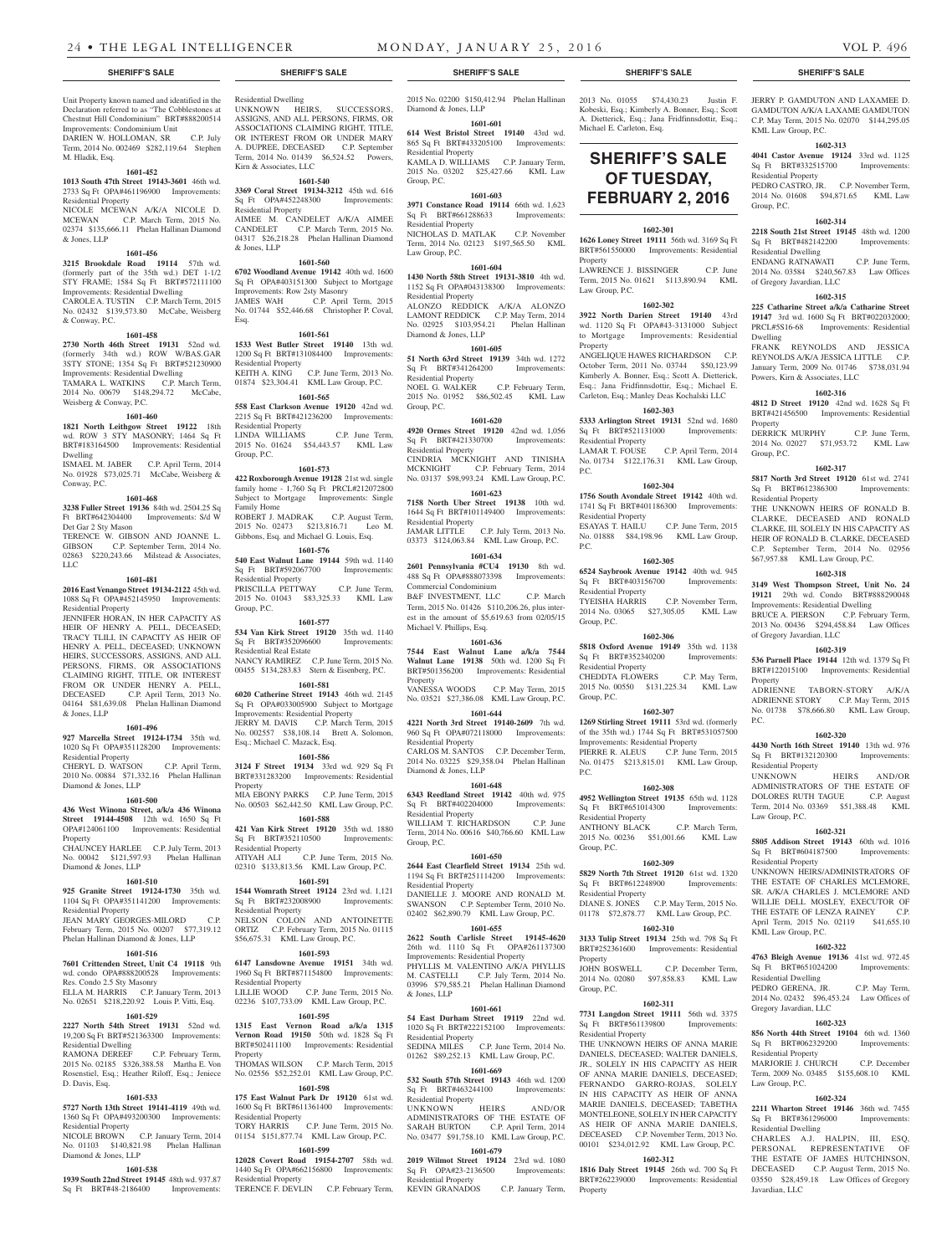**1602-360 2821 Stevens Street 19149** 62nd wd. 925 Sq Ft BRT#621209900 Improvements: Residential

No. 02691 \$183,218.89 Phelan Hallinan

**1602-374 414-416 Sanger Street 19120-1612** 35th wd. 1582 Sq Ft OPA#351190400 Improvements:

LEROY C. JOHNSON C.P. April Term, 2012 No. 03586 \$106,019.30 Phelan Hallinan

**1602-375 7718 Jackson Street 19136** 65th wd. 8266.83 Sq Ft BRT#65-1-2451-00 Improvements:

DOROTHY ACEVEDO AND LOUIS PANARIELLO C.P. June Term, 2015 No. 01993 \$196,135.14 Udren Law Offices, P.C. **1602-376 3018 Harper Street a/k/a 3018 West Harper Street 19130** 29th wd. 1776 Sq Ft

SALVATORE LICASTRI C.P. June Term, 2015 No. 02964 \$254,455.23 Stern &

**1602-377 413 Benson Street 19111** 63rd wd. 3154.5 Sq Ft BRT#631400200 Improvements:

CHRISTIAN WERTZ C.P. June Term, 2015 No. 03464 \$154,842.40 Martha E. Von Rosenstiel, Esq.; Heather Riloff, Esq.; Jeniece

**1602-378 1328 North Hancock Street 19122** 18th wd. 2494.66 Sq Ft BRT#18-2083500 Improvements: Residential Dwelling SHERIDAN L. SOSTRE C.P. June Term, 2013 No. 02403 \$230,185.14 Martha E. Von Rosenstiel, Esq.; Heather Riloff, Esq.; Jeniece

**1602-379 1515 South 15th Street 19146** 36th wd. 1500 Sq Ft BRT#365043400 Improvements:

UNKNOWN HEIRS, SUCCESSORS, ASSIGNS, AND ALL PERSONS, FIRMS, OR ASSOCIATIONS CLAIMING RIGHT, TITLE OR INTEREST FROM OR UNDER LARRY LEONARD, DECEASED C.P. April Term, 2015 No. 02270 \$69,993.23 Martha E. Von Rosenstiel, Esq.; Heather Riloff, Esq.; Jeniece

**1602-380 5905 Elmhurst Street 19149** 35th wd. 1483 Sq Ft BRT#351381600 Improvements:

DOLORES FUENTES AND PASCASIO FUENTES C.P. May Term, 2014 No. 02949 \$110,898.12 KML Law Group, P.C. **1602-381 7206 Jackson Street 19135** 41st wd. 1560 Sq Ft BRT#412312200 Improvements:

DANIELLE RIPLEY C.P. September Term, 2014 No. 03191 \$95,483.66 KML Law

**1602-382 3151 Weymouth Street 19134** 33rd wd. 680 Sq Ft BRT#331301900 Improvements:

JORGE ZAVALA AND MARIBEL ZAVALA C.P. March Term, 2015 No. 02053 \$44,396.53

**1602-383 3405 West Penn Street 19129** 38th wd. 1020 Sq Ft BRT#383021900 Improvements:

DOROTHY M. SELGRATH C.P. April Term, 2015 No. 03700 \$112,593.70 Shapiro &

**1602-384 6628 Algard Street 19135** 55th wd. 1120 Sq Ft BRT#552353200 Improvements: Residential

LAURA S. PINKNEY C.P. November Term, 2014 No. 001992 \$127,756.43 Shapiro &

**1602-385 1451 West Lycoming Street 19140** 43rd wd. 1536 Sq Ft BRT#132270800 Improvements:

EMILY CRAWFORD C.P. June Term, 2015 No. 04258 \$28,632.06 Shapiro &

**1602-386 4147 Gilham Street 19135** 55th wd. 975 Sq Ft BRT#552135800 Improvements: Residential

DEBORAH PEIRCE A/K/A DEBORAH<br>PIERCE C.P. February Term. 2015 No. C.P. February Term, 2015 No.

01400 \$83,470.51 Udren Law Offices, P.C. **1602-387 140 East Pomona Street 19144-1931** 59th wd.

Diamond & Jones, LLP

Residential Property

Diamond & Jones, LLP

Residential Dwelling

BRT#292173500

Eisenberg, PC

D. Davis, Esq.

D. Davis, Esq.

D. Davis, Esq.

Residential Property

Residential Property

Residential Property

KML Law Group, P.C.

Residential Property

DeNardo, LLC

DeNardo, LLC

Residential Property

DeNardo, LLC

Dwelling

Property

Group, P.C.

Residential Dwelling

Residential Dwelling

NATALIA VLOUCHKINA C.P. June Term, 2015 No. 03240 \$114,739.34 KML Law

**1602-361 5943 North 3rd Street 19120-1843** 61st wd. 1118 Sq Ft OPA#612389700 Improvements:

ANDRENA L. DIXON C.P. April Term, 2011 No. 03124 \$125,922.98 Phelan

**1602-362 2224 Bonaffon Street 19142** 40th wd. 946 Sq Ft BRT#403059600 Improvements:

SERGEI KISHCHENKO C.P. June Term, 2015 No. 01072 \$54,038.15 KML Law

**1602-363 1916 East Pacific Street 19134** 45th wd. (formerly of the 25th wd.) 1077 Sq Ft BRT#452164100 Improvements: Residential

HARVEY D. YOLLIN AND YVONNE I. YOLLIN C.P. June Term, 2015 No. 02306 \$28,042.52 KML Law Group, P.C. **1602-364 7729 Dorcas Street 19111** 56th wd. 3703 Sq Ft BRT#561120300 Improvements: Residential

LEON JONES, JR. A/K/A LEON JONES C.P. April Term, 2015 No. 02113 \$66,920.88

**1602-365 6133 Carpenter Street 19143-2904** 3rd wd. 1922 Sq Ft OPA#033086400 Improvements:

JOHN W. LEWIS, III C.P. April Term, 2014 No. 02913 \$112,435.72 Phelan Hallinan

**1602-366 2133 Stevens Street 19149** 62nd wd. 1251 Sq Ft BRT#621204800 Improvements:

HALIMAH ABDALLAH C.P. June Term, 2015 No. 01042 \$124,229.57 KML Law

**1602-367 1902 East Monmouth Street 19134- 3522** 25th wd. 948 Sq Ft OPA#252115200 Improvements: Residential Property TISHA KINSEY C.P. May Term, 2015 No. 01677 \$26,598.41 Phelan Hallinan Diamond

**1602-368 113 West Clarkson Street 19120** 42nd wd. 4420 Sq Ft BRT#422297300 Improvements:

TERSITA A. GUZMAN A/K/A TERESITA A. GUZMAN AND NAPOLEON H. MIRANDA C.P. May Term, 2015 No. 02928 \$53,226.64

**1602-369 4250 Levick Street 19135** 55th wd. 1314 Sq Ft BRT#552076600 Improvements: Residential

PATRICIA A. MEDARY C.P. April Term, 2014 No. 00763 \$118,828.11 KML Law

**1602-370 6413 North Fairhill Road a/k/a 6413 North Fairhill Street 19126-3848** 61st wd. 1600 Sq Ft OPA#611112700 Improvements:

SHAUN WIGGINS AND KAREEMA MURPHY-WIGGINS A/K/A KAREEMA<br>MURPHY C.P. February Term. 2014

No. 00126 \$160,682.44 Phelan Hallinan

**1602-371 934 West Fisher Street a/k/a 934 West Fisher Avenue 19141-4034** 49th wd. 1420 Sq Ft OPA#492043900 Improvements: Residential

DONNA CULBRETH C.P. June Term, 2009 No. 02124 \$58,849.68 Phelan Hallinan

**1602-372 84 East Ashmead Street 19144-2314** 12th wd. 1092 Sq Ft OPA#121081100 Improvements:

OONA BNYAHUDA A/K/A OONA BNYAHUDA C.P. August Term, 2012 No. 01372 \$63,041.80 Phelan Hallinan Diamond

**1602-373 6611 North 21st Street 19138-2607** 15th wd. 1188 Sq Ft OPA#102087100 Improvements:

JUNIOR CORIOLAN C.P. May Term, 2015

C.P. February Term, 2014

Property

Group, P.C.

Residential Property

Residential Property

Group, P.C.

Property

Property

KML Law Group, P.C.

Residential Property

Residential Property

Group, P.C.

& Jones, LLP

Residential Property

KML Law Group, P.C.

Property

Group, P.C.

Residential Property

Diamond & Jones, LLP

Diamond & Jones, LLP

Residential Property

Residential Property

& Jones, LLP

Property

Diamond & Jones, LLP

Hallinan Diamond & Jones, LLP

#### **SHERIFF'S SALE SHERIFF'S SALE SHERIFF'S SALE SHERIFF'S SALE SHERIFF'S SALE**

#### **1602-325**

**3312 Brighton Street 19149** 55th wd. 1665 Sq Ft BRT#551356700 Improvements: Residential Property MICHAEL TYE C.P. February Term, 2015

No. 02042 \$142,446.81 KML Law Group, P.C.

#### **1602-326**

**7115 Theodore Street 19142** 40th wd. 1259 Sq Ft BRT#404249400 Improvements: Residential Property QUADREEYYAH WILLIAMS C.P. June

# Term, 2015 No. 04369 \$81,293.87 KML Law Group, P.C.

# **1602-327**

**3113 F Street 19134** 33rd wd. 778.8 Sq Ft BRT#331291400 Improvements: Row 2 Sty Masonry

JERMAINE SUTTON C.P. January Term, 2015 No. 03189 \$56,385.00 Milstead & Associates, LLC

#### **1602-328**

**321 West Ashdale Street 19120** 42nd wd. 1008 Sq Ft BRT#422183400 Improvements: Row 2 Sty Masonry

JANELLE PIERSALL C.P. July Term, 2012 No. 02116 \$55,104.19 Milstead & Associates, LLC

#### **1602-329**

**1312 North Wanamaker Street 19131** 4th wd. Beginning Point: Situate on the West side of Wanamaker St at the distance of 92'6" Northward from the North Side of Thompson St BRT#043151300 Improvements: Row 2 Sty Masonry

NATHAN OSBORNE, JR. C.P. June Term, 2015 No. 01481 \$48,242.32 Richard J. Nalbandian, III, Esq.

#### **1602-330**

**6638 Ditman Street 19135** 41st wd. 2250 Sq Ft BRT#4-11-224400 Improvements: Semi Det 2sty Masonry

C.P. January Term, 2015 No. 00458 \$317,420.86 Milstead & Associates, LLC

# **1602-331**

**3615 Prince Circle 19114** 66th wd. 2479 Sq Ft BRT#661202700 Improvements: Row B/gar 2sty Mas + Other WILLIAM A. FARRIS AND LUCINDA

#### FARRIS C.P. January Term, 2015 No. 00329 \$152,241.62 Milstead & Associates, LLC **1602-332**

**4216 J Street 19124** 33rd wd. 1254.68 Sq Ft BRT#332234900 Improvements: Row B/gar 2sty Masonry

HELEN EDWARDS C.P. September Term, 2014 No. 00724 \$44,328.07 Milstead & Associates, LLC

# **1602-333**

**1251 Hellerman Street, a/k/a 1251 Hellerman 19111-5528** 53rd wd. 1224 Sq Ft OPA#531134200 Improvements: Residential Property

CARLOS L. BERRIOS C.P. August Term, 2015 No. 04139 \$94,083.80 Phelan Hallinan Diamond & Jones, LLP

#### **1602-334**

**1625 East Hunting Park Avenue a/k/a 1625 Hunting Park Avenue 19124** 33rd wd. 1306 Sq Ft BRT#332087600 Improvements: Residential Property

RAYMOND D. MCCRAY C.P. June Term, 2015 No. 02226 \$46,378.18 KML Law Group, P.C.

#### **1602-335**

**7028 Saybrook Avenue 19142** 40th wd. 1253.75 Sq Ft BRT#40-3-3078-00 Improvements: Residential Property

EDDIE INGRAM C.P. February Term, 2015 No. 01138 \$42,307.43 Scott A. Dietterick, Esq., and/or Kathryn L. Mason, Esq.

#### **1602-336**

**3714 Richmond Street 19137-1414** 45th wd. 746 Sq Ft OPA#451155900 Improvements: Residential Property

#### DONNA M. FLADE C.P. October Term, 2010 No. 01111 \$138,047.48 Phelan Hallinan Diamond & Jones, LLP

#### **1602-337**

**6623 Yocum Street 19142** 40th wd. 1178 Sq Ft OPA#40-3136400 Improvements: Residential Property

DERRIK NGUYEN C.P. September Term, 2013 No. 01546 \$30,434.23 Meredith H. Wooters, Esq.; Scott A. Dietterick, Esq.; Kimberly A. Bonner, Esq.; Jana Fridfinnsdottir, Esq.; Michael E. Carleton, Esq.; Justin F. Kobeski, Esq.; Manley Deas Kochalski LLC

# **1602-338**

**1251 Byberry Road 19116** 58th wd. 88200 Sq ft BRT#884236200 Improvements: Commercial Real Estate

FRATELLI CONCRETE INC. C.P. August Term, 2015 No. 002477 \$140,391.70 Sherman, Silverstein, Kohl, Rose, & Podolsky, PA

# **1602-339**

**2658 North 27th Street 19132** 28th wd. 1120 Sq Ft OPA#28-1077300 Improvements: Residential Property

CHERYL MORRIS BLACKMAN, EXECUTRIX OF THE ESTATE OF MARGARET C. MORRIS C.P. March Term, 2014 No. 04307 \$65,419.32 Meredith H. Wooters, Esq.; Scott A. Dietterick, Esq.; Kimberly A. Bonner, Esq.; Jana Fridfinnsdottir, Esq.; Michael E. Carleton, Esq.; Justin F. Kobeski, Esq.; Manley Deas Kochalski LLC

# **1602-340**

**7601 Crittenden Street, Apt F2 a/ka/ Unit F-2 19118-3225** 88th wd. 1566 Sq Ft OPA#888200574 Improvements: Residential Property PAMELA D. SHAW C.P. March Term, 2014

No. 04629 \$118,089.27 Phelan Hallinan Diamond & Jones, LLP **1602-341**

**251 West Sulis Street 19120** 42nd wd. 1120 Sq Ft OPA#42-2128300 Improvements: Residential Property ANGELA M. JACKSON-CHRISTIAN A/K/A ANGELA JACKSON C.P. August Term,

2014 No. 00519 \$58,973.54 Meredith H. Wooters, Esq.; Scott A. Dietterick, Esq.; Kimberly A. Bonner, Esq.; Jana Fridfinnsdottir, Esq.; Michael E. Carleton, Esq.; Justin F. Kobeski, Esq.; Manley Deas Kochalski LLC

# **1602-342**

**1940 West Carey Street 19140** 38th wd. 1056 Sq Ft OPA#131073700 Improvements: Residential Property

THE UNKNOWN HEIRS AND ADMINISTRATORS OF THE ESTATE OF ALFRIEDA R. COX C.P. April Term, 2012 No. 03317 \$50,772.91 Meredith H. Wooters, Esq.; Scott A. Dietterick, Esq.; Kimberly A. Bonner, Esq.; Jana Fridfinnsdottir, Esq.; Michael E. Carleton, Esq.; Justin F. Kobeski, Esq.; Manley Deas Kochalski LLC

#### **1602-343**

**3434 Emerald Street 19134** 45th wd. 1106 Sq Ft OPA#45-2338400 Improvements: Residential Property

TAMILLA DOVMAN A/K/A TAMILA DOVMAN C.P. July Term, 2012 No. 00001 \$40,055.92 Meredith H. Wooters, Esq.; Scott A. Dietterick, Esq.; Kimberly A. Bonner, Esq.; Jana Fridfinnsdottir, Esq.; Michael E. Carleton, Esq.; Justin F. Kobeski, Esq.; Manley Deas Kochalski LLC

#### **1602-344**

**1435 Ellsworth Street 19146** 36th wd. 1496.6 Sq Ft BRT#36-5-2630-00 Improvements: Row 2 Sty Masonry ROCHELLE SPROUEL A/K/A ROCHELLEE SPROUEL C.P. January Term, 2010 No. 00915 \$166,653.39 Milstead & Associates, LLC

#### **1602-345**

**2267 Friendship Street 19149** 35th wd. 1710 Sq Ft OPA#54-2-126500 Improvements: Residential Property JOSE SANCHEZ, JR. A/K/A JOSE SANCHEZ AND GINA SANCHEZ C.P. January Term, 2014 No. 01104 \$183,138.18 Meredith H. Wooters, Esq.; Scott A. Dietterick, Esq.; Kimberly A. Bonner, Esq.; Jana Fridfinnsdottir, Esq.; Michael E. Carleton, Esq.; Justin F. Kobeski, Esq.; Manley Deas Kochalski LLC

#### **1602-346**

**5827 North 21st Street 19138-2906** 42nd wd. 1092 Sq Ft BRT#172441100 Improvements: Residential Real Estate THE UNKNOWN HEIRS, EXECUTORS,

ADMINISTRATORS AND DEVISEES OF THE ESTATE OF CORNELIOUS AUSTIN A/K/A CORNELIUS AUSTIN, DECEASED C.P. August Term, 2015 No. 02463 \$66,410.09 Stern & Eisenberg P.C.

#### **1602-347**

**6616 Cornelius Street 19138** 10th wd. 1400 Sq Ft OPA#102370900 Improvements: Residential Property SONJA LEATH C.P. January Term, 2011 No.

00948 \$118,479.18 Meredith H. Wooters, Esq.; Scott A. Dietterick, Esq.; Kimberly A. Bonner, Esq.; Jana Fridfinnsdottir, Esq.; Michael E. Carleton, Esq.; Justin F. Kobeski, Esq.; Manley Deas Kochalski LLC

#### **1602-348**

**6407 Dorel Street 19142** 40th wd. 1261 Sq Ft OPA#406332000 Improvements: Residential Property

FREDDIE M. HARRIS, JR. C.P. November Term, 2010 No. 03101 \$71,793.02 Meredith H. Wooters, Esq.; Scott A. Dietterick, Esq.; Kimberly A. Bonner, Esq.; Jana Fridfinnsdottir, Esq.; Michael E. Carleton, Esq.; Manley Deas Kochalski LLC

#### **1602-349**

**6321 Elmhurst Street 19111** 53rd wd. 1460 Sq Ft OPA#53-1220600 Improvements: Residential Property AZIZ TOLLIVER AND ROBIN TOLLIVER C.P. January Term, 2014 No. 03010 \$63,046.22 Meredith H. Wooters, Esq.; Kimberly A.

Bonner, Esq.; Scott A. Dietterick, Esq.; Jana Fridfinnsdottir, Esq.; Michael E. Carleton, Esq.; Manley Deas Kochalski LLC **1602-350 858 Medway Road 19115-1314** 58th wd. 1248 Sq Ft OPA#581160801 Improvements:

Residential Property EFTHIMIA MALTEZOS A/K/A EFFIE<br>MALTEZOS C.P. August Term, 2015 C.P. August Term, 2015 No. 02935 \$168,457.96 Phelan Hallinan Diamond & Jones, LLP

#### **1602-351**

**4232 Chippendale Street 19136** 65th wd. 982.2 Sq Ft BRT#651119700 Improvements: Row B/gar 2sty Masonry

EDGAR H. HARWOOD, II AND MICHELE<br>L. HARWOOD C.P. December Term, C.P. December Term, 2011 No. 02887 \$114,981.06 Milstead & Associates, LLC

## **1602-352**

**1324 Locust Street, Apt 529 19107** 5th wd. 321 Sq Ft OPA#888115420 Improvements: Residential Property JAY P. THOMAS C.P. March Term. 2011 No.

02823 \$151,103.37 Meredith H. Wooters, Esq.; Scott A. Dietterick, Esq.; Kimberly A. Bonner, Esq.; Jana Fridfinnsdottir, Esq.; Michael E. Carleton, Esq.; Justin F. Kobeski, Esq.; Manley Deas Kochalski LLC

#### **1602-353**

**2024 Ripley Street 19152** 56th wd. 2500 Sq Ft BRT#561571300 Improvements: Residential Dwelling

BRIAN E. ROSTUCHER AND CAROL A. ROSTUCHER C.P. March Term, 2015 No. 04255 \$157,969.90 Martha E. Von Rosenstiel, Esq.; Heather Riloff, Esq.; Jeniece D. Davis, Esq.

#### **1602-354**

**2152 Knorr Street 19149** 54th wd. 1475 Sq Ft BRT#542004300 Improvements: Residential Property

IGBAL AHMED AND SALAH T. ALI C.P. January Term, 2014 No. 01423 \$151,488.30 KML Law Group, P.C.

#### **1602-355**

**2729 North 20th Street 19132** 11th wd. 990 Sq Ft BRT#111252500 Improvements: Residential Property

LILLIAN BRAND AND TONY MACK C.P. June Term, 2015 No. 03646 \$23,506.06 KML Law Group, P.C.

#### **1602-356**

**1215 Friendship Street 19111-4203** 53rd wd. 1703 Sq Ft OPA#532305900 Improvements: Residential Property

JOYCE URQUHART AND MARTHA<br>URQUHART C.P. March Term, 2014 C.P. March Term, 2014 No. 03093 \$204,916.95 Phelan Hallinan Diamond & Jones, LLP

#### **1602-357**

**7911 Limekiln Pike 19150** 50th wd. 1640 Sq Ft BRT#501293900 Improvements: Residential Property

THE UNKNOWN HEIRS OF CAROL B. JONES, DECEASED; DARLENE EMMANUEL, SOLELY IN HER CAPACITY AS HEIR OF CAROL B. JONES, DECEASED; MICHAEL JONES, SOLELY IN HIS CAPACITY AS HEIR OF CAROL B. JONES, DECEASED C.P. February Term, 2015 No. 02508 \$123,182.79 KML Law Group, P.C.

**1602-358 7536 Elmwood Avenue 19153** 40th wd. 1354 Sq Ft BRT#404238700 Improvements:

THE UNKNOWN HEIRS OF SHARON WILLIAMS A/K/A SHARON A. WILLIAMS, DECEASED AND LOPEZ WILLIAMS, SOLELY IN HIS CAPACITY AS HEIR OF SHARON WILLIAMS A/K/A SHARON A. WILLIAMS, DECEASED C.P. December Term, 2014 No. 02013 \$123,041.60 KML

**1602-359 5624 Boyer Street 19138** 12th wd. 1226 Sq Ft BRT#122246300 Improvements: Residential

UNKNOWN HEIRS AND/OR ADMINISTRATORS OF THE ESTATE OF JAMES GUESS, JR. C.P. August Term, 2013 No. 02760 \$51,449.94 KML Law

Residential Property

Law Group, P.C.

Property

Group, P.C.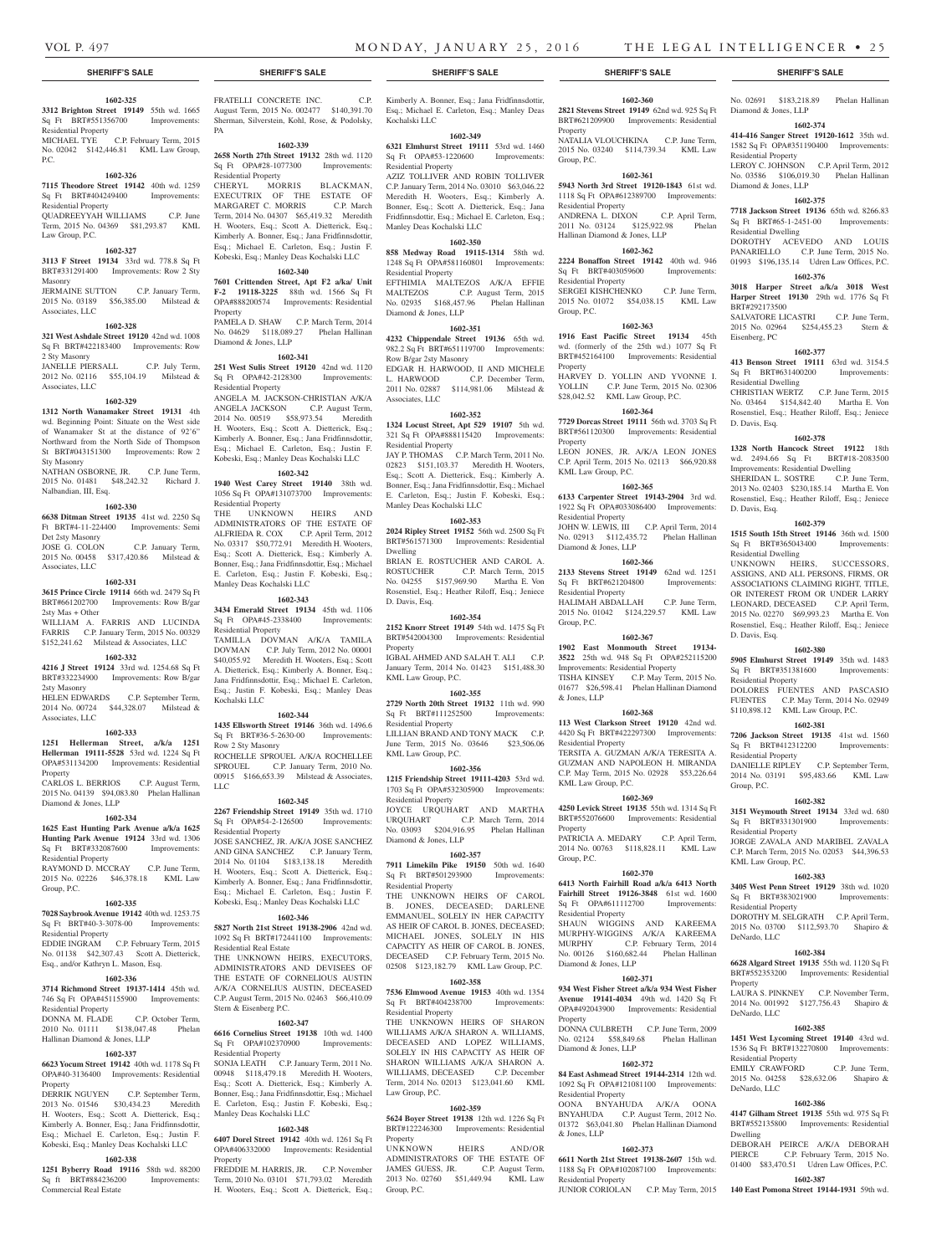# 1674 Sq Ft OPA#592153400 Improvements:

Residential Property VERNARD WESTLEY TRENT A/K/A VERNARD W. TRENT C.P. April Term, 2015 No. 02332 \$202,731.59 Phelan Hallinan Diamond & Jones, LLP

#### **1602-388**

**6625 North 17th Street 19126** 50th wd. 1422 Sq Ft BRT#138 N 210 333 Improvements: Residential Dwelling

ESTATE OF ROBERT ROSS A/K/A ROBERT G. ROSS C/O RHONDA JOHNSON, EXECUTRIX; RHONDA JOHNSON, INDIVIDUALLY AND AS EXECUTRIX OF THE ESTATE OF ROBERT ROSS A/K/A ROBERT G. ROSS; TAMIR JOHNSON, KNOWN HEIR OF ROBERT ROSS A/K/A ROBERT G. ROSS; ROSLYN JOHNSON, KNOWN HEIR OF ROBERT ROSS A/K/A ROBERT G. ROSS; UNKNOWN HEIRS, SUCCESSORS, ASSIGNS, AND ALL PERSONS, FIRMS, OR ASSOCIATIONS CLAIMING RIGHT, TITLE, OR INTEREST FROM OR UNDER ROBERT ROSS A/K/A ROBERT G. ROSS C.P. July Term, 2013 No. 01572 \$72,992.13 Udren Law Offices, P.C.

#### **1602-389**

**4455 Greene Street 19144** 13th wd. 1203 Sq Ft OPA#133086700 Improvements: Residential Property SHLOMARR FAISON A/K/A SHLOMARR D. FAISON C.P. August Term, 2015 No.

04243 \$51,663.70 Phelan Hallinan Diamond & Jones, LLP

## **1602-390**

**245 West Berkley Street a/k/a 245 Berkley Street 19144** 13th wd. 1494 Sq Ft OPA#133014400 Improvements: Residential Property

ELBERT SMITH, JR. C.P. June Term, 2015 No. 04002 \$73,040.78 Phelan Hallinan Diamond & Jones, LLP

#### **1602-391**

**2345 Fernon Street 19145-1321** 36th wd. 2094 Sq Ft OPA#364074100 Improvements: Residential Property

RICHARD SIMMONS C.P. October Term, 2014 No. 03546 \$83,060.64 Phelan Hallinan Diamond & Jones, LLP

### **1602-392**

**65 West Sharpnack Street 19119-2722**  22nd wd. 2688 Sq Ft OPA#223043200 Improvements: Residential Property GARRY VOLTAIRE C.P. September Term, 2015 No. 01012 \$39,941.16 Phelan Hallinan Diamond & Jones, LLP

### **1602-393**

**5323 Pine Street 19143-1414** 60th wd. 1504 Sq Ft OPA#603084700 Improvements: Residential Property ERMA WILLIAMS C.P. June Term, 2015 No. 02686 \$24,303.60 Phelan Hallinan Diamond & Jones, LLP

#### **1602-394**

**4620 Devereaux Street 19135-3639** 41st wd. 1350 Sq Ft OPA#411147200 Improvements: Residential Property MILAGROS IRIZARRY C.P. July Term,

2014 No. 02961 \$156,762.31 Phelan Hallinan Diamond & Jones, LLP

# **1602-395**

**161 West Grange Avenue 19120-2445** 61st wd. 1290 Sq Ft OPA#612073800 Improvements: Residential Property

VANESSA D. AVENT A/K/A VANESSIA D. AVENT C.P. May Term, 2015 No. 03337 \$24,738.87 Phelan Hallinan Diamond & Jones, LLP

#### **1602-396**

**3176 Agate Street 19134** 25th wd. 868 Sq Ft BRT#25-2-3498-00 Improvements:

Residential Property JASON WEBB AND MICHELE WEBB C.P. June Term, 2015 No. 02227 \$57,735.26 Shapiro & DeNardo, LLC

#### **1602-397**

**300 Byberry Road Unit L-5 19116** 58th wd. 928 Sq Ft BRT#888582209 Improvements: Residential Property

JAMES M. BOWKER AND JEANNIE BOWKER C.P. February Term, 2015 No. 01119 \$95,585.37 Shapiro & DeNardo, LLC

#### **1602-398**

**1505 West Ritner Street assessed as 1505 Ritner Street 19145** 26th wd. 1472 sq ft BRT#26-1-025400 Improvements: Residential Property

DREW THOMAS BYRNE, SR. AND JOANN M. ORIENTE BYRNE C.P. May Term, 2015 No. 02598 \$119,486.17 Shapiro & DeNardo, LLC

#### **1602-399 6652 Tulip Street 19135** 41st wd. 1260 Sq

Ft BRT#411436600 Subject to Mortgage Improvements: Residential Dwelling JOHN F. MCNASBY, III A/K/A JOHN MCNASBY, III C.P. September Term, 2015 No. 01633 \$57,124.53 Martha E. Von Rosenstiel, Esq.; Heather Riloff, Esq.; Jeniece D. Davis, Esq.

**1602-400 403 North 55th Street 19139** 34th wd. 1422 Sq Ft BRT#774682832 Improvements: Residential Property

EDWIN MONTOUTE AND MONICA C.P. May Term, 2015 No. 03456 \$85,397.99 Shapiro & DeNardo, LLC **1602-401**

#### **8415 Lynnewood Road 19150-3204** 50th wd.

1402 Sq Ft OPA#502035400 Improvements: Residential Property DEBORAH LEWIS AND MARK ANTHONY LEWIS C.P. October Term, 2013 No. 03648 \$272,022.68 Phelan Hallinan Diamond &

# **1602-402**

Jones, LLP

**1025 North 64th Street 19151-4507** 34th wd. 2147 Sq Ft OPA#344244100 Improvements: Residential Property MIGUEL MEDINA AND JANELLE MEDINA C.P. November Term, 2014 No. 00564<br>\$93.789.61 Phelan Hallinan Diamond & Phelan Hallinan Diamond & Jones, LLP

# **1602-403**

**2743 South 9th Street 19148-5047** 39th wd. 960 Sq Ft OPA#395234700 Improvements: Residential Property LAURA DRISCOLL AND JOSEPH S. FURBER, JR. C.P. November Term, 2014 No. 02270 \$137,809.50 Phelan Hallinan Diamond & Jones, LLP

#### **1602-404**

**217 Benner Street 19111** 35th wd. 2808 Sq Ft BRT#352162600 Improvements: Residential Property JAYSON N. FIGUEROA C.P. June Term, 2015 No. 00997 \$127,111.69 KML Law Group, P.C.

#### **1602-405**

**1928 Pratt Street 19124** 62nd wd. 1395 Sq Ft BRT#622053800 Improvements: Residential Property MASSI FLETCHER C.P. February Term,

2013 No. 03277 \$129,053.04 KML Law Group, P.C. **1602-406**

**2814 North Newkirk Street 19132** 38th wd. 1008 Sq Ft OPA#381268800 Improvements: Residential Dwelling DONNELL MCCARTY C.P. April Term, 2014 No. 03920 \$38,634.40 Joseph R.

#### **1602-407**

Loverdi, Esq.

**6715 Trinity Street 19142** 40th wd. 1205 Sq Ft BRT#403092900 Improvements: Residential Property

TAUHEDAH CRYOR C.P. January Term, 2015 No. 00732 \$79,794.46 KML Law Group, P.C.

#### **1602-408**

**1824 Ruan Street 19124** 23rd wd. 1192 Sq Ft OPA#23-2024100 Improvements: Residential Property

RALPH POWERS C.P. March Term, 2014 No. 02185 \$35,455.36 Meredith H. Wooters, Esq.; Scott A. Dietterick, Esq.; Kimberly A. Bonner, Esq.; Jana Fridfinnsdottir, Esq.; Michael E. Carleton, Esq.; Justin F. Kobeski, Esq.; Manley Deas Kochalski LLC

#### **1602-409**

**613 Sanger Street 19120** 35th wd. Approximate size: .0265 OPA#35-1216600 Subject to Mortgage Improvements: Residential Property CORNELIUS M. MOHSIN C.P. August Term, 2012 No. 03572 \$33,872.61 Kimberly J. Hong, Esq.; Scott A. Dietterick, Esq.; Kimberly A. Bonner, Esq.; Jana Fridfinnsdottir, Esq.; Michael E. Carleton, Esq.; Meredith H. Wooters, Esq.; Justin F. Kobeski, Esq.; Manley, Deas Kochalski LLC

#### **1602-410**

**6169 Grays Avenue 19142** 40th wd. 1920 Sq Ft OPA#40-2152000 Improvements: Residential Property

LILLIAN D. GALLOWAY C.P. January Term, 2014 No. 00787 \$97,742.01 Meredith H. Wooters, Esq.; Scott A. Dietterick, Esq.; Kimberly A. Bonner, Esq.; Jana Fridfinnsdottir, Esq.; Michael E. Carleton, Esq.; Justin F. Kobeski, Esq.; Manley Deas Kochalski LLC

#### **1602-411**

**5052 Germantown Avenue 19144** 12th wd. 2358 Sq Ft OPA#12-3-1313-00 Improvements: Residential Property

STEVEN JONES C.P. April Term, 2014 No. 01808 \$161,244.64 Justin F. Kobeski, Esq.; Scott A. Dietterick, Esq.; Kimberly A. Bonner, Esq.; Jana Fridfinnsdottir, Equire; Michael E. Carleton, Esq.; Meredith H. Wooters, Esq.; Manley Deas Kochalski LLC

# **1602-412**

**7142 Tabor Avenue 19111** 53rd wd. 3163 Sq Ft OPA#532393800 Improvements: Residential Property

REBEKAH ORTIZ AND WILLIAM J. BLASZCZYK C.P. June Term, 2013 No. 01867 \$155,367.50 Justin F. Kobeski, Esq.; Scott A. Dietterick, Esq.; Kimberly A. Bonner, Esq.; Jana Fridfinnsdottir, Esq.; Michael E. Carleton, Esq.; Meredith H. Wooters, Esq.; Manley Deas Kochalski LLC

#### **1602-413**

**4900 North Camac Street 19141** 49th wd. 2340 Sq Ft OPA#491491700 Improvements: Residential Property PAULA L. BROOKS-VAZQUEZ C.P. May

Term, 2012 No. 02917 \$172,987.65 Meredith H. Wooters, Esq.; Scott A. Dietterick, Esq.; Kimberly A. Bonner, Esq.; Jana Fridfinnsdottir, Esq.; Michael E. Carleton, Esq.; Justin F. Kobeski, Esq.; Manley Deas Kochalski LLC

#### **1602-414**

**113 Durfor Street 19148** 49th wd. 876 Sq Ft OPA#39-1111900 Improvements: Residential Property

BRIAN GIFFEAR A/K/A BRIAN S. GIFFEAR C.P. April Term, 2015 No. 00731 \$140,127.98 Meredith H. Wooters, Esq.; Scott A. Dietterick, Esq.; Kimberly A. Bonner, Esq.; Jana Fridfinnsdottir, Esq.; Michael E. Carleton, Esq.; Justin F. Kobeski, Esq.; Manley Deas Kochalski LLC

#### **1602-415**

**1326 East Airdrie Street 19124** 33rd wd. 1050 Sq Ft OPA#331237200 Improvements: Residential Property CHRISTINA C. HARRIS C.P. March Term, 2012 No. 01314 \$68,048.65 Meredith H. Wooters, Esq.; Scott A. Dietterick, Esq.; Kimberly A. Bonner, Esq.; Jana Fridfinnsdottir, Esq.; Michael E. Carleton, Esq.; Justin F. Kobeski, Esq.; Manley Deas Kochalski LLC

#### **1602-416**

**617 West Annsbury Street 19140** 49th wd. 1050 Sq Ft OPA#49-1022900 Improvements: Residential Property RAMIRO J. ROSARIO A/K/A RAMIRO

ROSARIO; JOSIFINA ROSARIO A/K/A JOSIFINA ROSARIO AND UNITED STATES OF AMERICA C.P. August Term, 2014 No. 02560 \$46,284.47 Meredith H. Wooters, Esq.; Scott A. Dietterick, Esq.; Kimberly A. Bonner, Esq.; Jana Fridfinnsdottir, Esq.; Michael E. Carleton, Esq.; Manley Deas Kochalski LLC

**1602-417 4050 Neilson Street 19124** 33rd wd. 1528 Sq Ft OPA#33-2522300 Improvements: Residential Property

BERQUIS A. HERRERA A/K/A BERQUIS<br>HERRERA C.P. February Term, 2015 C.P. February Term, 2015 No. 02416 \$49,427.37 Justin F. Kobeski, Esq.; Scott A. Dietterick, Esq.; Kimberly A. Bonner, Esq.; Jana Fridfinnsdottir, Esq.; Michael E. Carleton, Esq.; Meredith H. Wooters, Esq.; Manley Deas Kochalski LLC

#### **1602-418**

**457 East Wyoming Avenue 19120** 42nd wd. 1760 Sq Ft BRT#871564200 Improvements: Commercial Use

RICARDO A. TEJADA C.P. August Term, 2015 No. 2256 \$21,351.97 Weber Gallagher Simpson Stapleton Fires & Newby, LLP, Sarah A. Elia, Esq.

#### **1602-419**

**1503 Frankford Avenue 19125-4411** 18th wd. 1374 Sq Ft OPA#181007900 Improvements: Residential Property

NARCISO R. RODRIGUEZ C.P. November Term, 2004 No. 04151 \$61,505.70 Phelan Hallinan Diamond & Jones, LLP

#### **1602-420**

**528-30 Gates Street a/k/a 528 Gates Street 19128-2509** 21st wd. 3600 Sq Ft OPA#213297400 Improvements: Residential **Property** 

CHESTER I FRANCZYK III C.P. September Term, 2012 No. 01914 \$127,457.53 Phelan Hallinan Diamond & Jones, LLP

#### **1602-421 2957 A Street 19134-2815** 7th wd. 1204 Sq Ft

OPA#071371600 Improvements: Residential Property HERMA V. ABREU C.P. June Term, 2015 No. 01838 \$35,752.56 Phelan Hallinan

Diamond & Jones, LLP

# **1602-422**

**433 West Bringhurst Street 19144-4601**  12th wd. 2412 Sq Ft OPA#123112700

#### **SHERIFF'S SALE SHERIFF'S SALE SHERIFF'S SALE SHERIFF'S SALE SHERIFF'S SALE**

**1602-432 207 Wilder Street 19147** 1st wd. 1260 Sq Ft OPA#011020200 Improvements: Residential

CATHERINE A. CONROY A/K/A CATHERINE A. CONROY LORD C.P. August Term, 2014 No. 01968 \$121,808.62 Justin F. Kobeski, Esq.; Scott A. Dietterick, Esq.; Kimberly A. Bonner, Esq.; Jana Fridfinnsdottir, Esq.; Michael E. Carleton, Esq.; Meredith H. Wooters, Esq.;

**1602-433 1842 West Thompson Street 19121** 47th wd. 960 Sq Ft BRT#471066200 Improvements:

ALICE SMITH C.P. August Term, 2014 No. 02127 \$240,292.99 KML Law Group, P.C. **1602-434 1931 West Sparks Avenue 19141** 49th wd. 1756 Sq Ft OPA#171280600 Improvements:

GEORGIA PARRISH MUHAMMAD A/K/A GEORGIA P. MUHAMMAD C.P. January Term, 2012 No. 03224 \$117,269.97 Justin F. Kobeski, Esq.; Scott A. Dietterick, Esq.; Kimberly A. Bonner, Esq.; Jana Fridfinnsdottir, Esq.; Michael E. Carleton, Esq.; Meredith H. Wooters, Esq.; Manley Deas Kochalski LLC **1602-435 6650 Blakemore Street 19119** 22nd wd. Beginning Point: Beginning at a point on the Southwesterly side of Blakemore St (50 ft wide) at the distance of 134'3-5/8" Northwestwardly measured along the said Southwesterly side of Blakemore St from the Northwesterly side of Hortter St (50 ft wide) BRT#221285800 Subject to Mortgage Improvements: Row B/

JOSEPH D. JOHNSON, JR. C.P. January Term, 2012 No. 02040 \$189,458.28 Richard

**1602-436 5637 Stewart Street 19131** 4th wd. 1200 Sq Ft OPA#04-3-2147-00 Improvements:

UNKNOWN HEIRS AND/OR ADMINISTRATORS OF THE ESTATE OF ALETHA P. GREEN C.P. October Term, 2013 No. 01820 \$37,836.39 Justin F. Kobeski, Esq.; Scott A. Dietterick, Esq.; Kimberly A. Bonner, Esq.; Jana Fridfinnsdottir, Esq.; Michael E. Carleton, Esq.; Meredith H. Wooters, Esq.; Manley Deas Kochalski LLC **1602-437 2315 Tasker Street 19145** 36th wd. 1170 Sq Ft OPA#364063300 Subject to Mortgage Improvements: Residential Property

KELLI E. RICHARDS C.P. June Term, 2015 No. 03627 \$70,435.50 Brett A. Solomon,

**1602-438 3600 Conshohocken Avenue, Unit 411 19131**  52nd wd. 1251 Sq Ft OPA#88-8-5204-13 Improvements: Residential Property UNKNOWN HEIRS AND/OR ADMINISTRATORS OF THE ESTATE OF BARBARA A. WELDON C.P. June Term, 2014 No. 01050 \$112,100.81 Justin F. Kobeski, Esq.; Scott A. Dietterick, Esq.; Kimberly A. Bonner, Esq.; Jana Fridfinnsdottir, Esq.; Michael E. Carleton, Esq.; Meredith H. Wooters, Esq.; Manley Deas Kochalski LLC **1602-439 1161 North 65th Street 19151** 34th wd. 1388.05 Sq Ft OPA#135N18 188 or 34-4- 3026-00 Subject to Mortgage Improvements:

KIMBERLY WILLIAMS A/K/A KIM WILLIAMS C.P. June Term, 2015 No. 01426 \$82,219.61 Udren Law Offices, P.C. **1602-440 147 East Walnut Lane 19144** 59th wd. 3398 Sq Ft OPA#592072300 Improvements:

ADA BUTLER A/K/A ADA N. BUTLER A/K/A ADA BUTTLER A/K/A ADA N.<br>BUTTLER C.P. January Term. 2012 No.

0711 \$173,055.30 Meredith H. Wooters, Esq.; Scott A. Dietterick, Esq.; Kimberly A. Bonner, Esq.; Jana Fridfinnsdottir, Esq.; Michael E. Carleton, Esq.; Manley Deas Kochalski LLC **1602-441 2909 Memphis Street 19134** 25th wd. Land Area: 952 Sq Ft; Improvement Area: 1248 Sq Ft OPA#251488100 Improvements: Residential Real Estate - Single Family Dwelling JAMES N. LAVELLE C.P. December Term, 2013 No. 03825 \$64,875.80 plus interest to date of sale Robert J. Wilson, Esq., Wilson

**1602-442 521 North Hobart Street 19131** 4th wd. 602 Sq Ft BRT#04-3-1569-00 Improvements:

C.P. January Term, 2012 No.

Manley Deas Kochalski LLC

Residential Property

Residential Property

gar 2sty Masonry

J. Nalbandian, III, Esq.

Residential Property<br>
UNKNOWN
HEIRS

Esq. Michael C. Mazack, Esq.

Residential Dwelling

Residential Property

Law Firm

Residential Dwelling

Property

Improvements: Residential Property

JAZY STROMAN; JANICE HICKSON, IN HER CAPACITY AS ADMINISTRATRIX AND HEIR OF THE ESTATE OF BESSIE WALLACE; JANICE HICKSON, IN HER CAPACITY AS HEIR OF REGINAL M. WALLACE A/K/A REGINALD M. WALLACE, DECEASED; UNKNOWN HEIRS, SUCCESSORS, ASSIGNS, AND ALL PERSONS, FIRMS, OR ASSOCIATIONS CLAIMING RIGHT, TITLE, OR INTEREST FROM OR UNDER BESSIE WALLACE, DECEASED; UNKNOWN HEIRS, SUCCESSORS, ASSIGNS, AND ALL PERSONS, FIRMS, OR ASSOCIATIONS CLAIMING RIGHT, TITLE, OR INTEREST FROM OR UNDER REGINAL M. WALLACE A/K/A/ REGINALD M. WALLACE, DECEASED C.P. March Term, 2015 No. 02111 \$128,103.27 Phelan Hallinan Diamond & Jones, LLP

# **1602-423**

Residential Property

Residential Property

Diamond & Jones, LLP

OPA#123214300

Residential Property

Vitti, Esq.

Group, P.C.

Property

Esq.

Property

Residential Property

SHONDA S. STEVENS

**1400 South Vodges Street 19143-5304** 51st wd. 1316 Sq Ft OPA#514014300 Improvements:

ALBERT G. ALEMU; FANTA BEKELE C.P. December Term, 2011 No. 00120 \$64,253.16 Phelan Hallinan Diamond & Jones, LLP **1602-424 11808 Basile Road 19154-2523** 66th wd. 1380 Sq Ft OPA#662015300 Improvements:

JOHN HANNIGAN AND PATRICIA A.<br>HANNIGAN C.P. November Term, 2013

No. 01138 \$160,331.18 Phelan Hallinan

**1602-425 5113 Wayne Avenue 19144** 22nd wd. on Northeasterly side of Wayne Ave 154'5-3/8" Northwestwardly from the Northwesterly side of Manheim St; Front 25'11-1/4", Depth 177'1/8"

LEON D. CHAMBERS C.P. June Term, 2010 No. 01040 \$181,684.07 Louis P.

**1602-426 7121 Woolston Avenue 19138** 10th wd. 1425 Sq Ft BRT#102416900 Improvements:

ANITA L. CUNNINGHAM C.P. June Term, 2015 No. 01340 \$60,061.58 KML Law

**1602-427 5901 Colgate Street 19120** 35th wd. 975 Sq Ft BRT#352275200 Improvements: Residential

EDGARDO J. REYES A/K/A EDGARDO REYES C.P. February Term, 2014 No. 01077 \$110,796.22 KML Law Group, P.C. **1602-428 421 West Ruscomb Street 19120** 42nd wd.

PARIS JOHNSON AND GILBERTINA JOHNSON C.P. October Term, 2014 No. 01502 \$125,924.72 Emmanuel J. Argentieri,

**1602-429 6367 Edmund Street 19135** 41st wd. 1440 Sq Ft OPA#41-1408900 Improvements:

UNKNOWN HEIRS AND/OR ADMINISTRATORS OF THE ESTATE OF JOHN LERRO A/K/A JOHN J. LERRO A/K/A JOHN JUDE LERRO; NANCY LERRO, BELIEVED HEIR AND/OR ADMINISTRATRIX OF THE ESTATE OF JOHN LERRO A/K/A JOHN J. LERRO A/K/A JOHN JUDE LERRO C.P. October Term, 2013 No. 01823 \$79,994.95 Justin F. Kobeski, Esq.; Scott A. Dietterick, Esq.; Kimberly A. Bonner, Esq.; Jana Fridfinnsdottir, Equire; Michael E. Carleton, Esq.; Meredith H. Wooters, Esq.; Manley Deas Kochalski LLC **1602-430 2639 Oakford Street 19146** 36th wd. 910 Sq Ft BRT#362043600 Improvements: Residential

SHEILA WILLIAMS, INDIVIDUALLY AND IN HER CAPACITY AS EXECUTRIX OF THE ESTATE OF ROSETTA THORPE PAIGE, DECEASED C.P. June Term, 2015 No. 00681 \$34,445.11 KML Law Group, P.C. **1602-431 6524 North Uber Street 19138** 10th wd. 1080 Sq Ft OPA#10-2025700 Improvements:

YOLONDA PARKS, ADMINISTRATRIX OF THE ESTATE OF SHONDA STEVENS A/K/A SHONDA SHAVONN STEVENS A/K/A<br>SHONDA S. STEVENS C.P. February

Term, 2014 No. 02712 \$102,710.81 Justin F. Kobeski, Esq.; Scott A. Dietterick, Esq.; Kimberly A. Bonner, Esq.; Jana Fridfinnsdottir, Esq.; Michael E. Carleton, Esq.; Meredith H. Wooters, Esq.; Manley Deas Kochalski LLC

1750 Sq Ft BRT#422167600

Residential Property

C.P. November Term, 2013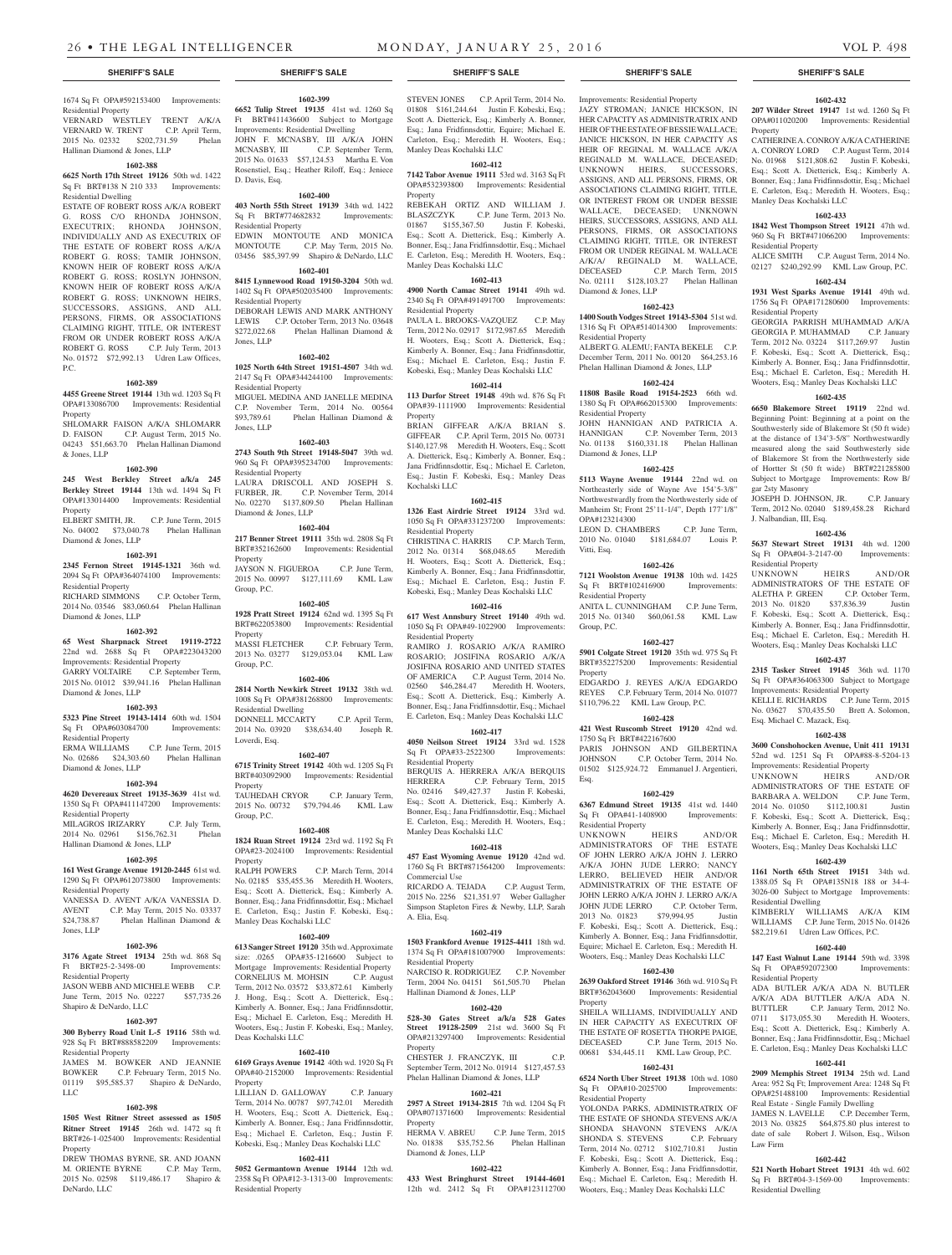Jeniece D. Davis, Esq.

Manley Deas Kochalski LLC

Powers, Kirn & Associates, LLC

Residential Real Estate

Residential Property

Residential Property

Residential Property

Residential Property

Residential Real Estate

Residential Real Estate

Residential Real Estate

Property

DeNardo, LLC

Real Estate

& Eisenberg P.C.

DeNardo, LLC

Manley Deas Kochalski LLC

DeNardo, LLC

Property

Dwelling

P.C.

**1602-443**

SONYA RODRIGUEZ A/K/A SONIA RODRIGUEZ C.P. December Term, 2013 No. 03195 \$13,937.41 Justin F. Kobeski, Esq.; Scott A. Dietterick, Esq.; Kimberly A. Bonner, Esq.; Jana Fridfinnsdottir, Esq.; Michael E. Carleton, Esq.; Meredith H. Wooters, Esq.;

**1602-444 5628 Nelson Street 19138** 12th wd. 1138.08 Sq Ft BRT#122256500; LOT AND BLOCK #86N4-131 Improvements: Residential

CHARLES A.J. HALPIN, III, ESQUIRE, PERSONAL REPRESENTATIVE OF THE ESTATE OF ERNEST WILLIAMS A/K/A ERNEST WILLIAMS, SR., DECEASED C.P. December Term, 2013 No. 00214 \$58,377.87

**1602-445 1517 South 32nd Street 19146** 36th wd. 767.40 Sq Ft BRT#364460100 Improvements:

OSMAN BARRIE C.P. August Term, 2015 No. 03910 \$84,346.00 Stern & Eisenberg

**1602-446 234 South 60th Street 19139** 3rd wd. 2610 Sq Ft OPA#871050300 Improvements:

CHARLENE CARROLL C.P. February Term, 2011 No. 04056 \$153,250.80 Justin F. Kobeski, Esq.; Scott A. Dietterick, Esq.; Kimberly A. Bonner, Esq.; Jana Fridfinnsdottir, Esq.; Michael E. Carleton, Esq.; Meredith H. Wooters, Esq.; Manley Deas Kochalski LLC **1602-447 6516 Saybrook Avenue 19142** 40th wd. 1044 Sq Ft BRT#403156300 Improvements:

RICHARD DEREEF C.P. December Term, 2014 No. 001740 \$12,436.75 Shapiro &

**1602-448 4323 Lawndale Street 19124** 33rd wd. 1362 Sq Ft OPA#33-2279300 Improvements:

JULIO VERA C.P. September Term, 2013 No. 00874 \$11,266.13 Kimberly A. Bonner, Esq.; Scott A. Dietterick, Esq.; Jana Fridfinnsdottir, Esq.; Michael E. Carleton, Esq.;

**1602-449 761 East Thayer Street 19134** 33rd wd. 825 Sq Ft BRT#331150800 Improvements:

SONIA I. MARQUEZ C.P. October Term, 2005 No. 001615 \$37,695.13 Shapiro &

**1602-450 6022 West Oxford Street 19151-3528** 34th wd. 1429.2 Sq Ft BRT#342090200 Improvements:

TALAINA O. HILL AND DONALD TRAWICK, JR. C.P. May Term, 2015 No. 02481 \$209,549.43 Stern & Eisenberg P.C. **1602-451 6507 Belfield Avenue 19119** 22nd wd. 1088 Sq Ft BRT#221250400 Improvements:

JOAN WADE C.P. July Term, 2013 No. 04709 \$28,640.06 Stern & Eisenberg P.C. **1602-452 6259 North Broad Street 19141** 49th wd. 1599.36 Sq Ft BRT#493254900 Improvements:

BARRINGTON HYLTON AND PHYLLIS F. HYLTON C.P. August Term, 2015 No. 00941 \$146,783.55 Stern & Eisenberg P.C. **1602-453 5107-09 Duffield Street 19124** 62nd wd. 1470 Sq Ft & 140 Sq Ft BRT#622246800 & 622246900 Improvements: Residential

YVETTE MCGARRELL C.P. October Term, 2013 No. 000727 \$141,576.43 Shapiro &

**1602-454 9733 Clark Street 19115** 58th wd. 3200 Sq Ft BRT#581438300 Improvements: Residential

ELEANOR KOSIELOWSKI C.P. August Term, 2015 No. 022628 \$156,208.14 Stern

**1602-455**

JEFFERY B. TIHANSKY C.P. November Term, 2014 No. 01212 \$46,812.31 Martha E. Von Rosenstiel, Esq.; Heather Riloff, Esq.; **3047 Coral Street 19134** 25th wd. 800 Sq Ft OPA#25-2456800 Improvements: Residential Residential Property BEATRICE MARTIN A/K/A BEATRICE B. MARTIN C.P. June Term, 2014 No. 04143 \$44,038.45 Justin F. Kobeski, Esq.; Scott A. Dietterick, Esq.; Kimberly A. Bonner, Esq.; Jana Fridfinnsdottir, Esq.; Michael E. Carleton,

Esq.; Meredith H. Wooters, Esq.; Manley Deas Kochalski LLC **1602-456 5742 Drexel Road 19131** 52nd wd. 4312 Sq Ft

BRT#522190800 Improvements: S/d W B/g 2 Story Masonry RONALD DANIELS AND LATONYA J.

DANIELS C.P. October Term, 2014 No. 03541 \$203,275.27 Milstead & Associates, LLC **1602-457**

**5248 Sylvester Street 19124** 62nd wd. 1570.78 Sq Ft BRT#621364200 Improvements: Row 2 Story Masonry JULIO PERALTA C.P. June Term, 2015 No. 01800 \$89,153.77 Milstead & Associates, LLC

#### **1602-458**

**3554 Jasper Street 19134** 45th wd. 1089 Sq Ft BRT#452385200 Improvements: Residential Property TANH T. HUYNH AND MY-TIEN T. HUYNH C.P. December Term, 2014 No. 002144

# \$29,629.83 Shapiro & DeNardo, LLC

**1602-459 156 West Coulter Street 19144** 22nd wd. 3613 Sq Ft OPA#124034900 Improvements: Residential Property DAVID J. HARTZOG AND WILLIAM J. HARTZOG C.P. August Term, 2013 No. 02933 \$147,362.21 Justin F. Kobeski, Esq.; Scott A. Dietterick, Esq.; Kimberly A. Bonner, Esq.; Jana Fridfinnsdottir, Esq.; Michael E. Carleton, Esq.; Meredith H. Wooters, Esq.; Manley Deas Kochalski LLC

# **1602-460**

**4938 Penn Street 19124** 23rd wd. 5342.73 Sq Ft BRT#234292600 Improvements: Residential Property COLLEEN SCOTT-JENKINS, ADMINISTRATRIX OF THE ESTATE OF STEVEN B. JENKINS, DECEASED C.P. August Term, 2013 No. 001402 \$215,322.26 Shapiro & DeNardo, LLC

# **1602-461**

**148 Rosemar Street 19120** 61st wd. 1050 Sq Ft OPA#61-1233800 Improvements: Residential Property ANDRE BRYAN AND PHILBERT THOMAS C.P. January Term, 2014 No. 00265 \$101,236.64 Justin F. Kobeski, Esq.; Scott A. Dietterick, Esq.; Kimberly A. Bonner, Esq.; Jana Fridfinnsdottir, Esq.; Michael E. Carleton, Esq.; Meredith H. Wooters, Esq.; Manley Deas Kochalski LLC

### **1602-462**

**6330 Oakland Street 19149** 54th wd. 1378 Sq Ft BRT#541255100 Improvements: Residential Property DENISE TOOTLE C.P. April Term, 2015 No. 03105 \$144,021.66 KML Law Group, P.C.

#### **1602-463**

**243 North Alden Street 19139** 4th wd. 1078 Sq Ft BRT#042205900 Improvements: Residential Property DEBORAH BAKER, AS ADMINISTRATRIX OF THE ESTATE OF MARTHA S. BAKER, DECEASED C.P. June Term, 2014 No. 04721 \$30,636.55 KML Law Group, P.C. **1602-464**

**6820 Cobbs Creek Pkwy 19142** 40th wd. 2500 Sq Ft BRT#403227700 Improvements: Residential Property ALGRIE M. JOHNSON C.P. December

Term, 2014 No. 01019 \$61,792.36 KML Law Group, P.C.

### **1602-465**

**1701 North 62nd Street 19151** 34th wd. 1552 Sq Ft BRT#342301300 Improvements: Residential Property<br>SEAN D. MASSEY C.P. November Term,

2014 No. 01335 \$102,478.51 KML Law Group, P.C.

## **1602-466**

**4909 North 15th Street 19141** 13th wd. 1187 Sq Ft BRT#132051100 Improvements: Residential Property NONDAS BROWN A/K/A NONDAS DAVIS C.P. September Term, 2007 No. 03038

# \$60,177.95 KML Law Group, P.C.

**1602-467 740 Manton Street 19147** 2nd wd. 371 Sq Ft BRT#021299100 Improvements: Residential **Property** 

**1340 East Sharpnack Street 19150** 50th wd. CLAIMING AN INTEREST OR TITLE TO BOK KIM AND JOHN DOE OWNER OR ANY UNKNOWN PERSON HAVING OR

1280 Sq Ft OPA#502329400 Improvements: THE SUBJECT PREMISES C.P. September Term, 2012 No. 01451 \$151,511.92 KML SANITATE C.P. May Term, 2009 No. 02808 Term, 2013 No. 02826 \$269,334.25 KML Law Group, P.C. Law Group, P.C.

#### **1602-468**

**1244 Ellsworth Street 19147** 2nd wd. 752 Sq Ft BRT#021207100 Improvements: Residential Property CATHERINE AVERSA C.P. April Term, 2013 No. 04227 \$469,144.78 KML Law Group, P.C.

#### **1602-469**

**12039 Sewell Road 19116** 35th wd. 7500 Sq Ft BRT#58-2-587800 Improvements: Residential Dwelling NORMA J. EGENOLF AND WILLIAM E. EGENOLF C.P. May Term, 2009 No. 03805

#### \$155,566.17 Udren Law Offices, P.C. **1602-470**

**210 Robat Street 19120** 42nd wd. 1282.94 Sq Ft BRT#42-1-1835-00 Improvements: Residential Dwelling SHARON CROSBY C.P. September Term, 2013 No. 02121 \$110,048.07 Udren Law Offices, P.C.

#### **1602-471**

**1110 West Glenwood Avenue 19133** 37th wd. 1356 Sq Ft OPA#37-2460000 Improvements: Residential Property TAYSHAMIEA MEARES A/K/A TAYSHAMIEA HOLLY AND SHAWN HOLLY C.P. April Term, 2014 No. 01807 \$51,532.84 Justin F. Kobeski, Esq.; Scott A. Dietterick, Esq.; Kimberly A. Bonner, Esq.; Jana Fridfinnsdottir, Esq.; Michael E. Carleton,

# Esq.; Meredith H. Wooters, Esq.; Manley Deas

Kochalski LLC

**1602-472 5934 Crystal Street 19120** 35th wd. 1219 Sq Ft BRT#352218800 Improvements: Residential Property CINQUETTA HAWKINS AND RHONDA

HAWKINS C.P. April Term, 2013 No. 01647 \$98,006.15 KML Law Group, P.C. **1602-473**

**4117 Markland Street 19124** 33rd wd. 990 Sq Ft BRT#332500500 Improvements:

Residential Property MATEO ROLON MARTINEZ C.P. December Term, 2013 No. 02945 \$72,179.68 KML Law Group, P.C.

#### **1602-474**

**9331 Edmund Street 19114** 65th wd. 7500 Sq Ft BRT#652390600 Improvements: Residential Property LARITZA DEL VALLE AND JUSTO

FIGUEREO C.P. September Term, 2010 No. 02170 \$471,483.45 KML Law Group, P.C. **1602-475**

**8532 Frontenac Street 19152** 56th wd. (formerly of the 35th wd.) 3444 Sq Ft BRT#562361700 Improvements: Residential Property JERRY LIDOVITCH AND JUNE G. LIDOVITCH C.P. June Term, 2014 No. 03585 \$27,576.63 KML Law Group, P.C.

#### **1602-476**

**12202 Academy Road 19154** 66th wd. 2000 Sq Ft BRT#663345100 Improvements: Residential Property BRENDA TORRES C.P. September Term, 2013 No. 03154 \$167,633.32 KML Law Group, P.C.

#### **1602-477**

**1755 North Mascher Street 19122** 18th wd. 765 Sq Ft BRT#183085900 Improvements: Residential Property SUGEHILY MARRERO C.P. December Term, 2014 No. 02003 \$30,981.59 KML Law Group, P.C.

# **1602-478**

**1126 Harrison Street 19124** 23rd wd. 1352 Sq Ft BRT#234126100 Improvements: Residential Property<br>
IINKNOWN
HEIRS

 $AND/OR$ ADMINISTRATORS OF THE ESTATE OF ALETA A. WILLIAMS AND SARAN JACKSON, BELIEVED HEIR AND/OR ADMINISTRATOR OF THE ESTATE OF ALETA A. WILLIAMS C.P. January Term, 2015 No. 02067 \$60,098.47 KML Law Group, P.C.

#### **1602-479**

**4990 Pennway Street 19124** 23rd wd. (formerly part of the 35th wd.) 1574 Sq Ft BRT#233092700 Improvements: Residential Property ELIE JACQUES ADRIEN C.P. March Term, 2014 No. 02743 \$39,224.78 KML Law

#### **1602-480**

Group, P.C.

**1107 Glenview Street 19111** 53rd wd. 2766 Sq Ft BRT#532158900 Improvements: Residential Property THERESA BLACKWELL C.P. December

#### **SHERIFF'S SALE SHERIFF'S SALE SHERIFF'S SALE SHERIFF'S SALE SHERIFF'S SALE**

**1602-481**

# **2633 West Oxford Street 19121** 32nd wd.

1330 Sq Ft BRT#324004000 Improvements: Residential Property WAYNE F. JOHNSON C.P. November Term, 2014 No. 01309 \$129,729.07 KML Law Group, P.C.

# **1602-482**

**732 Hagner Street 19128** 21st wd. 3978 Sq Ft BRT#214041068 Improvements: Residential Property LEONARD E. JOHNSON AND MARGERY E. SHAW A/K/A MARGERY E. SHAW-JOHNSON C.P. January Term, 2014

C.P. January Term, 2014 No. 01952 \$425,861.60 KML Law Group, P.C.

# **1602-483**

**37 West Rockland Street 19144** 12th wd. 1505 Sq Ft BRT#123037600 Improvements: Residential Property ANDRI COUNCIL, JR. C.P. February Term, 2015 No. 01113 \$120,061.53 KML Law Group, P.C.

#### **1602-484**

**2554 South 67th Street 19142** 40th wd. 1112 Sq Ft BRT#406061400 Improvements: Residential Property KANEESHA DANIELS C.P. June Term, 2014 No. 02025 \$59,778.79 KML Law

Group, P.C. **1602-485 1602 South 16th Street 19145** 36th wd.

#### (formerly part of the 26th wd.) 992 Sq Ft BRT#365136800 Improvements: Residential Property DEANA FERGUSON, BELIEVED HEIR AND/OR ADMINISTRATOR OF THE

ESTATE OF SAMUEL S. PARKS; UNKNOWN HEIRS AND/OR ADMINISTRATORS OF THE ESTATE OF SAMUEL S. PARKS AND TAMMI PARKS, BELIEVED HEIR AND/ OR ADMINISTRATOR OF THE ESTATE OF SAMUEL S. PARKS C.P. October Term, 2014 No. 02245 \$101,800.88 KML Law Group, P.C.

#### **1602-486**

**929 East Godfrey Avenue 19124** 35th wd. 1716 Sq Ft BRT#351111900 Improvements: Residential Property MARY I. RODRIGUEZ C.P. June Term, 2015 No. 00394 \$112,665.46 KML Law Group, P.C.

### **1602-487**

**2035 Carver Street 19124** 41st wd. (formerly of the 23rd wd.) 1061 Sq Ft BRT#411049500 Improvements: Residential Property TASHA HILL C.P. June Term, 2015 No. 01892 \$134,335.60 KML Law Group, P.C.

**1602-488 2860 North Taylor Street 19132** 38th wd. 628 Sq Ft BRT#381041100 Improvements: Residential Property<br>UNKNOWN HEIRS UNKNOWN HEIRS AND/OR

ADMINISTRATORS OF THE ESTATE OF MARY B. VAUGHN C.P. July Term, 2014 No. 03917 \$25,766.21 KML Law Group, P.C.

# **1602-489**

**2557 South Massey Street 19142** 40th wd. 1252 Sq Ft BRT#406115400 Improvements: Residential Property FOFIE KAMARA C.P. June Term, 2015 No. 03682 \$65,573.89 KML Law Group, P.C.

#### **1602-490**

**623 East Thayer Street 19134** 33rd wd. 637 Sq Ft BRT#331145400 Improvements: Residential Property

## SIMON GORDON C.P. June Term, 2015 No.

02770 \$21,020.53 KML Law Group, P.C. **1602-491 12149 Aster Street 19154** 66th wd. 4615 Sq Ft BRT#663200200 Improvements: Residential **Property** DAWN KOBER A/K/A DAWN M. KOBER

AND RONALD J. WRIGHT C.P. June Term, 2015 No. 00369 \$201,372.25 KML Law Group, P.C.

#### **1602-492**

**5930 West Thompson Street 19151** 34th wd. 2025 Sq Ft BRT#871153550 Improvements: Residential Property DELICIA A. DEBRO, INDIVIDUALLY AND AS ADMINISTRATRIX OF THE ESTATE OF GERALD E. SOLOMON, DECEASED C.P. July Term, 2015 No. 00804 \$33,270.10 KML Law Group, P.C.

#### **1602-493 773 Livezey Lane 19128** 21st wd. 4139 Sq Ft

BRT#214003600 Improvements: Residential Property ANNE G. BRIGGS AND MATTHEW \$154,108.50 Rachel C Heinrich, Esq.; Wilentz

# Goldman & Spitzer P.A. **1602-494**

**1632 Lewis Street 19124** 33rd wd. 1200 Sq Ft BRT#332034100 Improvements: Residential Property

JOHN C. CATALDI, JR. C.P. January Term, 2015 No. 00924 \$25,077.13 Shapiro & DeNardo, LLC

#### **1602-495**

Mortgage Subject to Rent

Weir & Partners LLP

Mortgage Subject to Rent

Weir & Partners LLP

Residential Dwelling

Residential Dwelling

Joseph R. Loverdi, Esq.

Residential Property

Residential Property

Diamond & Jones, LLP

Residential Property

Diamond & Jones, LLP

Residential Property<br>CARLA MILLER

Diamond & Jones, LLP

Stern & Eisenberg P.C.

Residential Real Estate

Esq.

**2254 Faunce Street 19152** 56th wd. 1876 Sq Ft BRT#561397220 Improvements: Residential Property

CARLOS A. CARTAGENA, JR. AND ELIZABETH M. CARTAGENA C.P. January Term, 2015 No. 00669 \$213,818.57 Shapiro & DeNardo, LLC

**1602-496 2543 South Massey Street 19142** 40th wd. 1252.4 Sq Ft (land area); 1018 Sq Ft (improvement area) BRT#406114700 Subject to

XCEL REALTY, LLC F/K/A LIBERTY RESIDENTIAL, LLC F/K/A ALLEGIANCE RESIDENTIAL, LLC F/K/A NEW BRITAIN REALTY GROUP, LLC C.P. September Term, 2015 No. 02880 \$64,315.27 Steven E. Angstreich, Esq.; Lauren N. Schwimmer, Esq.;

**1602-497 2601 South 62nd Street 19142** 40th wd. 1114.59 Sq Ft (land area); 1111 Sq Ft (improvement area) BRT#402105300 Subject to

XCEL REALTY, LLC F/K/A LIBERTY RESIDENTIAL, LLC F/K/A ALLEGIANCE RESIDENTIAL, LLC F/K/A NEW BRITAIN REALTY GROUP, LLC C.P. September Term, 2015 No. 02881 \$62,138.65 Steven E. Angstreich, Esq.; Lauren N. Schwimmer, Esq.;

**1602-498 3849 Pearson Street 19114** 57th wd. 4473.19 Sq Ft OPA#572154127 Improvements:

No. 03371 \$128,391.07 Joseph R. Loverdi,

**1602-499 3213 Englewood Street 19149** 55th wd. 1843.95 Sq Ft OPA#551497300 Improvements:

THERESA R. VALECCE, DECEASED C.P. June Term, 2015 No. 01136 \$117,768.35

**1602-500 15033 Poquessing Creek a/k/a 15033 Poquessing Creek Lane 19116-1532** 58th wd. 1728 Sq Ft OPA#583085015 Improvements:

KURT C. KLEIN AND STACY L. KLEIN C.P. February Term, 2015 No. 02037 \$282,810.77 Phelan Hallinan Diamond & Jones, LLP **1602-501 4520 North Broad Street 19140-1220** 13th wd. 2808 Sq Ft OPA#132007900 Improvements:

BRIAN WISE C.P. June Term, 2014 No. 04125 \$128,207.87 Phelan Hallinan

**1602-502 5119 Spruce Street 19139-4122** 60th wd. 2100 Sq Ft OPA#602103900 Improvements:

WILLIAM PRATT C.P. May Term, 2009 No. 01731 \$207,419.03 Phelan Hallinan

**1602-504 2762 South 86th Street 19153-1503** 40th wd. 1152 Sq Ft OPA#405061028 Improvements:

No. 00748 \$74,693.97 Phelan Hallinan

**1602-506 432 Glen Echo Road 19119-2914** 22nd wd. 2694.25 Sq Ft BRT#223166800 Improvements: Residential Real Estate MONIQUE T. JOHNSON A/K/A MONIQUE T. WILSON A/K/A MONIQUE JOHNSON AND JESSE A. WILSON A/K/A JESSE WILSON C.P. July Term, 2015 No. 00241 \$372,815.61

**1602-507 6720 Leonard Street 19149-2407** 54th wd. 1616 Sq Ft BRT#542478600 Improvements:

DOUGLAS S. DAVIS C.P. July Term, 2015 No. 00990 \$184,580.83 Stern & Eisenberg P.C. **1602-508 4937 Duffield Street 19124** 23rd wd. 3367 Sq Ft BRT#23-2-2785-00 Improvements:

C.P. March Term, 2015

C.P. May Term, 2015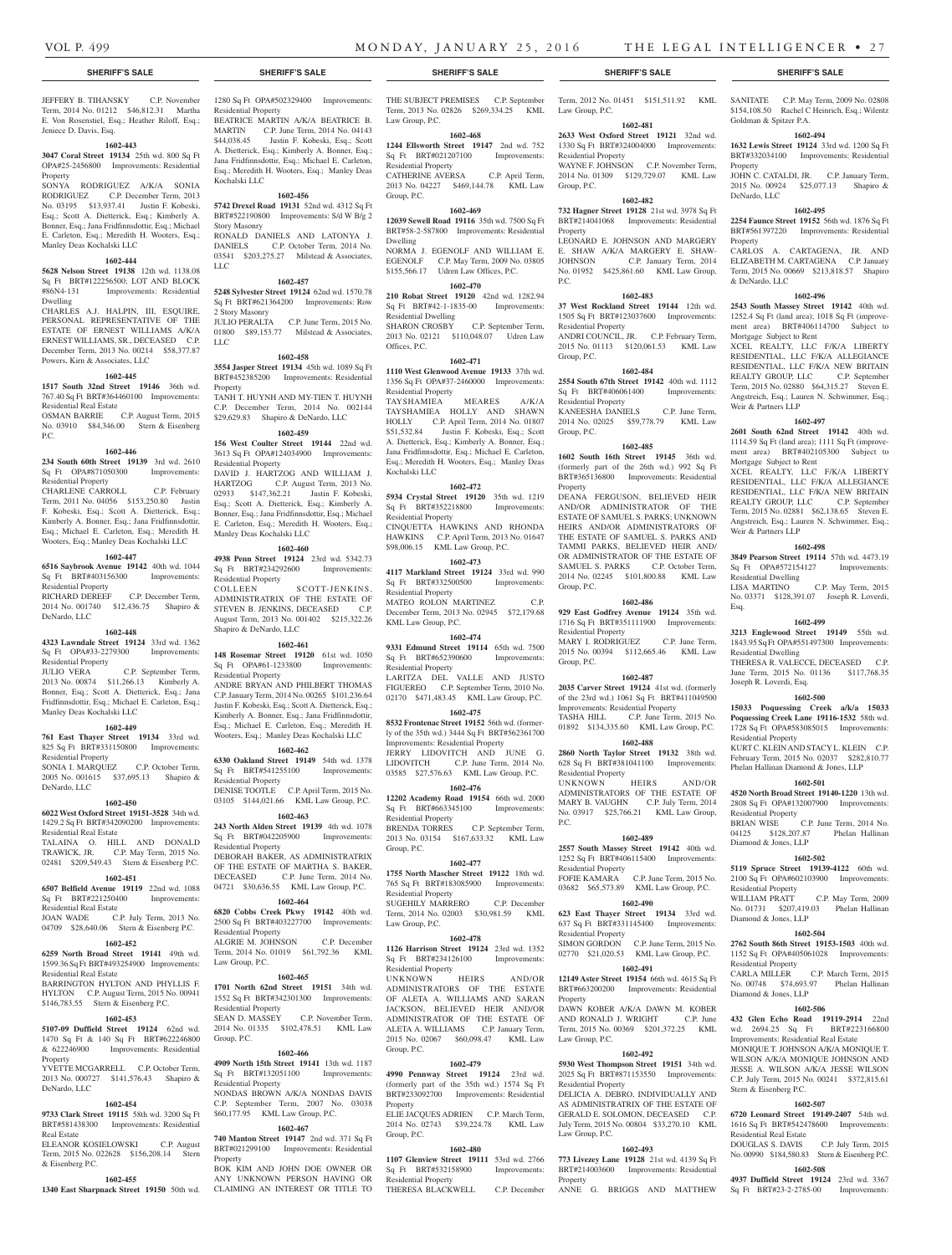Residential Dwelling HEATHER M. CONGELOSI C.P. June Term, 2015 No. 01836 \$11,646.96 Powers, Kirn & Associates, LLC

#### **1602-509**

#### **6042 Wissahickon Avenue 19144** 21st wd. 3600 Sq Ft BRT#213260700 Improvements:

Residential Real Estate GUMLAN DUNCAN C.P. May Term, 2013 No. 00171 \$156,560.35 Stern & Eisenberg P.C.

#### **1602-510**

**540 East Geneva Street 19120** 42nd wd. 1500 Sq Ft BRT#421214300 Improvements: Residential Real Estate BEVERLY THOMISON-SADIA C.P. June

Term, 2015 No. 02347 \$64,347.18 Stern & Eisenberg P.C.

# **1602-511**

**136 North 2nd Street, Unit 5D a/k/a 136-138 North 2nd Street, Unit 5D 19106** 5th wd. 2121.51 Sq Ft BRT#888053741 Improvements: Residential Real Estate

RICHARD A. STEVENS C.P. August Term, 2014 No. 02690 \$503,526.00 Stern & Eisenberg P.C.

#### **1602-512**

**219 North Robinson Street 19139** 34th wd. 1585 Sq Ft OPA#34-1170900 Improvements: Residential Property KRISTIE TRICE C.P. March Term, 2014 No. 04306 \$31,826.94 Meredith H. Wooters, Esq.; Scott A. Dietterick, Esq.; Kimberly A.

Bonner, Esq.; Jana Fridfinnsdottir, Esq.; Michael E. Carleton, Esq.; Justin F. Kobeski, Esq.; Manley Deas Kochalski LLC

#### **1602-513**

**1539 Robbins Avenue 19149** 54th wd. 1800 Sq Ft OPA#541087600 Improvements: Residential Property

EDDY S. DOMINGUEZ C.P. June Term, 2013 No. 00334 \$158,944.09 Justin F. Kobeski, Esq.; Scott A. Dietterick, Esq.; Kimberly A. Bonner, Esq.; Jana Fridfinnsdottir, Esq.; Michael E. Carleton, Esq.; Meredith H. Wooters, Esq.; Manley Deas Kochalski LLC

#### **1602-514**

**6137 Jefferson Street 19151** 34th wd. 1740 Sq Ft OPA#34-2070500 Improvements:

Residential Property<br>NKRUMAH GOWIE C.P. January Term, 2015 No. 02168 \$101,245.87 Justin F. Kobeski, Esq.; Scott A. Dietterick, Esq.; Kimberly A. Bonner, Esq.; Jana Fridfinnsdottir, Esq.; Michael E. Carleton, Esq.; Meredith H. Wooters, Esq.; Manley Deas Kochalski LLC

#### **1602-515**

**2165 East Letterly Street 19125** 31st wd. 1231 Sq Ft OPA#31-3-23-49-00 Improvements: Residential Property

CHRISTOPHER J. LOUNSBERY AND THERESA LOUNSBERY C.P. October Term, 2013 No. 03649 \$180,878.68 Justin F. Kobeski, Esq.; Scott A. Dietterick, Esq.; Kimberly A. Bonner, Esq.; Jana Fridfinnsdottir, Esq.; Michael E. Carleton, Esq.; Meredith H. Wooters, Esq.; Manley Deas Kochalski LLC

### **1602-516**

**4500 Oakmont Street 19136** 41st wd. 1902 Sq Ft OPA#65-1064800 Improvements: Residential Property

RAYMOND DIAZ, JR. AND MEAGAN A. DIAZ C.P. June Term, 2013 No. 03783 \$175,585.42 Justin F. Kobeski, Esq.; Scott A. Dietterick, Esq.; Kimberly A. Bonner, Esq.; Jana Fridfinnsdottir, Esq.; Michael E. Carleton, Esq.; Meredith H. Wooters, Esq.; Manley Deas Kochalski LLC

# **1602-517**

**1740 South Conestoga Street 19143** 51st wd. 900 Sq Ft OPA#51-4190200 Improvements: Residential Property

JOEL KESTENBAUM, JOEL PHILLIP C.P. August Term, 2013 No. 02237 \$48,471.69 Meredith H. Wooters, Esq.; Scott A. Dietterick, Esq.; Kimberly A. Bonner, Esq.; Jana Fridfinnsdottir, Esq.; Michael E. Carleton, Esq.; Justin F. Kobeski, Esq.; Manley Deas Kochalski LLC

#### **1602-518**

**7428 Torresdale Avenue 19136** 41st wd. 1260 Sq Ft OPA#41-2409200 Improvements: Residential Property

WILLIAM SULLIVAN C.P. March Term, 2011 No. 00939 \$105,003.32 Meredith H. Wooters, Esq.; Scott A. Dietterick, Esq.; Kimberly A. Bonner, Esq.; Jana Fridfinnsdottir, Esq.; Michael E. Carleton, Esq.; Justin F. Kobeski, Esq.; Manley Deas Kochalski LLC

# **1602-519**

**4167 Ridge Avenue 19129** 38th wd. 1234 Sq Ft BRT#382246900 Improvements: Residential Real Estate SOL C. YOUNG C.P. September Term,

2015 No. 00516 \$155,180.54 Eisenberg P.C.

#### **1602-520 2807 Ryerson Place 19114** 57th wd. 1800 Sq Ft OPA#57-2094623 Improvements:

Residential Property JESSICA MURAO AND STEVEN K.<br>MURAO C.P. June Term. 2013 No. 02114 C.P. June Term, 2013 No. 02114 \$204,698.72 Meredith H. Wooters, Esq.; Scott A. Dietterick, Esq.; Kimberly A. Bonner, Esq.; Jana Fridfinnsdottir, Esq.; Michael E. Carleton, Esq.; Justin F. Kobeski, Esq.; Manley Deas Kochalski LLC

# **1602-521**

**2413 Grays Ferry Avenue 19146** 30th wd. 1740 Sq Ft BRT#302176000 Improvements: Residential Property JOHN PRIMIANO C.P. January Term, 2012 No. 4755 \$250,220.45 Shapiro & DeNardo, LLC

#### **1602-522**

DeNardo, LLC

**2220 Ellsworth Street 19146** 36th wd. 1376 Sq Ft BRT#361240300 Improvements: Residential Property<br>MICHELLE REN RENEE CHANCE AS EXECUTRIX OF THE ESTATE OF ELOISE N. HAINES, DECEASED C.P. April Term,

# 2014 No. 00711 \$135,135.88 Shapiro &

**1602-523 191 West Spencer Street 19120** 61st wd. 1140 Sq Ft OPA#139N7-186, 611220400 Improvements: Residential Property STACY SAVAGE A/K/A STACEY SAVAGE C.P. May Term, 2013 No. 02573 \$43,416.24 Meredith H. Wooters, Esq.; Scott A. Dietterick, Esq.; Kimberly A. Bonner, Esq.; Jana Fridfinnsdottir, Esq.; Michael E. Carleton, Esq.; Justin F. Kobeski, Esq.; Manley Deas Kochalski  $LI$ 

#### **1602-524**

**1947 Laveer Street 19141** 17th wd. 992 Sq Ft BRT#171300900 Improvements: Residential Property TAWANA COLEMAN C.P. March Term, 2015 No. 003924 \$47,311.00 Shapiro & DeNardo, LLC

**1602-525**

**5558 Market Street 19139** 60th wd. 1867.5 Sq Ft BRT#60-4-002600 Improvements: Residential Dwelling ERIC WOODARD AND TONYA WOODARD A/K/A TONYA M. WOODARD C.P. June Term, 2014 No. 00196 \$121,875.04 Udren Law Offices, P.C.

#### **1602-526**

**9849 Haldeman Avenue 19115** 58th wd. 2935.5 Sq Ft BRT#58-1345800 Improvements: Residential Dwelling

UNKNOWN HEIRS, SUCCESSORS, ASSIGNS, AND ALL PERSONS, FIRMS, OR ASSOCIATIONS CLAIMING RIGHT, TITLE, OR INTEREST FROM OR UNDER RIA DORA SEGALOW A/K/A DORA SEGALOW; POLA MICHAELS, KNOWN HEIR OF RIA DORA SEGALOW A/K/A DORA SEGALOW; RICKY SEGALOW, KNOWN HEIR OF RIA DORA SEGALOW A/K/A DORA SEGALOW; RIA DORA SEGALOW A/K/A DORA SEGALOW, LAST RECORD OWNER C.P. September Term, 2014 No. 03075 \$207,518.31 Udren Law Offices, P.C.

#### **1602-527**

**1418 68th Avenue 19126** 50th wd. 1944 Sq Ft BRT#10-1246700 Subject to Mortgage Improvements: Residential Dwelling HOPE DRAPER AND MARK DRAPER C.P. September Term, 2015 No. 02662 \$155,545.37 Udren Law Offices, P.C.

#### **1602-528**

**303 East Shawmont Avenue, #2A6 a/k/a 303 Showmont Avenue, Apt F 19128** 21st wd. 0 Sq Ft BRT#888210585 Improvements: Residential Dwelling

ESTATE OF ELEANOR SWEENEY A/K/A ELEANOR B. SWEENEY, CO. MICHAEL SWEENEY A/K/A MICHAEL A. SWEENEY, PERSONAL REPRESENTATIVE; UNKNOWN HEIRS, SUCCESSORS, ASSIGNS, AND ALL PERSONS, FIRMS, OR ASSOCIATIONS CLAIMING RIGHT, TITLE, OR INTEREST FROM OR UNDER ELEANOR SWEENEY A/K/A ELEANOR B. SWEENEY C/O MICHAEL SWEENEY A/K/A MICHAEL A. SWEENEY, PERSONAL REPRESENTATIVE OF THE ESTATE OF ELEANOR SWEENEY A/K/A ELEANOR B. SWEENEY; THERESA M. BACH, KNOWN HEIR OF ELEANOR SWEENEY A/K/A ELEANOR B. SWEENEY; BETH ANN C. NICHOLS, KNOWN HEIR OF ELEANOR SWEENEY A/K/A ELEANOR B. SWEENEY; KATHLEEN ELLIOTT, KNOWN HEIR OF ELEANOR SWEENEY A/K/A<br>ELEANOR B. SWEENEY C.P. March ELEANOR B. SWEENEY Term, 2014 No. 05269 \$66,002.51 Udren

Stern & Law Offices, P.C.

#### **1602-529 1627 Allen Grove Street 19124** 23rd wd. 1445 Sq Ft OPA#23-2217000 Improvements: Residential Property

RONALD W. GAYLE, SR. C.P. April Term, 2014 No. 03328 \$73,406.89 Justin F. Kobeski, Esq.; Scott A. Dietterick, Esq.; Kimberly A. Bonner, Esq.; Jana Fridfinnsdottir, Esq.; Michael E. Carleton, Esq.; Meredith H. Wooters, Esq.; Manley Deas Kochalski LLC

# **1602-530**

**6113 Gardenia Street 19144** 22nd wd. 1280 Sq Ft OPA#59-2221600 Improvements: Residential Property

DEREK A. BURNEY C.P. February Term, 2014 No. 02577 \$85,104.63 Justin F. Kobeski, Esq.; Scott A. Dietterick, Esq.; Kimberly A. Bonner, Esq.; Jana Fridfinnsdottir, Esq.; Michael E. Carleton, Esq.; Meredith H. Wooters, Esq.; Manley Deas Kochalski LLC

#### **1602-531**

**4147 Knorr Street 19135** 41st wd. 3411 Sq Ft OPA#55-2160600 Improvements: Residential Property

ALBERTA E. SPINELLI C.P. September Term, 2014 No. 03564 \$123,027.15 Meredith H. Wooters, Esq.; Scott A. Dietterick, Esq.; Kimberly A. Bonner, Esq.; Jana Fridfinnsdottir, Esq.; Michael E. Carleton, Esq.; Justin F. Kobeski, Esq.; Manley Deas Kochalski LLC

#### **1602-532**

**1306 West Somerset Street 19132** 37th wd. 1827 Sq Ft OPA#37-2-3361-00 Improvements: Residential Property

ABDUR-RAHIYM NEEQUAYE C.P. January Term, 2012 No. 03025 \$51,798.20 Justin F. Kobeski, Esq.; Scott A. Dietterick, Esq.; Kimberly A. Bonner, Esq.; Jana Fridfinnsdottir, Esq.; Michael E. Carleton, Esq.; Meredith H. Wooters, Esq.; Manley Deas Kochalski LLC

#### **1602-533**

**2154 North Lambert Street 19121** 32nd wd. 1164 Sq Ft OPA#322042800 Improvements: Residential Property

MILDRED BROCKINGTON C.P. May Term, 2013 No. 00010 \$35,330.03 Justin F. Kobeski, Esq.; Scott A. Dietterick, Esq.; Kimberly A. Bonner, Esq.; Jana Fridfinnsdottir, Esq.; Michael E. Carleton, Esq.; Meredith H. Wooters, Esq.; Manley Deas Kochalski LLC

#### **1602-534**

**10814 Modena Ter 19116** 66th wd. 18'x60'; new sewer pipes at curb OPA#662053000 Subject to Mortgage Improvements: Row B/gar 2 Sty Mas + Other EVELYN RIVERA C.P. March Term, 2015 No. 04249 \$50,788.60 John J. Lynch

# **1602-535**

**213 West Abbottsford Avenue 19144** 13th wd. 1999 Sq Ft OPA#13-3038100 Improvements: Residential Property JULIAN GARNETT AND LATRELL B. GARNETT A/K/A LATRELL GARNETT C.P. October Term, 2014 No. 03312 \$102,813.67 Meredith H. Wooters, Esq.; Scott A. Dietterick, Esq.; Kimberly A. Bonner, Esq.; Jana Fridfinnsdottir, Esq.; Michael E. Carleton,

# Esq.; Justin F. Kobeski, Esq.; Manley Deas

Kochalski LLC

**1602-536 1752 North Taney Street 19121** 32nd wd. 984 Sq Ft OPA#324126100 Improvements: Residential Property

MITZIE LYONS-FOSTER C.P. April Term, 2011 No. 00850 \$56,420.55 Justin F. Kobeski, Esq.; Scott A. Dietterick, Esq.; Kimberly A. Bonner, Esq.; Jana Fridfinnsdottir, Esq.; Michael E. Carleton, Esq.; Meredith H. Wooters, Esq.; Manley Deas Kochalski LLC

## **1602-537**

**6017 Agusta Street 19149** 53rd wd. 1138 Sq Ft OPA#531258400 Improvements: Residential Property

WENDY WATSON: SHAWNA BARNES: ALICIA BROWN AND AJEYKEA BROWN C.P. October Term, 2011 No. 02890 \$87,163.90 Justin F. Kobeski, Esq.; Scott A. Dietterick, Esq.; Kimberly A. Bonner, Esq.; Jana Fridfinnsdottir, Esq.; Michael E. Carleton, Esq.; Meredith H. Wooters, Esq.; Manley Deas Kochalski LLC

#### **1602-538**

**110 Rector Street 19127** 21st wd. Approximate size: 1632 OPA#21-1087300 Improvements: Residential Property

MARGARET A. PICKERSGILL C.P. February Term, 2015 No. 01266 \$63,097.98 Justin F. Kobeski, Esq.; Scott A. Dietterick, Esq.; Kimberly A. Bonner, Esq.; Jana Fridfinnsdottir, Esq.; Michael E. Carleton, Esq.; Meredith H. Wooters, Esq.; Manley Deas Kochalski LLC

#### **1602-539**

**1110 East Tioga Street a/k/a 1110 Tioga Street 19134** 5th wd. 1440 Sq Ft OPA#331208300

#### **SHERIFF'S SALE SHERIFF'S SALE SHERIFF'S SALE SHERIFF'S SALE SHERIFF'S SALE**

Improvements: Residential Property<br>JAMES RANDOLPH, JR. C.P. January JAMES RANDOLPH, JR. Term, 2014 No. 01330 \$41,848.75 Meredith H. Wooters, Esq.; Scott A. Dietterick, Esq.; Kimberly A. Bonner, Esq.; Jana Fridfinnsdottir, Esq.; Michael E. Carleton, Esq.; Justin F. Kobeski, Esq.; Manley Deas Kochalski LLC

F. Kobeski, Esq.; Scott A. Dietterick, Esq.; Kimberly A. Bonner, Esq.; Jana Fridfinnsdottir, Esq.; Michael E. Carleton, Esq.; Meredith H. Wooters, Esq.; Manley Deas Kochalski LLC **1602-551 5213 North Warnock Street 19141** 49th wd. Approximate size: 2100 OPA#492198700 Improvements: Residential Property RATTANA PHANSACKDY C.P. April Term, 2013 No. 00261 \$129,114.31 Justin F. Kobeski, Esq.; Scott A. Dietterick, Esq.; Kimberly A. Bonner, Esq.; Jana Fridfinnsdottir, Esq.; Michael E. Carleton, Esq.; Meredith H. Wooters, Esq.; Manley Deas Kochalski LLC **1602-552 1832 East Clementine Street 19134** 25th wd. Approximate size: 1098 OPA#25-2249500 Improvements: Residential Property<br>TAMILLA DOVMAN C.P. January

TAMILLA DOVMAN

Residential Property

Kochalski LLC

Property

Property

Residential Property

Kochalski LLC

Term, 2014 No. 00418 \$44,735.11 Justin F. Kobeski, Esq.; Scott A. Dietterick, Esq.; Kimberly A. Bonner, Esq.; Jana Fridfinnsdottir, Esq.; Michael E. Carleton, Esq.; Meredith H. Wooters, Esq.; Manley Deas Kochalski LLC **1602-553 2411 South Garnet Street 19145** 48th wd. 1068 Sq Ft OPA#262132200 Improvements:

MATTHEW DIVARIO AND ERICA TUBENS C.P. July Term, 2012 No. 03913 \$118,051.26 Meredith H. Wooters, Esq.; Scott A. Dietterick, Esq.; Kimberly A. Bonner, Esq.; Jana Fridfinnsdottir, Esq.; Michael E. Carleton, Esq.; Justin F. Kobeski, Esq.; Manley Deas

**1602-554 5902 Shisler Street 19149** 53rd wd. 1512 Sq Ft OPA#531275200 Improvements: Residential

JULMICE JOSUE AND SHAMAIKA CHOIZI C.P. April Term, 2013 No. 01227 \$99,401.63 Justin F. Kobeski, Esq.; Scott A. Dietterick, Esq.; Kimberly A. Bonner, Esq.; Jana Fridfinnsdottir, Esq.; Michael E. Carleton, Esq.; Meredith H. Wooters, Esq.; Manley Deas Kochalski LLC **1602-555 1220 East Fletcher Street 19125** 18th wd. Approximate size: 755 OPA#18-1257300 Improvements: Residential Property ROBERT PALUMBO A/K/A ROBERT L. PALUMBO A/K/A ROBERT PALUMBO, JR. C.P. March Term, 2014 No. 05739 \$131,206.47 Justin F. Kobeski, Esq.; Scott A. Dietterick, Esq.; Kimberly A. Bonner, Esq.; Jana Fridfinnsdottir, Esq.; Michael E. Carleton, Esq.; Meredith H. Wooters, Esq.; Manley Deas Kochalski LLC **1602-556 6835 Walker Street 19135** 55th wd. 1808 Sq Ft OPA#552336600 Improvements: Residential

BARBARA FRONGELLO C.P. May Term, 2013 No. 03987 \$117,272.25 Meredith H. Wooters, Esq.; Scott A. Dietterick, Esq.; Kimberly A. Bonner, Esq.; Jana Fridfinnsdottir, Esq.; Michael E. Carleton, Esq.; Justin F. Kobeski, Esq.; Manley Deas Kochalski LLC **1602-557 5447 Rising Sun Avenue 19120** 42nd wd. 1800 Sq Ft OPA#421271400 Improvements:

PEGGY STUART AND TYRONE LEGGETT C.P. February Term, 2013 No. 02807 \$82,129.96 Meredith H. Wooters, Esq.; Scott A. Dietterick, Esq.; Kimberly A. Bonner, Esq.; Jana Fridfinnsdottir, Esq.; Michael E. Carleton, Esq.; Justin F. Kobeski, Esq.; Manley Deas

**1602-558 7321 North 20th Street 19138** 10th wd. Approximate size: 1500 OPA#10-1157700

**1602-559** 1114 Sq Ft OPA#441121300 Improvements:

TAMICKA I. SUMMERVILLE C.P. July Term, 2013 No. 02412 \$80,777.29 Meredith H. Wooters, Esq.; Scott A. Dietterick, Esq.; Kimberly A. Bonner, Esq.; Jana Fridfinnsdottir, Esq.; Michael E. Carleton, Esq.; Justin F. Kobeski, Esq.; Manley Deas Kochalski LLC **1602-560 7953 Algon Avenue 19111** 56th wd. Approximate size: 3267 OPA#56-1131500

Improvements: Residential Property ERIC J. KUESTNER AND MELISSA L. PARKER C.P. December Term, 2014 No.

Improvements: Residential Property LARRY C. HANKERSON AND TAWANDA WALTERS C.P. December Term, 2013 No. 00101 \$151,302.99 Meredith H. Wooters, Esq.; Scott A. Dietterick, Esq.; Kimberly A. Bonner, Esq.; Jana Fridfinnsdottir, Esq.; Michael E. Carleton, Esq.; Justin F. Kobeski, Esq.;

Manley Deas Kochalski LLC

Residential Property

#### **1602-540**

**7016 Jackson Street 19135** 55th wd. 2244 Sq Ft OPA#55-2-4704-00 Improvements: Residential Property

TIMOTHY LEACH C.P. August Term, 2011 No. 02826 \$132,415.44 Meredith H. Wooters, Esq.; Scott A. Dietterick, Esq.; Kimberly A. Bonner, Esq.; Jana Fridfinnsdottir, Esq.; Michael E. Carleton, Esq.; Justin F. Kobeski, Esq.; Manley Deas Kochalski LLC

### **1602-541**

**2542 North Patton Street 19132** 28th wd. 836 Sq Ft OPA#282179500 Improvements: Residential Property

THE UNKNOWN HEIRS AND ADMINISTRATORS OF THE ESTATE OF CHARLES W. COOPER A/K/A CHARLIE W. COOPER C.P. February Term, 2012 No. 02661 \$13,771.20 Meredith H. Wooters, Esq.; Scott A. Dietterick, Esq.; Kimberly A. Bonner, Esq.; Jana Fridfinnsdottir, Esq.; Michael E. Carleton, Esq.; Justin F. Kobeski, Esq.; Manley Deas Kochalski LLC

#### **1602-542 885 Granite Street 19124-1728** 35th wd.

1022 Sq Ft OPA#351139200 Improvements: Residential Property BLEASE BURNO C.P. November Term

2013 No. 01135 \$65,029.33 Phelan Hallinan Diamond & Jones, LLP

BETTY JEAN CRUMEL C.P. January Term, 2011 No. 00951 \$145,764.60 Meredith H. Wooters, Esq.; Scott A. Dietterick, Esq.; Kimberly A. Bonner, Esq.; Jana Fridfinnsdottir, Esq.; Michael E. Carleton, Esq.; Justin F. Kobeski, Esq.; Manley Deas Kochalski LLC **1602-544 322 East Roosevelt Boulevard 19120- 3949** 42nd wd. 1550 Sq Ft OPA#421130300 Improvements: Residential Property PHYLLIS WALKER C.P. August Term, 2014 No. 03555 \$83,615.03 Phelan Hallinan

**1602-545 3144 D Street 19134-2313** 7th wd. 980 Sq Ft OPA#071500600 Improvements: Residential

CARMEN VELAZQUEZ C.P. April Term, 2015 No. 03099 \$35,927.34 Phelan Hallinan

**1602-546 7901 Ditman Street 19136-3237** 65th wd. 1120 Sq Ft OPA#651249000 Improvements:

ANTHONY VENNERI C.P. August Term, 2013 No. 00008 \$168,168.27 Phelan

**1602-547 2249 North Vanpelt Street 19132** 16th wd. 1526 Sq Ft OPA#162190500 Improvements:

LEONARD PURNELL C.P. April Term, 2011 No. 02701 \$54,148.05 Justin F. Kobeski, Esq.; Scott A. Dietterick, Esq.; Kimberly A. Bonner, Esq.; Jana Fridfinnsdottir, Esq.; Michael E. Carleton, Esq.; Meredith H. Wooters, Esq.; Manley Deas Kochalski LLC **1602-548 147 West Sharpnack Street 19119** 22nd wd. Approximate size: 2688 OPA#223047000 Improvements: Residential Property MARIA MITCHELL C.P. May Term, 2013 No. 03781 \$284,144.46 Justin F. Kobeski, Esq.; Scott A. Dietterick, Esq.; Kimberly A. Bonner, Esq.; Jana Fridfinnsdottir, Esq.; Michael E. Carleton, Esq.; Meredith H. Wooters, Esq.;

#### **1602-543 7930 Mars Place 19153** 40th wd. Approximate size: 1612 OPA#40-5890025 Improvements:

Residential Property

Diamond & Jones, LLP

Diamond & Jones, LLP

Residential Property

Residential Property

Manley Deas Kochalski LLC

Manley Deas Kochalski LLC

Residential Property

Residential Property

**1602-549**

1269 Sq Ft OPA#621059900 Improvements:

BRYANT L. MAXIE C.P. June Term, 2013 No. 01382 \$58,423.77 Justin F. Kobeski, Esq.; Scott A. Dietterick, Esq.; Kimberly A. Bonner, Esq.; Jana Fridfinnsdottir, Esq.; Michael E. Carleton, Esq.; Meredith H. Wooters, Esq.;

**1602-550 2716 North 46th Street 19131** 34th wd. 1945 Sq Ft OPA#521230200 Improvements:

LECHERYL HAWKES C.P. October Term, 2012 No. 00192 \$44,180.90 Justin

**1255 East Sanger Street 19124** 23rd wd. **229 North Creighton Street 19139** 44th wd.

Hallinan Diamond & Jones, LLP

**Property**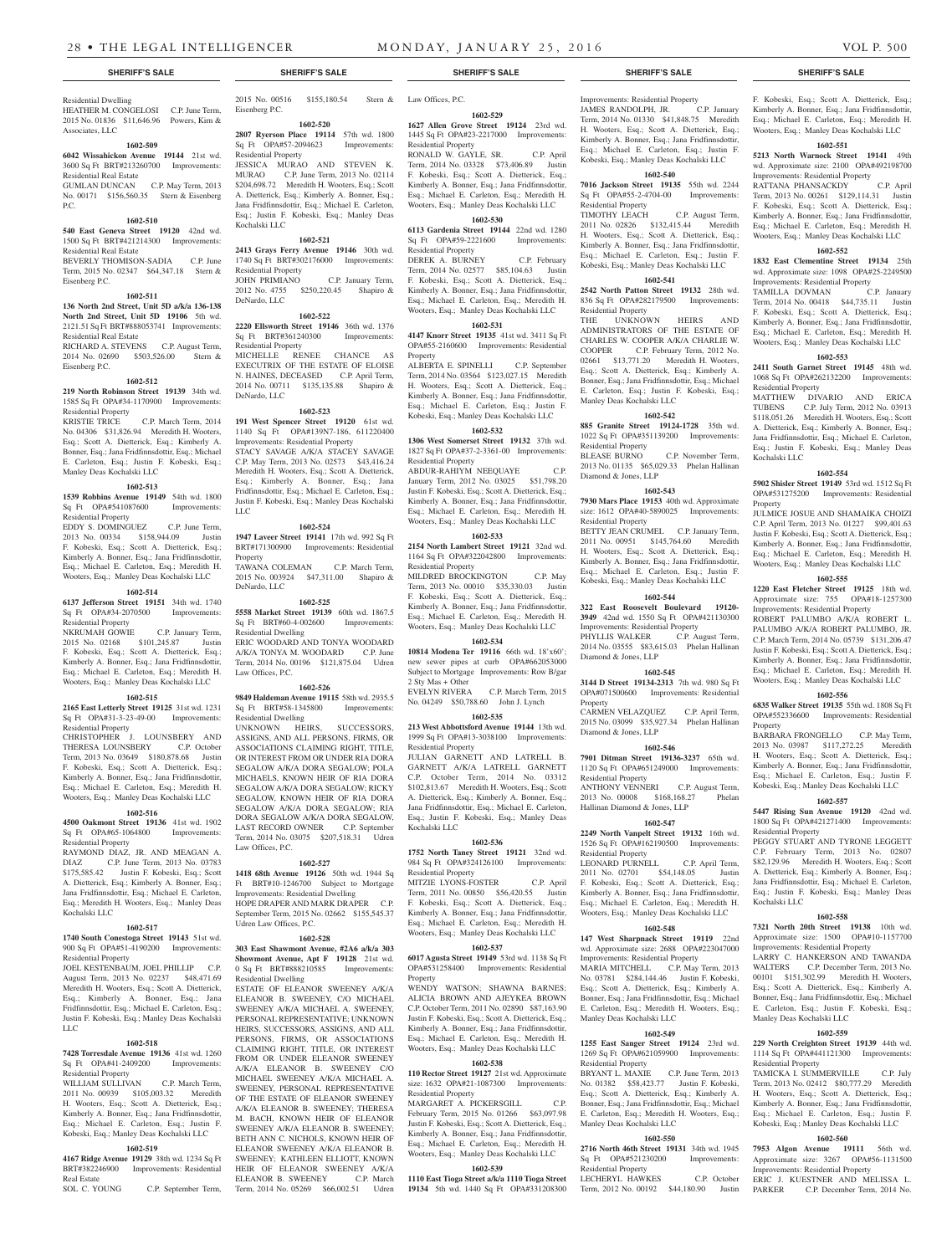03371 \$152,908.60 Justin F. Kobeski, Esq.; Scott A. Dietterick, Esq.; Kimberly A. Bonner, Esq.; Jana Fridfinnsdottir, Esq.; Michael E. Carleton, Esq.; Meredith H. Wooters, Esq.; Manley Deas Kochalski LLC

Manley Deas Kochalski LLC

Residential Property

Federman, LLP

Residential Property

Jones, LLP

Family Residence

Hladik, Esq.

& Jones, LLP

Family Residence

Hladik, Esq.

Family Residence

Residential Property

Weisberg, & Conway, P.C.

Weisberg, & Conway, P.C.

Weisberg, & Conway, P.C.

Hladik, Esq.

Group, P.C.

Dwelling

**1602-571 921 Wadsworth Avenue, a/k/a 921 East Wadsworth Street 19150-3416** 50th wd. 1738 Sq Ft OPA#502500100 Improvements:

EUGENE D. FRASIER AND TAWANNA GREEN N/K/A TAWANNA FRASIER C.P. March Term, 2015 No. 01435 \$269,184.24 Phelan Hallinan Diamond & Jones, LLP **1602-572 304 East Clarkson Avenue 19120** 42nd wd. ROW 2 STY MASONRY PRCL#42-1-2306-00 Improvements: Residential Dwelling SEAN MILLIGAN C.P. August Term, 2013 No. 02098 \$136,928.19 Hladik, Onorato &

**1602-573 5405 Westminster Avenue 19131-4919** 4th wd. 1140 Sq Ft OPA#041056400 Improvements:

REGINALD D. LUNDY, II AND APRIL E. LUNDY C.P. March Term, 2015 No. 01136<br>\$45,668.43 Phelan Hallinan Diamond &

**1602-574 1425 East Susquehanna Avenue 19125** 18th wd. On Northeasterly side of Susquehanna Ave 18' Southeastwardly from the Southeasterly side of Gaul St; Front: abnormal, Depth: abnormal<br>BRT#181252900 Improvements: Single

JONATHAN WOJTIW C.P. March Term, 2013 No. 03820 \$261,704.91 Stephen M.

**1602-575 6003 North Warnock Street 19141-3709**  49th wd. 1088 Sq Ft OPA#492205800 Improvements: Residential Property MAURICE P. CARTER AND MICHELLE LATTANY C.P. October Term, 2013 No. 03321 \$84,015.83 Phelan Hallinan Diamond

**1602-576 5314 Jackson Street 19124** 62nd wd. On Northwest side of Jackson St 135'8" Northeast from the Northeast side of Kennedy St (50' wide); Front: abnormal, Depth: abnormal<br>RRT#622399500 Improvements: Single

CANDICE LEES C.P. September Term, 2014 No. 01603 \$192,544.42 Stephen M.

**1602-577 1376 Pennington Road 19151** 34th wd. On Southwesterly side of Pennington Rd 46 feet wide measured south 44 degrees 59 minutes East along the southwesterly side of Pennington; Front: abnormal, Depth: abnormal BRT#343328500 Improvements: Single

2013 No. 028320 \$135,954.12 Stephen M.

**1602-578 10043 Ferndale Street 19116** 58th wd. 2850 Sq Ft BRT#582479900 Improvements:

2012 No. 00444 \$187,675.00 KML Law

**1602-579 3997 Stevenson Lane 19114** 66th wd. ROW B/GAR 2STY MASONRY; 1386 Sq Ft BRT#661288063 Improvements: Residential

YUET-YING CHAN C.P. October Term, 2011 No. 04279 \$149,961.10 McCabe,

**1602-580 1828 Federal Street 19146** 36th wd. ROW 3STY MASONRY; 1440 Sq Ft BRT#361038800 Improvements: Residential Dwelling BRUCE G. STENBERG, II C.P. August Term, 2013 No. 01920 \$256,555.27 McCabe,

**1602-581**

2STY MASONRY; 1020 Sq Ft BRT#364436200 Improvements: Residential Dwelling EQUITY HOLDING CORPORATION, A NON-PROFIT CALIFORNIA CORPORATION, AS TRUSTEE OF THE SOUTH PHILLY CHILDREN TRUST, NO. 10033149, DATED 03/25/2010, BRIAN E. KUMAHOR AND MARSHELL JONES KUMAHOR C.P. July Term, 2013 No. 02833 \$72,139.72 McCabe,

**1602-582A-D 2nd wd. (1301 Federal Street – Premises A – 19147)** 18'x52' OPA#021252700 Subject to Mortgage Subject to Rent Improvements: Row

Phelan Hallinan Diamond &

Improvements: Single

Improvements: Single

C.P. December Term,

C.P. March Term,

#### **1602-561**

**3329 North Mascher Street 19140** 7th wd. Approximate size: 1008 OPA#072052200 Improvements: Residential Property<br>FRANCISCO SANTIAGO C.P. February FRANCISCO SANTIAGO Term, 2013 No. 03335 \$45,901.90 Meredith H. Wooters, Esq.; Scott A. Dietterick, Esq.;

# Kimberly A. Bonner, Esq.; Jana Fridfinnsdottir, Esq.; Michael E. Carleton, Esq.; Justin F. Kobeski, Esq.; Manley Deas Kochalski LLC **1602-562**

**443 Tree Street 19148** 39th wd. Approximate size: 1072 OPA#392128400 Improvements: Residential Property

FRANCIS ETHREDGE C.P. June Term, 2014 No. 02874 \$71,847.66 Meredith H. Wooters, Esq.; Scott A. Dietterick, Esq.; Kimberly A. Bonner, Esq.; Jana Fridfinnsdottir, Esq.; Michael E. Carleton, Esq.; Justin F. Kobeski, Esq.; Manley Deas Kochalski LLC

# **1602-563**

**2004 South 15th Street 19145** 48th wd. Approximate size: 1500 OPA#48-1169200 Improvements: Residential Property JERI A. KAPPLER C.P. April Term, 2014 No. 01004 \$36,994.68 Meredith H. Wooters, Esq.; Scott A. Dietterick, Esq.; Kimberly A.

Bonner, Esq.; Jana Fridfinnsdottir, Esq.; Michael E. Carleton, Esq.; Justin F. Kobeski, Esq.; Manley Deas Kochalski LLC **1602-564**

**2553 Stetler Street 19142** 40th wd. Approximate size: 1248 OPA#40-4-011300 Improvements: Residential Property

DENISE LITTLE AND GEORGE LITTLE C.P. October Term, 2011 No. 03251 \$76,022.12 Meredith H. Wooters, Esq.; Scott A. Dietterick, Esq.; Kimberly A. Bonner, Esq.; Jana Fridfinnsdottir, Esq.; Michael E. Carleton, Esq.; Justin F. Kobeski, Esq.; Manley Deas Kochalski LLC

#### **1602-565**

**7123 Torresdale Avenue 19135** 65th wd. Approximate size: 2430 OPA#651257000 Improvements: Residential Property JOSEPH A. DAUT AND MICHELLE DAUT C.P. May Term, 2011 No. 01332 \$143,025.06 Justin F. Kobeski, Esq.; Scott A. Dietterick, Esq.; Kimberly A. Bonner, Esq.; Jana Fridfinnsdottir, Esq.; Michael E. Carleton, Esq.; Meredith H. Wooters, Esq.; Manley Deas Kochalski LLC

#### **1602-566**

**6305 Trotter Street 19111** 53rd wd. 2088 Sq Ft OPA#531236200 Improvements: Residential Property

ANDRENOR RICHARD, F/K/A ANDRENOR MONDELUS AND BRUNETTE RICHARD, F/K/A BRUNETTE MONDELUS C.P. April Term, 2012 No. 01580 \$56,918.02 Justin F. Kobeski, Esq.; Scott A. Dietterick, Esq.; Kimberly A. Bonner, Esq.; Jana Fridfinnsdottir, Esq.; Michael E. Carleton, Esq.; Meredith H. Wooters, Esq.; Manley Deas Kochalski LLC

#### **1602-567**

**1701 Locust Street, Unit 1705 19103** 8th wd. Approximate size: 1116 OPA#88-8110692

Improvements: Residential Property MATTHEW MCMANUS AND JENNIFER BURMAN-MCMANUS C.P. April Term, 2015 No. 00732 \$385,265.24 Kimberly A. Bonner, Esq.; Scott A. Dietterick, Esq.; Jana Fridfinnsdottir, Esq.; Michael E. Carleton, Esq.; Manley Deas Kochalski LLC

#### **1602-568**

**833 Sanger Street 19124** 35th wd. 1240 Sq Ft BRT#351219000 Improvements: Residential

Property SUNDAY E. ADEYEMI AND BOLA ADEYEMI C.P. February Term, 2014 No. 01501 \$32,737.29 Shapiro & DeNardo, LLC

#### **1602-569**

**601 Watkins Street 19148** 1st wd. 1312 Sq Ft OPA#012122200 Improvements: Residential Property

AMERICAN HERITAGE FEDERAL CREDIT UNION C.P. August Term, 2014 No. 03494 \$90,217.09 plus interest in the amount of \$12596.43 from 8/27/14 Michael V. Phillips, Esq.

#### **1602-570**

**2143 Tyson Street 19149** 54th wd. 1788 Sq Ft OPA#542087700 Improvements: Residential Property

RICHARD E. FOUNTAIN, JR. AND KAREN F. FOUNTAIN C.P. February Term, 2013 No. 02039 \$48,602.53 Justin F. Kobeski, Esq.; Scott A. Dietterick, Esq.; Kimberly A. Bonner, Esq.; Jana Fridfinnsdottir, Esq.; Michael

**SHERIFF'S SALE SHERIFF'S SALE SHERIFF'S SALE SHERIFF'S SALE SHERIFF'S SALE**

E. Carleton, Esq.; Meredith H. Wooters, Esq.; Con/apt 3 Sty Mason **23rd wd.** (**4750 Frankford Avenue – Premises B – 19124)** Approximate size: 17'x85'8" OPA#871110050 Subject to Rent Improvements: Sty Off + Apt 3 Sty Masonry **39th wd.** (**2140 South 8th Street – Premises C – 19148)** Approximate size: 16'x65' OPA#393255200 Subject to Mortgage Improvements: Row 2 Sty Masonry **23rd wd.** (**4655-4661 Paul Street – Premises D – 19124)** Approximate size: 61'x89' OPA#0882966800 Subject to Rent Improvements: Store 1 Sty Masonry BIK YANG LAU C.P. June Term, 2008 No. 04947 \$125,000.00 Drew Salaman, Esq.

#### **1602-583**

**7723 Temple Road 19150** 50th wd. ROW B/GAR 2STY MASONRY; 990 Sq Ft BRT#501088000 Improvements: Residential Dwelling

UNITED STATES OF AMERICA C/O UNITED STATES ATTORNEY FOR THE EASTERN DISTRICT OF PENNSYLVANIA AND WAYNE HUDSON, JR. C.P. October Term, 2014 No. 02458 \$135,651.33 McCabe, Weisberg, & Conway, P.C.

#### **1602-584**

**5908 Agusta Street 19149** 53rd wd. ROW B/GAR 2STY MASONRY; 1086 Sq Ft BRT#531248500 Improvements: Residential Dwelling

IVETTE MARTELL C.P. September Term, 2014 No. 03565 \$77,271.26 McCabe, Weisberg, & Conway, P.C.

#### **1602-585**

**5800 Chew Avenue 19138** 59th wd. ROW B/GAR 2STY MASONRY; 1438 Sq Ft BRT#591200900 Improvements: Residential Dwelling

WILLIAM C. JONES, KNOWN SURVIVING HEIR OF WILLIAM JONES, DECEASED MORTGAGOR AND REAL OWNER AND ALL UNKNOWN SURVIVING HEIRS OF WILLIAM JONES, DECEASED MORTGAGOR AND REAL OWNER C.P. April Term, 2012 No. 01408 \$93,585.75 McCabe, Weisberg, & Conway, P.C.

#### **1602-586**

**939 Pratt Street 19124** 35th wd. ROW B/GAR 2STY MASONRY; 1148 Sq Ft BRT#351119700 Improvements: Residential Dwelling ANA ZAMORA C.P. June Term, 2015 No. 00657 \$48,158.87 McCabe, Weisberg, & Conway, P.C.

#### **1602-587**

**1817 Hoffnagle Street 19152-2308** 56th wd. 1328 Sq Ft PRCL#562115500 Improvements: Residential Property THERESA NOVALSKI C.P. April Term,<br>2012 No. 00760 \$155,582.24 Phelan

2012 No. 00760 \$155,582.24 Hallinan Diamond & Jones, LLP **1602-588**

#### **5813 North Camac Street 19144** 49th wd. 1249 Sq Ft BRT#493163400; BRT#122N18-75 Improvements: Residential Dwelling CALVIN GADSON C.P. July Term, 2014 No. 01700 \$163,668.09 Powers, Kirn & Associates, LLC

**1602-589A-C**

**4324 Main Street – Premises A – 19127**  21st wd. 1974.56 Sq Ft OPA#871274800 Improvements: Row W/off Str 2sty Masonry **4326 Main Street – Premises B – 19127**  21st wd. 5429 Sq Ft OPA#871019250 Improvements: Str/off+apts 3sty Masonry **4328 Main Street – Premises C – 19127**  21st wd. 4893.81 Sq Ft OPA#871274850 Improvements: Row W-off/str 2sty Masonry 4326 MAIN STREET, L.P. C.P. April Term, 2010 No. 01278 \$1132077.87 together with interst at the per diem rate of \$178.70 accruing after March 5, 2014 Frank G. Murphy, Esq.

#### **1602-590**

**6109 North Marshall Street 19120** 61st wd. 1360 Sq Ft BRT#611139200 Improvements: Residential Property JOHN T. BRICE C.P. April Term, 2015 No. 02445 \$96,025.36 KML Law Group, P.C.

**1522 South 31st Street 19146** 36th wd. ROW **3266 Miller Street 19134** 45th wd. On **1602-591**

Northwesterly side of Miller St 88ft Northeastwardly from the Northeasterly side of Madison St; Front: 14'4", Depth: 62' BRT#451354500 Improvements: Single Family Residence

KENNETH WICK A/K/A KENNETH W. WICK, JR. AND NICOLE M. WICK C.P. November Term, 2014 No. 001305 \$167,870.52 Stephen M. Hladik, Esq.

#### **1602-592**

**6719 Gillespie Street 19135** 55th wd. 1458 Sq Ft BRT#552451000 Improvements: Residential Property

DANIEL TOBIN C.P. September Term,

Group, P.C. **1602-593 6030 Shisler Street 19149** 53rd wd. 1422 Sq Ft

BRT#531279800 Improvements: Residential Property RAUSHANAH GREEN C.P. November

Term, 2012 No. 00744 \$155,967.89 KML Law Group, P.C. **1602-594**

#### **2619 North 23rd Street 19132** 16th wd.

992 Sq Ft BRT#162226700 Improvements: Residential Property HAZEL G. TAYLOR C.P. June Term, 2015 No. 04006 \$46,032.27 KML Law Group, P.C.

#### **1602-595**

**4640 Reach Street 19120** 42nd wd. (formerly of the 5th wd.) 1206 Sq Ft BRT#421596900 Improvements: Residential Property RASHI J. FREEMAN C.P. June Term, 2015 No. 03995 \$75,061.76 KML Law Group, P.C.

#### **1602-596**

**406 North 53rd Street 19139** 44th wd. 1170 Sq Ft BRT#442326400 Improvements: Residential Property

MAWIYAH BAWA C.P. July Term, 2014 No. 02782 \$63,544.84 KML Law Group, P.C. **1602-597**

**6134 Vandike Street 19135** 41st wd. 1056

Sq Ft OPA#411331500 Improvements: Residential Property GENO F. DEDOMENICO AND LINDA M. DEDOMENICO C.P. January Term, 2014 No. 02899 \$46,204.41 Justin F. Kobeski, Esq.; Scott A. Dietterick, Esq.; Kimberly A. Bonner, Esq.; Jana Fridfinnsdottir, Esq.; Michael E. Carleton, Esq.; Meredith H. Wooters, Esq.; Manley Deas Kochalski LLC

#### **1602-598**

**549 South Salford Street 19143** 3rd wd. 909 Sq Ft OPA#032211200 Improvements: Residential Property SHIRNISE DENNIS, A/K/A SHIRNISE E.

DENNIS C.P. February Term, 2013 No. 03055 \$59,398.05 Justin F. Kobeski, Esq.; Scott A. Dietterick, Esq.; Kimberly A. Bonner, Esq.; Jana Fridfinnsdottir, Esq.; Michael E. Carleton, Esq.; Meredith H. Wooters, Esq.; Manley Deas Kochalski LLC

### **1602-599**

**442 St Luke Street 19140** 7th wd. 782 Sq Ft OPA#07-2-2450-00 Improvements: Residential Property

GERALD B. COOPER, JR. C.P. March Term, 2012 No. 01245 \$47,554.51 Justin F. Kobeski, Esq.; Scott A. Dietterick, Esq.; Kimberly A. Bonner, Esq.; Jana Fridfinnsdottir, Esq.; Michael E. Carleton, Esq.; Meredith H. Wooters, Esq.; Manley Deas Kochalski LLC

# **1602-600**

**7308 Palmetto Street 19111** 6th wd. 1218 Sq Ft OPA#561005800 Subject to Mortgage Improvements: Residential Property NADINE GRIFFIN C.P. August Term, 2011 No. 04005 \$160,356.13 Justin F. Kobeski, Esq.; Scott A. Dietterick, Esq.; Kimberly A. Bonner, Esq.; Jana Fridfinnsdottir, Esq.; Michael E. Carleton, Esq.; Meredith H. Wooters, Esq.; Manley Deas Kochalski LLC

# **1602-601**

**6129 Grays Avenue 19142** 40th wd. 976 Sq Ft OPA#402150000 Improvements: Residential Property

TYRONE BOOKER C.P. November Term, 2014 No. 01797 \$88,401.92 Meredith H. Wooters, Esq.; Scott A. Dietterick, Esq.; Kimberly A. Bonner, Esq.; Jana Fridfinnsdottir, Esq.; Michael E. Carleton, Esq.; Justin F. Kobeski, Esq.; Manley Deas Kochalski LLC

#### **1602-602 2018 East Cumberland Street 19125** 31st wd.

1282 Sq Ft OPA#31-4-0056-00 Improvements: Residential Property ALICIA HURST AND JOSEPH HURST C.P. December Term, 2011 No. 02276 \$105,524.51 Kimberly A. Bonner, Esq.; Scott A. Dietterick, Esq.; Jana Fridfinnsdottir, Esq.; Michael E. Carleton, Esq.; Manley Deas Kochalski LLC

### **1602-603**

**5937 Tackawanna Street 19135** 62nd wd. On Southeasterly side of Tackawanna St 103'6" Southwestwardly from the Southwesterly side of Comly St; Front: 30'1-1/8", Depth: Irregular BRT#622323000 Improvements: Single Family Residence

HOWARD Q. WALKER, SR. A/K/A HOWARD Q. WALKER AND JACQUELINE WALKER C.P. July Term, 2014 No. 002492 \$195,755.49 Stephen M. Hladik, Esq.

**1602-604**

**6224 Algon Avenue 19111** 53rd wd. (formerly

# 2014 No. 02648 \$76,588.42 KML Law 35th wd.) APT 2-4 UNITS 2STY MASONRY; 1600 Sq Ft BRT#531207100 Subject to

Mortgage Improvements: Residential Dwelling EDWARD J. SCHREIBER AND BARBARA FEINBERG C.P. August Term, 2013 No. 01368 \$130,807.31 McCabe, Weisberg, & Conway, P.C.

# **1602-605**

**2020 Dorrance Street 19145** 48th wd. (formerly part of the 36th wd.) ROW 2STY MASONRY; 840 Sq Ft BRT#481271200 Improvements: Residential Dwelling

JOHN J. CHEATLEY C.P. April Term, 2013 No. 02579 \$59,911.72 McCabe, Weisberg, & Conway, P.C.

#### **1602-606**

**903 Clinton Street #1F 19107** 5th wd. 0 Sq Ft BRT#88-8-030454 Improvements: Residential Dwelling

JAVIER GOMEZ A/K/A JAVIER H. GOMEZ AND KAREN GOMEZ C.P. November Term, 2014 No. 00124 \$378,283.77 Udren Law Offices, P.C.

**1602-607 5148 Bingham Street 19120** 42nd wd. On Northwesterly side of Bingham St 95'9" Southwestwardly from the Southwesterly side of Ashdale St; Front: irregular, Depth: irregular BRT#421495000 Improvements: Single

JIA QING HUANG C.P. September Term, 2014 No. 02494 \$82,900.57 Stephen M.

**1602-608 6644 North 18th Street 19126** 10th wd. 1472 Sq Ft BRT#101094400 Improvements:

THOMAS GRANT C.P. February Term, 2014 No. 01342 \$92,902.68 KML Law

**1602-609 9060 Verree Road 19115** 63rd wd. DET W/GAR 1.5STY MAS+OTHER; 1395 Sq Ft BRT#632262300 Improvements: Residential

PHILIP NACE, CECELIA NACE AND IRMA RIVERA C.P. March Term, 2015 No. 03949 \$215,164.92 McCabe, Weisberg, &

**1602-610 1425 Englewood Street 19111** 53rd wd. (formerly of the 35th wd.) 2355 Sq Ft BRT#532361500 Improvements: Residential

UNKNOWN HEIRS/ADMINISTRATORS OF THE ESTATE OF HELEN T. HOWE AND ROBERT HOWE, BELIEVED HEIR AND/ OR ADMINISTRATOR OF THE ESTATE OF HELEN T. HOWE C.P. November Term, 2014 No. 00535 \$154,873.79 KML Law

**1602-611 625 East Durham Street 19119** 22nd wd. 5534 Sq Ft BRT#222170200 Improvements:

WAYNE M. GARVIN C.P. June Term, 2015 No. 03791 \$436,947.46 KML Law

**1602-612 4928 C Street 19120** 42nd wd. 1270 Sq Ft BRT#421360300 Improvements: Residential

VICTORIA DEMARCO, SOLELY IN HER CAPACITY AS HEIR OF MARY MAIALETTI, DECEASED; VERONICA HARTMANN, SOLELY IN HER CAPACITY AS HEIR OF MARY MAIALETTI, DECEASED C.P. August Term, 2015 No. 02384 \$54,449.43

**1602-613 6356 Marsden Street 19135** 41st wd. ROW 2STY MASONRY; 1084 Sq Ft BRT#411252800 Improvements: Residential Dwelling MARKEEM KENDALL C.P. March Term, 2015 No. 01548 \$101,013.33 McCabe,

**1602-614 7600 East Roosevelt Boulevard Unit 604 19152**  36th wd. RES CONDO .5+STY MASONRY; 712 Sq Ft BRT#888560986 Impr

No. 02829 \$84,585.51 McCabe, Weisberg,

**1602-615 3206 Princeton Avenue 19149** 55th wd. 1735 Sq Ft BRT#551381200 Improvements:

BRIAN C. BUCK AND CHRISTINE M. BUCK C.P. November Term, 2014 No. 02121 \$154,984.18 KML Law Group, P.C. **1602-616 5742 Filbert Street 19139** 4th wd. 930 Sq Ft

C.P. June Term, 2015

Family Residence

Residential Property

Hladik, Esq.

Group, P.C.

Dwelling

Conway, P.C.

Property

Group, P.C.

Group, P.C.

Property

Residential Property

KML Law Group, P.C.

Weisberg, & Conway, P.C.

Condominium<br>SHIRLEY SOMERS

& Conway, P.C.

Residential Property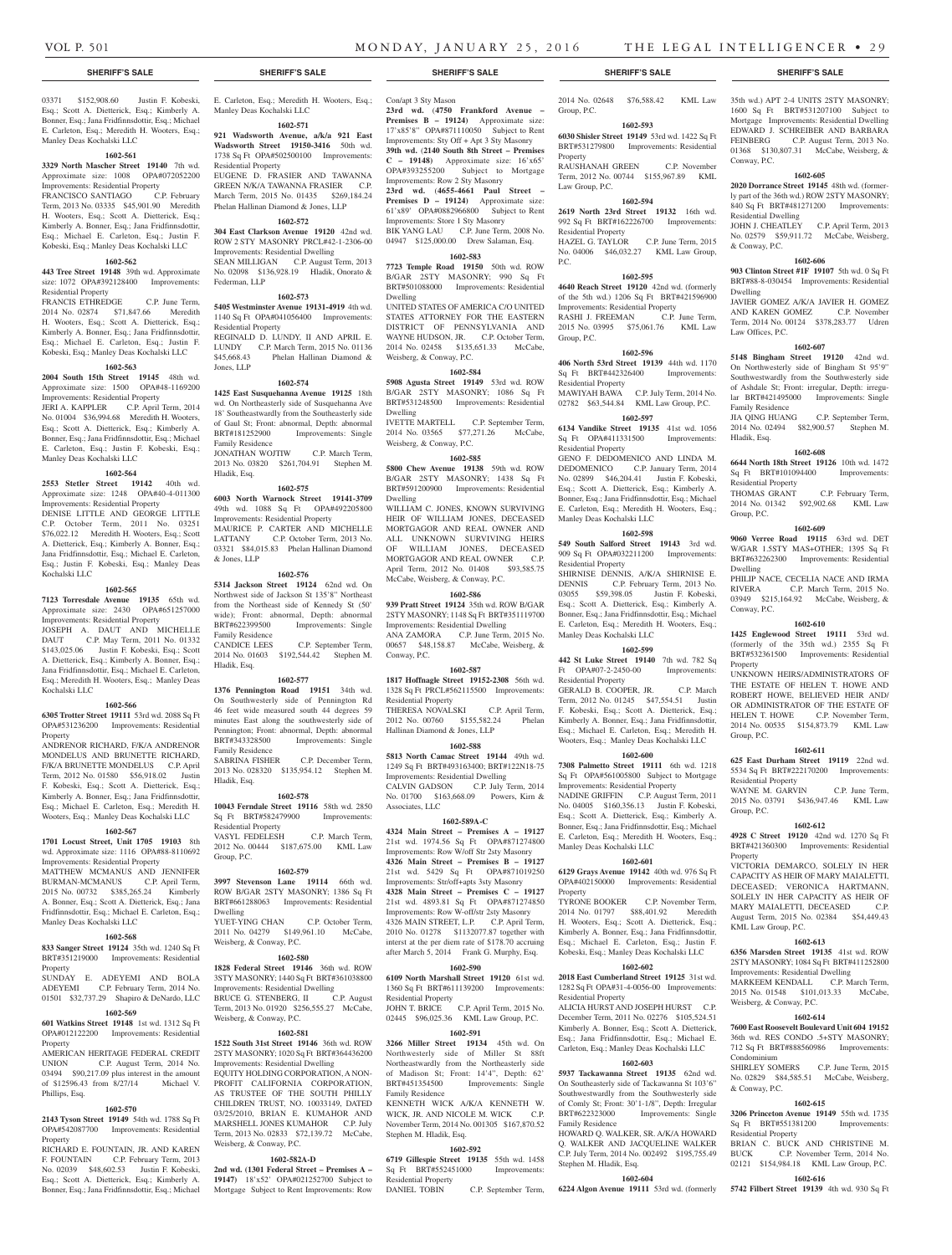#### BRT#042016100 Improvements: Residential Property

FELICIA BASKERVILLE A/K/A FELICIA L. BASKERVILLE C.P. February Term, 2015 No. 01137 \$29,386.29 KML Law Group, P.C.

#### **1602-617**

**5401 Diamond Street 19131** 52nd wd. 2223 Sq Ft OPA#52-2-0924-00 Improvements: Residential Property<br>KIM NOVACK FOX

C.P. April Term, 2013 No. 02884 \$129,403.44 Justin F. Kobeski, Esq.; Scott A. Dietterick, Esq.; Kimberly A. Bonner, Esq.; Jana Fridfinnsdottir, Esq.; Michael E. Carleton, Esq.; Meredith H. Wooters, Esq.; Manley Deas Kochalski LLC

#### **1602-618**

**6624 Woodland Avenue 19142** 40th wd. On Southeasterly side of Woodland Ave 50 ft Southwestwardly from the Southwesterly side of Shields St; Front: 24', Depth: 100' BRT#403150600 Improvements: Single Family Residence

KING S. CORNEH AND MARY M. CORNEH A/K/A MARY M. FORTUNE C.P. November Term, 2014 No. 00193 \$107,080.52 Stephen M. Hladik, Esq.

#### **1602-619**

**4033 Loring Street 19136** 41st wd. 1003 Sq Ft BRT#412177200 Improvements: Residential Property CHRISTINE LYNN PARKER A/K/A

CHRISTINE PARKER C.P. October Term, 2014 No. 02909 \$112,481.64 KML Law Group, P.C.

#### **1602-620**

**4633 Hurley Street 19120** 42nd wd. 1200 Sq Ft BRT#421446400 Improvements: Residential Property

HERMINIO RAMOS CASTILLO C.P. December Term, 2014 No. 02300 \$87,366.41 KML Law Group, P.C. **1602-621**

**1554 North 57th Street 19131** 4th wd. (formerly of the 34th wd.) 1179 Sq Ft BRT#043287800 Improvements: Residential Property

GRETTA A. DAVIS C.P. June Term, 2015 No. 00501 \$48,874.05 KML Law Group, P.C.

#### **1602-622**

**2319 West Harold Street 19132** 28th wd. ROW 2STY MASONRY; 1120 Sq Ft BRT#162331500 Improvements: Residential Dwelling MARIAN WISE, KNOWN SURVIVING HEIR OF GEORGIANNA RIVERS A/K/A GEORGIANA RIVERS AND UNKNOWN SURVIVING HEIRS OF GEORGIANNA RIVERS A/K/A GEORGIANA RIVERS C.P. May Term, 2015 No. 00533 \$64,313.30 McCabe, Weisberg, & Conway, P.C.

#### **1602-623**

**4543 Bleigh Avenue 19136** 41st wd. On Northeasterly side of Bleigh St at the distance of 395'2-1/2" Southeastwardly from the Southeasterly side of Jackson St; Front: 18'3", Depth: 66'5-3/16" BRT#412160800 Improvements: Single Family Residence MADELINE G. MAZIE AND FRANK

MAZIE C.P. September Term, 2014 No. 00727 \$114,137.41 Stephen M. Hladik, Esq.

# **1602-624**

**2133 Devereaux Street 19111** 62nd wd. (formerly of the 35th wd.) 1592 Sq Ft BRT#621236600 Improvements: Residential Property

GEORGINA MONTES AND ALCIDES RUIZ, JR. C.P. March Term, 2014 No. 00258 \$72,479.85 KML Law Group, P.C.

#### **1602-625**

**5524 Torresdale Avenue 19124** 41st wd. (formerly of the 23rd wd.) 1175 Sq Ft BRT#411281300 Improvements: Residential Property

GLORIA E. SANTIAGO A/K/A GLORIA ESTHER SANTIAGO C.P. March Term, 2015 No. 02441 \$80,755.72 KML Law Group, P.C.

#### **1602-626**

**407 South 63rd Street a/k/a 407 Cobbs Creek Pkwy 19143** 3rd wd. (formerly of the 46th wd.) 1280 Sq Ft BRT#032252500 Improvements: Residential Property

SHELLEY COLLINS C.P. December Term, 2013 No. 03487 \$133,433.55 KML Law Group, P.C.

#### **1602-627**

**3136 Friendship Street 19149** 55th wd. (formerly of the 35th wd.) 1706 Sq Ft BRT#551404100 Improvements: Residential Property

ROBERT J. SUTULA, JR. C.P. September Term, 2010 No. 01292 \$171,825.58 KML Law Group, P.C.

#### **1602-628 1330 South 13th Street 19147** 1st wd. (for-

merly part of the 26th wd.) ROW 3 STY MASONRY; 2016 Sq Ft BRT#012495500 Improvements: Residential Dwelling

UNKNOWN SURVIVING HEIRS OF ANTONIA HANS, DECEASED MORTGAGOR AND REAL OWNER; ANTHONY D. HANS, KNOWN SURVIVING HEIR OF ANTONIA HANS, DECEASED MORTGAGOR AND REAL OWNER; TRISHA CITRIGNO, KNOWN SURVIVING HEIR OF ANTONIA HANS, DECEASED MORTGAGOR AND REAL OWNER; WILLIAM J. HANS, KNOWN SURVIVING HEIR OF ANTONIA HANS, DECEASED MORTGAGOR AND REAL OWNER; JULIETTE HANS TORRES, KNOWN SURVIVING HEIR OF ANTONIA HANS, DECEASED MORTGAGOR AND REAL OWNER; JEFFREY HANS, KNOWN SURVIVING HEIR OF ANTONIA HANS, DECEASED MORTGAGOR AND REAL OWNER C.P. April Term, 2014 No. 01326 \$298,991.40 McCabe, Weisberg, & Conway, P.C.

#### **1602-629**

**2625 Oakford Street 19146** 36th wd. On North side of Oakford St 214' Eastward from the East side of 27th St; Front: 14', Depth: 65' BRT#362042900 Improvements: Single Family Residence RHONDA FRISBY C.P. September Term, 2014 No. 03359 \$102,304.32 Stephen M. Hladik, Esq.

#### **1602-630**

**1123 Faunce Street 19111-2703** 56th wd. 1198 Sq Ft OPA#561400100 Improvements: Residential Property WILLIAM E. KENNEDY AND MAUREEN MCGILL C.P. July Term, 2015 No. 00710<br>\$200,792.53 Phelan Hallinan Diamond & Phelan Hallinan Diamond & Jones, LLP

#### **1602-631**

**266 West Duncannon Avenue 19120-3327**  42nd wd. 1344 Sq Ft OPA#422217500 Improvements: Residential Property LUISA SOTO A/K/A LUISA SOTA C.P. March Term, 2015 No. 00476 \$62,147.08 Phelan Hallinan Diamond & Jones, LLP

#### **1602-632**

**421 Lemonte Street 19128-4534** 21st wd. 1224 Sq Ft OPA#212316003 Improvements: Residential Property TAREK GARBOUJ AND RUTH TRIESTER C.P. August Term, 2013 No. 02492 \$250,089.58 Phelan Hallinan Diamond & Jones, LLP

#### **1602-633**

**715 North 41st Street 19104-1720** 6th wd. 1822 Sq Ft PRCL#061218200 Improvements: Residential Property

RAMONA D. TAYLOR, IN HER CAPACITY AS ADMINISTRATRIX OF THE ESTATE OF CARL E. WATTS; CARLA WATTS, IN HER CAPACITY AS HEIR OF THE ESTATE OF CARL E. WATTS; CARA WATTS, IN HER CAPACITY AS HEIR OF THE ESTATE OF CARL E. WATTS; UNKNOWN HEIRS, SUCCESSORS, ASSIGNS, AND ALL PERSONS, FIRMS, OR ASSOCIATIONS CLAIMING RIGHT, TITLE, OR INTEREST FROM OR UNDER CARL E. WATTS,<br>DECEASED C.P. May Term. 2012 No. C.P. May Term, 2012 No. 02944 \$85,689.65 Phelan Hallinan Diamond & Jones, LLP

#### **1602-634**

**2401 Pennsylvania Avenue Apt 6B30 a/k/a 2401 Pennsylvania Avenue Unit 6B30 19130- 3025** 88th wd. 1127 Sq Ft OPA#888150599

Improvements: Condominium ESTATE OF SHERIE ENGELKE, UNKNOWN HEIRS, SUCCESSORS, ASSIGNS, AND ALL PERSONS, FIRMS, OR ASSOCIATIONS CLAIMING RIGHT, TITLE, OR INTEREST FROM OR UNDER SHERIE ENGELKE,<br>DECEASED C.P. March Term, 2015 C.P. March Term, 2015 No. 02509 \$179,495.93 Phelan Hallinan Diamond & Jones, LLP

#### **1602-635**

**604 South Washington Square, Unit 2913 19106** 5th wd. RES.CONDO .5+STY MASONRY; 415 Sq Ft BRT#888051078 Improvements: Condominium

UNKNOWN SURVIVING HEIRS OF CAROL W. SPITZ, DECEASED MORTGAGOR AND REAL OWNER C.P. January Term, 2015 No. 02470 \$151,010.44 McCabe, Weisberg,  $& Convav$ , P.C.

### **1602-636**

**7156 North 20th Street 19138-2128** 10th wd. 1192 Sq Ft OPA#101164000 Improvements: Residential Property ERICA ANTHONY, INDIVIDUALLY AND

IN HER CAPACITY AS ADMINISTRATRIX OF THE ESTATE OF DEBORAH ANTHONY; UNKNOWN HEIRS, SUCCESSORS,

### **SHERIFF'S SALE SHERIFF'S SALE SHERIFF'S SALE SHERIFF'S SALE SHERIFF'S SALE**

ASSIGNS, AND ALL PERSONS, FIRMS, OR ASSOCIATIONS CLAIMING RIGHT, TITLE, OR INTEREST FROM OR UNDER DEBORAH ANTHONY, DECEASED C.P. April Term, 2013 No. 03803 \$98,664.09 Phelan Hallinan Diamond & Jones, LLP

#### **1602-637**

**1701 South 29th Street 19145** 36th wd. ROW 2STY MASONRY; 1120 Sq Ft BRT#364399600 Improvements: Residential Dwelling ROSALIE A. MCFARLAND A/K/A ROSALIE MCFARLAND C.P. October Term, 2014 No. 02539 \$117,195.82 McCabe, Weisberg, & Conway, P.C.

#### **1602-638**

**4641 Worth Street 19124-3424** 23rd wd. 918 Sq Ft OPA#232404400 Improvements: Residential Property MIGUEL HUERTAS C.P. May Term, 2013 No. 02581 \$64,433.42 Phelan Hallinan

Diamond & Jones, LLP **1602-639**

#### **8520 Lyons Place 19153** 40th wd. Approximate

size: 2160 BRT#405181429 Improvements: Residential Property

JEANETTE ROMAN AND BRIAN LAWHON C.P. January Term, 2014 No. 00895 \$181,843.83 Kimberly A. Bonner, Esq.; Scott A. Dietterick, Esq.; Jana Fridfinnsdottir, Esq.; Michael E. Carleton, Esq.; Manley Deas Kochalski LLC

#### **1602-640**

**227 West Rockland Street 19120-4133**  42nd wd. 1438 Sq Ft OPA#422117700 Improvements: Residential Property RONALD D. ANDREWS C.P. May Term, 2014 No. 03544 \$79,234.50 Phelan Hallinan Diamond & Jones, LLP

#### **1602-641**

**5842 Alter Street 19143** 3rd wd. 1024 Sq Ft OPA#033129600 Improvements: Residential Property MARK NUZZO AND JOE BENNETT C.P.

April Term, 2015 No. 02698 \$46,408.38 Phelan Hallinan Diamond & Jones, LLP

# **1602-642**

**4468 Carwithan Street 19136** 65th wd. 1600 Sq Ft BRT#65-2-1174-00; BRT#136 N 18-341 Improvements: Residential Dwelling PATRICK GLYNN AND VALERIE GLYNN C.P. May Term, 2015 No. 01422 \$145,479.96 Powers, Kirn & Associates, LLC

# **1602-643**

**1131 Hellerman Street 19111-5413** 53rd wd. 1260 Sq Ft OPA#531129700 Improvements: Residential Property CORNELIA GHERGA AND ADRIAN GHERGA C.P. January Term, 2015 No. C.P. January Term, 2015 No. 02007 \$101,916.22 Phelan Hallinan Diamond & Jones, LLP

#### **1602-644**

**6133 Ditman Street 19135** 41st wd. On SE side of Ditman Street 224' 3/4" SW from SW side of Deveraux St; Front: 24'9-3/4", Depth: 100' BRT#411229500 MIGUEL SORIANO AND KIYOMI SORIANO C.P. October Term, 2015 No. 000034 \$90,346.58 John J. Kelly, Jr.

#### **1602-645**

**5649 Hazel Avenue 19143** 46th wd. ROW 2 STY MASONRY; 1020 Sq Ft BRT#463015700 Improvements: Residential Dwelling

MARILYN MORDECAI-JACKSON C.P. April Term, 2015 No. 01113 \$70,718.54 McCabe, Weisberg, & Conway, P.C.

# **1602-646**

**1734 Annin Street 19146** 26th wd. ROW 3 STY MASONRY; 1644 Sq Ft BRT#365286500 Improvements: Residential Dwelling ELLIOT LEVI C.P. May Term, 2014 No. 01893 \$258,205.64 McCabe, Weisberg, & Conway, P.C.

#### **1602-647**

**7447 Ruskin Road 19151-2925** 34th wd. 1152 Sq Ft OPA#343166500 Improvements: Residential Property DOREEN I. FORDE A/K/A DOREEN FORDE AND STANLEY FORDE C.P. July Term, 2015 No. 00709 \$61,633.27 Phelan Hallinan Diamond & Jones, LLP

#### **1602-648**

**109 Fern Street 19120** 61st wd. (formerly part of the 42nd wd.) ROW B/GAR 2STY MASONRY; 1188 Sq Ft BRT#612211900 Improvements: Residential Dwelling

UNKNOWN SURVIVING HEIRS OF VALERIE C. ARTTAWAY, DECEASED MORTGAGOR AND REAL OWNER: ROSTON R. ARTTAWAY, KNOWN SURVIVING HEIR OF VALERIE C. ARTTAWAY, DECEASED MORTGAGOR AND REAL OWNER; JAMAAL SEDALE ARTTAWAY A/K/A JAMAAL A.A. ARTTAWAY, KNOWN SURVIVING HEIR OF VALERIE C. ARTTAWAY, DECEASED

MORTGAGOR AND REAL OWNER C.P. January Term, 2015 No. 02459 \$47,734.84 McCabe, Weisberg, & Conway, P.C.

SHARMAINE MICKENS C.P. December Term, 2010 No. 01767 \$145,296.74 Phelan

**1602-660 2515 South Fairhill Street 19148-4626**  39th wd. 1000 Sq Ft OPA#392313300 Improvements: Residential Property MARIO VALDEZ HERNANDEZ C.P. April Term, 2015 No. 01165 \$70,670.29 Phelan

**1602-661 2923 South Robinson Street 19142- 3417** 40th wd. 1216 Sq Ft OPA#402091700 Improvements: Residential Property ELOVE TARPEK C.P. April Term, 2015 No. 02334 \$41,573.91 Phelan Hallinan Diamond

**1602-662 4229 Glenview Street 19135** 41st wd. 1875

MICHAEL K. HALDEMAN AND CORY L. LEWIS C.P. July Term, 2013 No. 02527 \$117,458.87 Meredith H. Wooters, Esq.; Scott A. Dietterick, Esq.; Kimberly A. Bonner, Esq.; Jana Fridfinnsdottir, Esq.; Michael E. Carleton, Esq.; Justin F. Kobeski, Esq.; Manley Deas

**1602-663 2431 East Cumberland Street 19125- 3104** 31st wd. 1778 Sq Ft OPA#314039000 Improvements: Residential Property TIMOTHY R. BENSTON C.P. April Term, 2013 No. 03973 \$337,666.46 Phelan

**1602-664 936 East Phil Ellena Street a/k/a 936 Phil-Ellena Street 19150-3606** 50th wd. 1314 Sq Ft OPA#502350200 Improvements: Residential

JACQUELINE M. JOHNSON C.P. September Term, 2010 No. 03793 \$217,153.42 Phelan

**1602-665 4218 Cottman Avenue 19135-1105** 41st wd. 1664 Sq Ft OPA#412064100 Improvements:

DAVID MEDINA C.P. November Term, 2014 No. 00565 \$146,538.58 Phelan Hallinan

**1602-666 5023 North 8th Street 19120-3105** 49th wd. 950 Sq Ft OPA#491257700 Improvements:

KIM S. MALONE C.P. April Term, 2012 No. 03600 \$77,131.24 Phelan Hallinan Diamond

**1602-667 4314 North 7th Street a/k/a 4314 North 07th Street 19140-2316** 43rd wd. 826 Sq Ft OPA#433317300 Improvements: Residential

NICHOLE L. JORDAN A/K/A NICHOLE JORDAN C.P. February Term, 2014 No. 00719 \$62,631.90 Phelan Hallinan Diamond

**1602-668 4417 McKinley Street 19135-3216** 55th wd. 1980 Sq Ft OPA#552034500 Improvements:

2013 No. 00126 \$68,742.54 Phelan Hallinan

**1602-669 5920 Malvern Avenue 19131-3004** 52nd wd. 1440 Sq Ft OPA#522116800 Improvements:

AVISZELEMA MCKENZIE C.P. September Term, 2009 No. 03204 \$132,997.53 Phelan

**1602-670 7626 Wyndale Avenue 19151-2707** 34th wd. 2186 Sq Ft OPA#343178100 Improvements:

CRYSTAL Y. LIGHT A/K/A CRYSTAL LIGHT C.P. October Term, 2010 No. 01104<br>\$104 366 28 Phelan Hallinan Diamond &

**1602-671 563 Parker Avenue 19128-2423** 21st wd. 4330 Sq Ft OPA#213340800 Improvements:

BRIAN ECKELMEYER C.P. July Term, 2014 No. 03985 \$219,607.68 Phelan

**1602-672 1039 North Orianna Street 19123- 1548** 5th wd. 1002 Sq Ft OPA#057089300 Improvements: Residential Property SHARLENE R. HEAD A/K/A SHARLENE HEAD AND NATHANIEL HEAD C.P. September Term, 2015 No. 01016 \$205,671.99 Phelan Hallinan Diamond & Jones, LLP

Phelan Hallinan Diamond &

C.P. September Term,

Hallinan Diamond & Jones, LLP

Hallinan Diamond & Jones, LLP

Residential Property

Diamond & Jones, LLP

Residential Property

& Jones, LLP

Property

& Jones, LLP

Residential Property<br>LISA M. GALLO

Residential Property

Residential Property

Residential Property

Hallinan Diamond & Jones, LLP

Jones, LLP

Hallinan Diamond & Jones, LLP

Diamond & Jones, LLP

Hallinan Diamond & Jones, LLP

Hallinan Diamond & Jones, LLP

& Jones, LLP

Kochalski LLC

Property

Sq Ft OPA#552171900 Residential Property

#### **1602-649**

**9123 Ryerson Road 19114-3403** 57th wd. 1404 Sq Ft OPA#572197213 Improvements: Residential Property CHARLES T. SINES AND SARAH C. SINES

A/K/A SARA C. SINES C.P. April Term, 2015 No. 00303 \$50,720.46 Phelan Hallinan Diamond & Jones, LLP **1602-650**

**8437 Williams Avenue 19150-1920** 50th wd.<br>1604 Sq Ft OPA#502275100 Improvements: 1604 Sq Ft OPA#502275100 Improvements: Residential Property LISA WICKS C.P. May Term, 2012 No. 01444 \$176,806.07 Phelan Hallinan

Diamond & Jones, LLP **1602-651**

**2644 South Watts Street 19148-4335** 39th wd. 816 Sq Ft OPA#394491100 Improvements: Residential Property<br>JASON D. HELMER C.P. February Term,

2015 No. 01553 \$192,342.96 Phelan Hallinan Diamond & Jones, LLP **1602-652**

**1805 South Camac Street 19148** 1st wd. ROW 2 STY MASONRY; 840 Sq Ft BRT#394601000 Improvements: Residential Dwelling NICHOLAS MIGLINO, ADMINISTRATOR OF THE ESTATE OF DOLORES MIGLINO, DECEASED MORTGAGOR AND REAL OWNER C.P. April Term, 2014 No. 01547 \$234,750.86 McCabe, Weisberg, & Conway,

**1602-653 2009 East Tioga Street 19134** 45th wd. ROW 2 STY MASONRY; 1320 Sq Ft BRT#452112500 Improvements: Residential Dwelling UNITED STATES OF AMERICA C/O UNITED STATES ATTORNEY FOR THE EASTERN DISTRICT OF PENNSYLVANIA; UNKNOWN SURVIVING HEIRS OF GEORGE N. JONES, JR., DECEASED MORTGAGOR AND REAL OWNER; JAMAL NAEEM JONES, KNOWN SURVIVING HEIR OF GEORGE N. JONES, JR.; CYNTHIA R. JOHNSON, KNOWN SURVIVING HEIR OF GEORGE N. JONES, JR.; BRENDERLY ANDERSON JONES, KNOWN SURVIVING HEIR OF GEORGE N. JONES, JR. C.P. June Term, 2015 No. 01269 \$65,856.85 McCabe, Weisberg, &

**1602-654 7464 Rhoads Street 19151-2922** 34th wd. 1446 Sq Ft OPA#343156200 Improvements:

CARLA WATTS C.P. January Term, 2011 No. 02976 \$147,558.29 Phelan Hallinan

**1602-655 653 North 33rd Street 19104** 24th wd. ROW CONV/APT 3STY MASONRY; 2315 Sq Ft BRT#242143100 Improvements: Residential

SHEILA MORRISON-WESLEY C.P. May Term, 2015 No. 03030 \$230,947.12 McCabe, Weisberg, & Conway, P.C. **1602-656 1110 St. Vincent Street 19111** 53rd wd. S/D W B/G 2S MASONRY; 1328 Sq Ft BRT#532316800 Improvements: Residential

CLIFF COTTER, ADMINISTRATOR OF THE ESTATE OF JOHN CARSON, DECEASED MORTGAGOR AND REAL OWNER C.P. January Term, 2015 No. 01460 \$108,754.90 McCabe, Weisberg, & Conway, P.C. **1602-657 7102 Valley Avenue 19128** 21st wd. S/D W B/G 2S MASONRY; 2080 Sq Ft BRT#214182400 Subject to Mortgage Improvements: Residential

CARMEN SIERRA C.P. September Term, 2013 No. 02147 \$255,610.00 McCabe,

**1602-658 5303 North 16th Street 19141** 17th wd. S/D CONV APT 2STY MASONRY; 1600 Sq Ft BRT#172120100 Improvements: Residential

ALTON R. REAVES A/K/A ALTON REAVES, KNOWN SURVIVING HEIR OF MARGARET BYRD STEVENSON, DECEASED MORTGAGOR AND REAL OWNER; UNKNOWN SURVIVING HEIRS OF MARGARET BYRD STEVENSON, DECEASED MORTGAGOR AND REAL OWNER C.P. June Term, 2014 No. 02797 \$119,654.14 McCabe, Weisberg, & Conway, P.C. **1602-659 1431 Hellerman Street 19149-2742** 54th wd. 1620 Sq Ft OPA#541125000 Improvements:

P.C.

Conway, P.C.

Dwelling

Dwelling

Dwelling

Dwelling

Residential Property

Weisberg, & Conway, P.C.

Residential Property

Diamond & Jones, LLP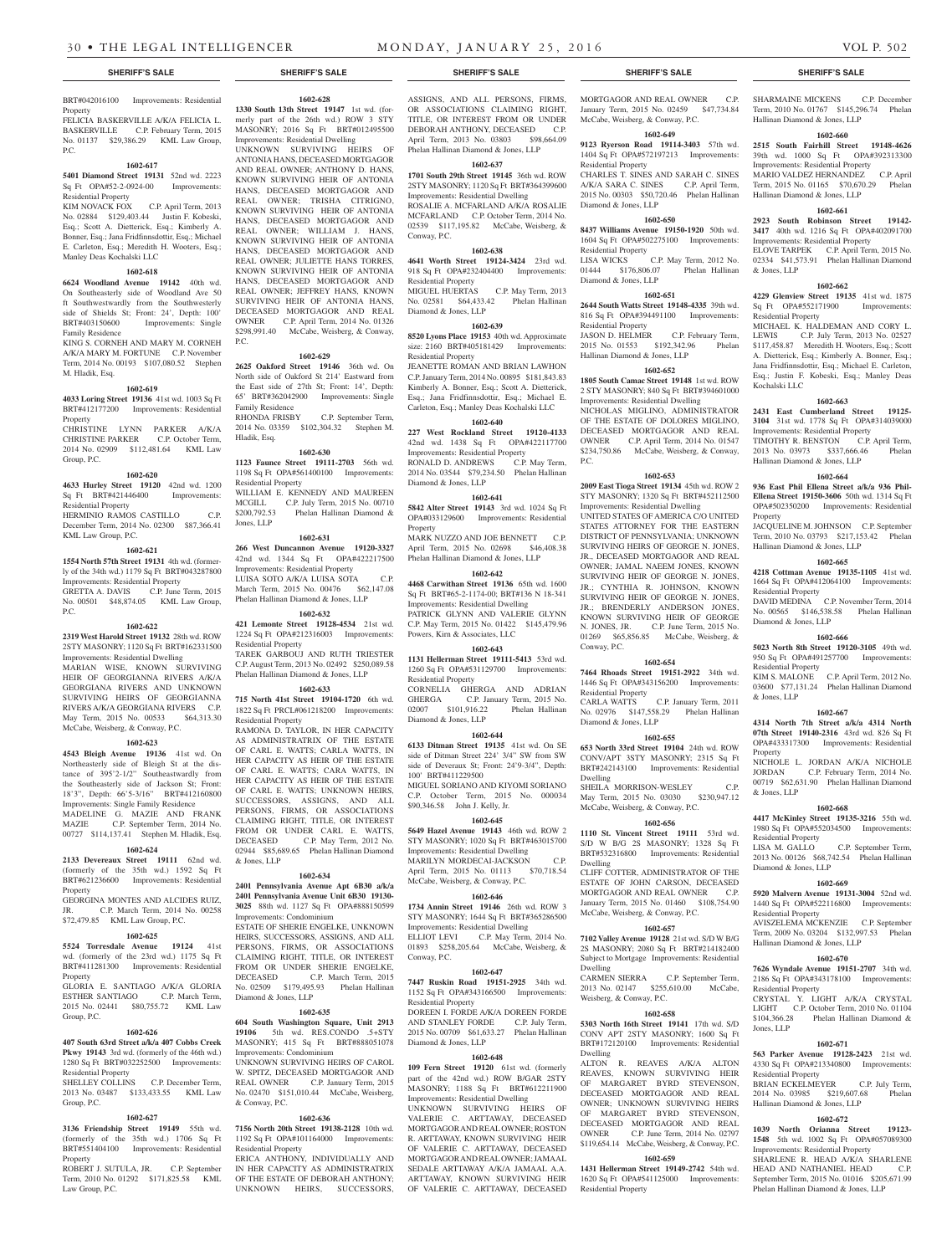#### **1602-673**

**3118 Barnett Street 19149-3101** 55th wd. 960 Sq Ft OPA#551008500 Improvements: Residential Property

ERNEST LAWRENCE AND SOPHIA JOHNSON C.P. September Term, 2012 No. 02960 \$42,174.39 Phelan Hallinan Diamond & Jones, LLP

#### **1602-674**

**2754 West Country Club Road 19131** 52nd wd. 1418 Sq Ft BRT#521380100; PRCL#157 N 11-75 Improvements: Residential Dwelling JAMES WILSON AND ALLYSON WILSON C.P. June Term, 2013 No. 00872 \$198,292.53 Powers, Kirn & Associates, LLC

#### **1602-675**

**5444 Charles Street 19124-1405** 62nd wd. 1056 Sq Ft OPA#622284300 Improvements: Residential Property

CHAD L. HARRIS AND TAHIRAH A. HARRIS C.P. April Term, 2013 No. 02452<br>\$116,028.58 Phelan Hallinan Diamond & Phelan Hallinan Diamond & Jones, LLP

#### **1602-676**

**3542 Primrose Road 19114-2622** 57th wd. 1224 Sq Ft OPA#572125466 Improvements: Residential Property

HARRY LEIBRECHT, JR. AND KATHLEEN LEIBRECHT C.P. April Term, 2015 No. 00304 \$155,540.23 Phelan Hallinan Diamond & Jones, LLP

#### **1602-677**

**6834 Roosevelt Boulevard 19149** 54th wd. 1773.69 Sq Ft BRT#542514200 Improvements: Residential Property

WAYNE BLASSINGAME AND ANNETTE BLASSINGAME C.P. June Term, 2013 No. 02221 \$144,530.57 James D. Young, Esq.

# **1602-678**

**3418 Chalfont Drive 19154-3908** 66th wd. 1449 Sq Ft OPA#662392600 Improvements: Residential Property

ROBERT S. RENN AND BONNIE S. RENN C.P. February Term, 2012 No. 03447 \$211,758.81 Phelan Hallinan Diamond & Jones, LLP

#### **1602-679**

**1918 Montrose Street 19146-2629** 30th wd. 1590 Sq Ft OPA#301219500 Improvements: Residential Property

MARTHA LEATHERBERRY A/K/A MARTHA BOWEN-LEATHERBERRY, INDIVIDUALLY AND IN HER CAPACITY AS CO-ADMINISTRATRIX CTA OF THE ESTATE AND DEVISEE OF THE ESTATE OF HENRY WELCH; DOILA WELCH A/K/A DOILA A. WELCH, INDIVIDUALLY AND IN HER CAPACITY AS CO-ADMINISTRATRIX CTA AND DEVISEE OF THE ESTATE OF HENRY WELCH; JANETTE WELCH A/K/A JANETTE JENNIFER WELCH, INDIVIDUALLY AND IN HER CAPACITY AS DEVISEE OF THE ESTATE OF HENRY WELCH; GILBERT WELCH A/K/A GILBERT LEOPOLD PERCIVAL WELCH, INDIVIDUALLY IN HIS CAPACITY AS DEVISEE OF THE ESTATE OF HENRY WELCH C.P. May Term, 2010 No. 03329 \$47,944.03 Phelan Hallinan Diamond & Jones, LLP

#### **1602-680**

**5333 Addison Street 19143** 60th wd. 1878 Sq Ft BRT#603107200 Improvements: Residential Real Estate

THE UNKNOWN HEIRS, ADMINISTRATORS, EXECUTORS AND DEVISEES OF THE ESTATE OF BERNICE PIERCE, DECEASED C.P. August Term, 2015 No. 2526 \$44,431.57 Stern & Eisenberg P.C.

#### **1602-681**

**7805 Chelwynde Avenue 19153-1702** 40th wd. 1360 Sq Ft OPA#405811400 Improvements: Residential Property

MARKEL CRUMP A/K/A MARKEL FOSTER, INDIVIDUALLY AND IN HER CAPACITY AS ADMINISTRATRIX AND HEIR OF THE ESTATE OF ALBERTA CRUMP, DECEASED; MICHAEL CRUMP, IN HIS CAPACITY AS HEIR OF THE ESTATE OF ALBERTA CRUMP, DECEASED; GERALD CRUMP, IN HIS CAPACITY AS HEIR OF THE ESTATE OF ALBERTA CRUMP, DECEASED; TROY CRUMP, IN HIS CAPACITY AS HEIR OF THE ESTATE OF ALBERTA CRUMP, DECEASED; MAURCE A. CRUMP, IN HIS CAPACITY AS HEIR OF THE ESTATE OF ALBERTA CRUMP, DECEASED; UNKNOWN HEIRS, SUCCESSORS, ASSIGNS, AND ALL PERSONS, FIRMS, OR ASSOCIATIONS CLAIMING RIGHT, TITLE, OR INTEREST FROM OR UNDER ALBERTA CRUMP, DECEASED C.P. May Term, 2014 No. 01100 \$88,374.85 Phelan Hallinan Diamond & Jones, LLP

# **1602-682**

**3129 North Patton Street 19132** 38th wd.

Beginning Point: Situate on the Easterly Side of Patton St at the distance of 200' Southwardly from the Southerly Side of Allegheny Ave BRT#382172200 Improvements: Row 2 Story Masonry<br>DARRELL DORSEY

C.P. August Term, 2015 No. 04379 \$43,326.27 Richard J. Nalbandian, III, Esq.

#### **1602-683**

**2543 East Somerset Street 19134** 25th wd. 1811 Sq Ft OPA#251016300 Improvements: Residential Property SHERRY PRATT C.P. April Term, 2012 No. 03699 \$50,150.22 Justin F. Kobeski, Esq.; Kimberly A. Bonner, Esq.; Scott A. Dietterick, Esq.; Jana Fridfinnsdottir, Esq.; Michael E.

# Carleton, Esq.; Manley Deas Kochalski LLC **1602-684**

**5818 North Howard Street 19120-2416**  61st wd. 1020 Sq Ft OPA#612451200 Improvements: Residential Property

NATALIE C. WILLIAMS, IN HER CAPACITY AS EXECUTRIX OF THE ESTATE OF ALI MOROCCO ALI A/K/A ALI MORROCO AL-AMIN ALI A/K/A ALI ALI A/K/A ALI MORROCO A/K/A GEORGE WILLIAMS; TABLICA ALI, IN HER CAPACITY AS DEVISEE OF THE ESTATE OF ALI MOROCCO ALI A/K/A ALI MORROCO AL-AMIN ALI A/K/A ALI ALI A/K/A ALI MORROCO A/K/A GEORGE WILLIAMS; GWENDOLYN WILLIAMS AHMAD A/K/A GWEN AHMAD, IN HER CAPACITY AS CO-TRUSTEE OF THE ESTATE OF ALI MOROCCO ALI A/K/A ALI MORROCO AL-AMIN ALI A/K/A ALI ALI A/K/A ALI MORROCO A/K/A GEORGE WILLIAMS: LAVERN WILLIAMS, IN HER CAPACITY AS CO-TRUSTEE OF THE ESTATE OF ALI MOROCCO ALI A/K/A ALI MORROCO AL-AMIN ALI A/K/A ALI ALI A/K/A ALI MORROCO A/K/A GEORGE WILLIAMS; MALIK WILLIAMS, IN HIS CAPACITY AS DEVISEE OF THE ESTATE OF ALI MOROCCO ALI A/K/A ALI MORROCO AL-AMIN ALI A/K/A ALI ALI A/K/A ALI MORROCO A/K/A GEORGE WILLIAMS; VALERIE PICKFORD, IN HER CAPACITY AS DEVISEE OF THE ESTATE OF ALI MOROCCO ALI A/K/A ALI MORROCO AL-AMIN ALI A/K/A ALI ALI A/K/A ALI MORROCO A/K/A GEORGE WILLIAMS; THE ALI MOROCCO ALI TESTAMENTARY TRUST; UNKNOWN HEIRS, SUCCESSORS, ASSIGNS, AND ALL PERSONS, FIRMS, OR ASSOCIATIONS CLAIMING RIGHT TITLE, OR INTEREST FROM OR UNDER ALI MOROCCO ALI, DECEASED C.P. April Term, 2015 No. 02830 \$39,928.97 Phelan Hallinan Diamond & Jones, LLP

#### **1602-685**

**1201 North 65th Street 19151** 34th wd. Front: 21', Depth: 88'; Northeasterly corner of 65th St and Diamond St BRT#344302700 Improvements: Single Family Residence YAYA BAGAYOKO C.P. August Term 2014 No. 002009 \$224,888.17 Stephen M. Hladik, Esq.

# **1602-686**

**1574 McKinley Street 19149** 54th wd. 1152 Sq Ft OPA#54-1075900 Improvements: Residential Property MICHAEL FEREBEE AND CASSANDRA FEREBEE C.P. April Term, 2013 No. 02881 \$126,468.25 Meredith H. Wooters, Esq.; Scott

A. Dietterick, Esq.; Kimberly A. Bonner, Esq.; Jana Fridfinnsdottir, Esq.; Michael E. Carleton, Esq.; Justin F. Kobeski, Esq.; Manley Deas Kochalski LLC **1602-687**

**7310 Crittenden Street 19119** 9th wd. 7020 Sq Ft BRT#091225700 Improvements: Residential Dwelling CHARLENE P. WALLER C.P. January Term, 2011 No. 01911 \$397,632.19 Law Offices of Gregory Javardian, LLC

# **1602-688**

**7459 Rhoads Street 19151** 34th wd. 1345.68 Sq Ft BRT#343160000 Improvements: Residential Dwelling

CHERYL A. ROBERTSON C.P. December Term, 2014 No. 03595 \$171,748.63

# **1602-689**

Offices of Gregory Javardian, LLC

**417 Fern Street 19120** 61st wd. 1035 Sq Ft BRT#612205300 Improvements: Residential Dwelling

ANNA M. SATTERTHWAITE December Term, 2014 No. 03581 \$74,139.57 Law Offices of Gregory Javardian, LLC **1602-690**

**4212 Welsh Road 19136** 41st wd. 3600 Sq Ft BRT#652007300 Improvements: Residential Dwelling ROBERT L. DOWNER, JR. C.P. April Term,

2015 No. 00881 \$132,440.60 Law Offices of

# Gregory Javardian, LLC

#### **1602-691**

**6840 Finch Place 19142** 40th wd. 1801.8 Sq Ft BRT#406578700 Improvements: Residential Dwelling OSINAKACHI EGBUKWU A/K/A

OSINAKACHI EGBUKWA C.P. December Term, 2014 No. 03577 \$102,170.43 Law Offices of Gregory Javardian, LLC

# **1602-692**

**6223 Clearview Street 19138** 59th wd. 873 Sq Ft BRT#59-2308600 Residential Dwelling GAIL R. DAVENPORT A/K/A GAIL DAVENPORT C.P. November Term, 2014 No. 01907 \$123,720.80 Powers, Kirn &

# **1602-693**

Associates, LLC

Associates, LLC

**730 Wynnewood Road 19151-3819** 34th wd. 1576 Sq ft BRT#344225700 Improvements: Row 2 Sty Masonry LILLIAN I. COOK (DECEASED) C.P. July

Term, 2015 No. 00664 \$161,366.04 Michael F.J. Romano, Esq.

#### **1602-694**

**2535 South 62nd Street 19142** 40th wd. 1113 Sq ft BRT#40-2-1039-00 Improvements: Residential Dwelling JACK JANES C.P. May Term, 2013 No. 00191 \$69,283.41 Powers, Kirn &

# **1602-695**

**2490 78th Avenue 19150** 50th wd. 1920 Sq Ft BRT#501440500 Improvements: Residential Dwelling

CHRISTOPHER BREWER C.P. December Term, 2014 No. 01022 \$115,143.99 Law Offices of Gregory Javardian, LLC

### **1602-696**

**5910 Turner Street 19151** 34th wd. 1070 Sq Ft BRT#34-2-101800 Improvements: Residential Property

CHARLES A.J. HALPIN, III, SOLELY IN HIS CAPACITY AS THE ADMINISTRATOR OF THE ESTATE OF KAREN R. VANN, DECEASED C.P. January Term, 2015 No. 0666 \$97,646.37 Shapiro & DeNardo, LLC

#### **1602-697**

**6728 Cornelius Street 19138-1617** 10th wd. 1040 Sq Ft OPA#102375200 Improvements: Residential Property

ROLEL QUITEN COLEMAN JONES, III, IN HIS CAPACITY AS CO-ADMINISTRATOR AND HEIR OF THE ESTATE OF ROLEL COLEMAN; GARRETT C. SPANGLER, IN HIS CAPACITY AS CO-ADMINISTRATOR OF THE ESTATE OF ROLEL COLEMAN; KWAHILL QUINTEZ COLEMAN-JONES, IN HIS CAPACITY AS HEIR OF THE ESTATE OF ROLEL COLEMAN; TRE-VON QUINZELL COLEMAN JONES HITCH, IN HIS CAPACITY AS HEIR OF THE ESTATE OF ROLEL COLEMAN; UNKNOWN HEIRS, SUCCESSORS, ASSIGNS, AND ALL PERSONS, FIRMS, OR ASSOCIATIONS CLAIMING RIGHT, TITLE, OR INTEREST FROM OR UNDER ROLEL COLEMAN, DECEASED C.P. April Term, 2015 No. 00105 \$110,539.18 Phelan Hallinan Diamond & Jones, LLP

#### **1602-698**

**400 West Hortter Street, Unit C, a/k/a 400-414 West Hortter Street, Unit C 19119** 22nd wd. 1500 Sq Ft BRT#88-8-220201 Improvements: Residential Dwelling

ROBERTA J. TIGHE AND JOSEPH V. TIGHE C.P. June Term, 2014 No. 00138 \$64,050.91 Jessica N. Manis, Esq.; Powers, Kirn, & Associates, LLC

#### **1602-699**

**1554 South Lambert Street 19146-4520**  36th wd. 1387 Sq Ft OPA#363261700 Improvements: Residential Property KAMAU FLOYD C.P. January Term, 2012 No. 03302 \$178,333.18 Phelan Hallinan Diamond & Jones, LLP

#### **1602-700**

**143 Linton Street 19120-1931** 61st wd. 1050 Sq Ft OPA#612145400 Improvements: Residential Property<br>IRIS GROGINS C.P. May Term, 2015 No. 03105 \$132,090.62 Phelan Hallinan

### **1602-701**

Diamond & Jones, LLP

**419 South 62nd Street 19143** 46th wd. 1140 Sq Ft OPA#032239400 Improvements: Residential Property

LESLIE R. KYLER A/K/A LESLIE KYLER C.P. April Term, 2013 No. 03373 \$64,031.81 Meredith H. Wooters, Esq.; Scott A. Dietterick, Esq.; Kimberly A. Bonner, Esq.; Jana Fridfinnsdottir, Esq.; Michael E. Carleton, Esq.; Justin F. Kobeski, Esq.; Manley Deas Kochalski LLC

#### **1602-702**

**3420 Shelmire Avenue 19136-3525** 64th wd. 1432 Sq Ft OPA#642170200 Improvements: Residential Property ANGELICA M. MARQUEZ C.P. December Term, 2013 No. 02406 \$134,785.85 Phelan Hallinan Diamond & Jones, LLP

**1602-713 4118 Bennington Street 19124-5217** 33rd wd. 684 Sq Ft OPA#332287500 Improvements:

ANDREA DEMPSEY AND ROBERT DEMPSEY A/K/A ROBERT W. DEMPSEY C.P. August Term, 2012 No. 02817 \$87,983.17 Phelan Hallinan Diamond & Jones, LLP **1602-714 1211 Ripley Street 19111** 63rd wd. 1082 Sq Ft OPA#631297700 Improvements: Residential

WILLIAM M. MILLER C.P. May Term, 2015 No. 02244 \$188,382.97 Phelan

**1602-715 1708 South Front Street 19148-2023** 1st wd. 1290 Sq Ft OPA#011195700 Improvements:

ROBERT CHOLMINSKI, SR. AND ROBERT CHOLMINSKI, JR. C.P. October Term, 2014 No. 02260 \$180,509.25 Phelan Hallinan

**1602-716 3315 Friendship Street 19149-1619** 55th wd. 1494 Sq Ft OPA#551421900 Improvements:

JANINE CANCELLIERE AND ANTHONY M. CANCELLIERE A/K/A ANTHONY CANCELLIERE C.P. April Term, 2015 No. 01007 \$28,006.64 Phelan Hallinan Diamond

**1602-717 1932 Sigel Street 19145-2030** 48th wd. 1024 Sq Ft OPA#481046700 Improvements:

MICHAEL MURTHA A/K/A MICHAEL W. MURTHA AND NOELLE R. MURTHA C.P. March Term, 2012 No. 02614 \$65,407.82 Phelan Hallinan Diamond & Jones, LLP **1602-718 5725 Jefferson Street a/k/a 5725 West Jefferson Street 19131-3417** 4th wd. 1628 -<br>Sq Ft OPA#043249900 Improvements:

JERRY WILLIAMS AND ROSEMARY STARKEY A/K/A ROSEMARY WILLIAMS C.P. April Term, 2013 No. 01378 \$78,090.19 Phelan Hallinan Diamond & Jones, LLP **1602-719 3660 Chesterfield Road 19114-1806** 66th wd. 1100 Sq Ft OPA#661039000 Improvements:

CLAIRE ORR AND BRUCE A. ORR C.P. March Term, 2013 No. 02420 \$258,020.59 Phelan Hallinan Diamond & Jones, LLP **1602-720 3456 Amber Street 19134-2602** 45th wd. 1040 Sq Ft OPA#452241910 Improvements:

SCOTT E. TISDALE AND KATHLEEN E. TISDALE C.P. June Term, 2015 No. 04443 \$35,665.44 Phelan Hallinan Diamond &

**1602-721 8612 Provident Road 19150** 50th wd. 1152 Sq Ft BRT#501179600 Improvements:

JUDITH QUARLES AND JOHN P. QUARLES, SR. C.P. September Term, 2012 No. 002747 \$120,826.54 Shapiro & DeNardo, LLC **1602-722A-B 2452 South Lee Street – Premises A – 19148- 4106** 39th wd. 710 Sq Ft BRT#391217400 Improvements: Residential Real Estate **2454 South Lee Street – Premises B – 19149- 4106** 39th wd. 764.5 Sq Ft BRT#391217500 Improvements: Residential Real Estate DEBRA O'ROURKE C.P. February Term 2015 No. 02315 \$249,222.35 Stern &

**1602-723A-B 2401-2421 West Allegheny Avenue – Premises A – 19132** 38th wd. Approximate size: 120'x116' OPA#882895200 Subject to Mortgage Improvements: Gas Station **3281 Fox Street – Premises B – 19129** 38th wd. Approximate size: 175'x150' OPA#882730400 Subject to Mortgage Improvements: Gas

NASHIN KAHN, ET AL. C.P. March Term, 2011 No. 01491 \$400,000 plus interest

**1602-724 8085 Fayette Street 19150** 50th wd. 1605 Sq Ft OPA#50-1040000 Improvements: Residential

ANDRE L. MCMILLAN C.P. September Term, 2014 No. 03893 \$115,268.86 Kimberly A. Bonner, Esq.; Scott A. Dietterick, Esq.; Jana Fridfinnsdottir, Esq.; Michael E. Carleton, Esq.; Manley Deas

Hallinan Diamond & Jones, LLP

Residential Property

Diamond & Jones, LLP

Residential Property

Residential Property

Residential Property

Residential Property

Residential Property

Residential Property

Eisenberg P.C.

Station/mini Mart

Robert L. Sanzo

Kochalski LLC

Property

Jones, LLP

& Jones, LLP

Residential Property

Property

#### **1602-703**

**3000 Hellerman Street 19149-3129** 55th wd. 1370 Sq Ft OPA#551038500 Improvements: Residential Property SEBASTIAN C. FALSONE C.P. March Term, 2014 No. 05389 \$90,837.56 Phelan Hallinan Diamond & Jones, LLP

### **1602-704**

**3258 Belgrade Street 19134** 45th wd. 1200 Sq Ft BRT#451331600 Improvements: Residential Property

UNKNOWN SURVIVING HEIRS OF ANN P. BIBBY A/K/A ANN BIBBY, DECEASED MORTGAGOR AND REAL OWNER; ROBERT J. CASANA, KNOWN SURVIVING HEIR OF ANN P. BIBBY A/K/A ANN BIBBY, DECEASED MORTGAGOR AND REAL OWNER; PATRICIA LALLY, KNOWN SURVIVING HEIR OF ANN P. BIBBY A/K/A ANN BIBBY, DECEASED MORTGAGOR AND REAL OWNER; ROBERT GACZHIAS, KNOWN SURVIVING HEIR OF ANN P. BIBBY A/K/A ANN BIBBY, DECEASED MORTGAGOR AND REAL OWNER; MARK J. GACZHIAS, KNOWN SURVIVING HEIR OF ANN P. BIBBY A/K/A ANN BIBBY, DECEASED MORTGAGOR AND REAL OWNER; ROBERT GACZHIAS, JR., KNOWN SURVIVING HEIR OF ANN P. BIBBY A/K/A ANN BIBBY, DECEASED MORTGAGOR AND REAL OWNER; FRANCES E. MONGAN A/K/A FRANCES E. HROSOVSKY, KNOWN SURVIVING HEIR OF ANN P. BIBBY A/K/A ANN BIBBY, DECEASED MORTGAGOR AND REAL OWNER C.P. July Term, 2014 No. 01699 \$33,736.89 KML Law Group, P.C.

#### **1602-705**

**8520 Torresdale Avenue 19136-1504** 65th wd. 1088 Sq Ft OPA#652320700 Improvements: Residential Property

REGINA PERRY A/K/A REGINA PERRY MOORE C.P. February Term, 2015 No. 02795 \$53,031.56 Phelan Hallinan Diamond & Jones, LLP

#### **1602-706**

**4131 Devereaux Avenue 19135** 55th wd. 1513 Sq Ft BRT#552027100 Improvements: Residential Property GREGORY G. BENNER AND MICHELLE J.<br>BENNER C.P. December Term. 2014 No.

C.P. December Term, 2014 No. 01300 \$35,556.78 KML Law Group, P.C. **1602-707**

# **5131 North 16th Street 19141** 17th wd. 1480

Sq Ft BRT#172117000 Improvements: Residential Property ALBERTA JENKINS AND ROSALIND JENKINS C.P. October Term, 2013 No. 02374 \$38,380.04 KML Law Group, P.C.

**1602-708 850 Centennial Square North 19116** 58th wd. 2340 Sq Ft BRT#582336009 Improvements:

SHI JIAN ZHENG C.P. November Term, 2013 No. 02312 \$128,610.00 KML Law

**1602-709 22 East Hortter Street 19119** 22nd wd. 1297.35 Sq Ft BRT#22-1159800 Improvements: 1200

CAROLYN NOBLE C.P. June Term, 2014 No. 01594 \$80,984.18 Richard M. Squire &

**1602-710 1657 West Wyoming Avenue 19140-1133**  13th wd. 1216 Sq Ft PRCL#132392600 Improvements: Residential Property GLADYS HUGHES C.P. February Term, 2012 No. 03458 \$58,342.93 Phelan Hallinan

**1602-711 2016 South Alden Street 19143-5924** 40th wd. 1200 Sq Ft OPA#401023800 Improvements:

KIM ISON C.P. April Term, 2015 No. 01934 \$14,040.42 Phelan Hallinan Diamond &

**1602-712 4409 Comly Street 19135-4013** 55th wd. 1080 Sq Ft OPA#552006600 Improvements:

KATHLEEN V. ROONEY C.P. June Term, 2015 No. 03510 \$51,646.30 Phelan Hallinan

Residential Property

Sq Ft; Row 2 Sty Masonry

Associates, LLC

Diamond & Jones, LLP

Residential Property

Residential Property

Diamond & Jones, LLP

Jones, LLP

Group, P.C.